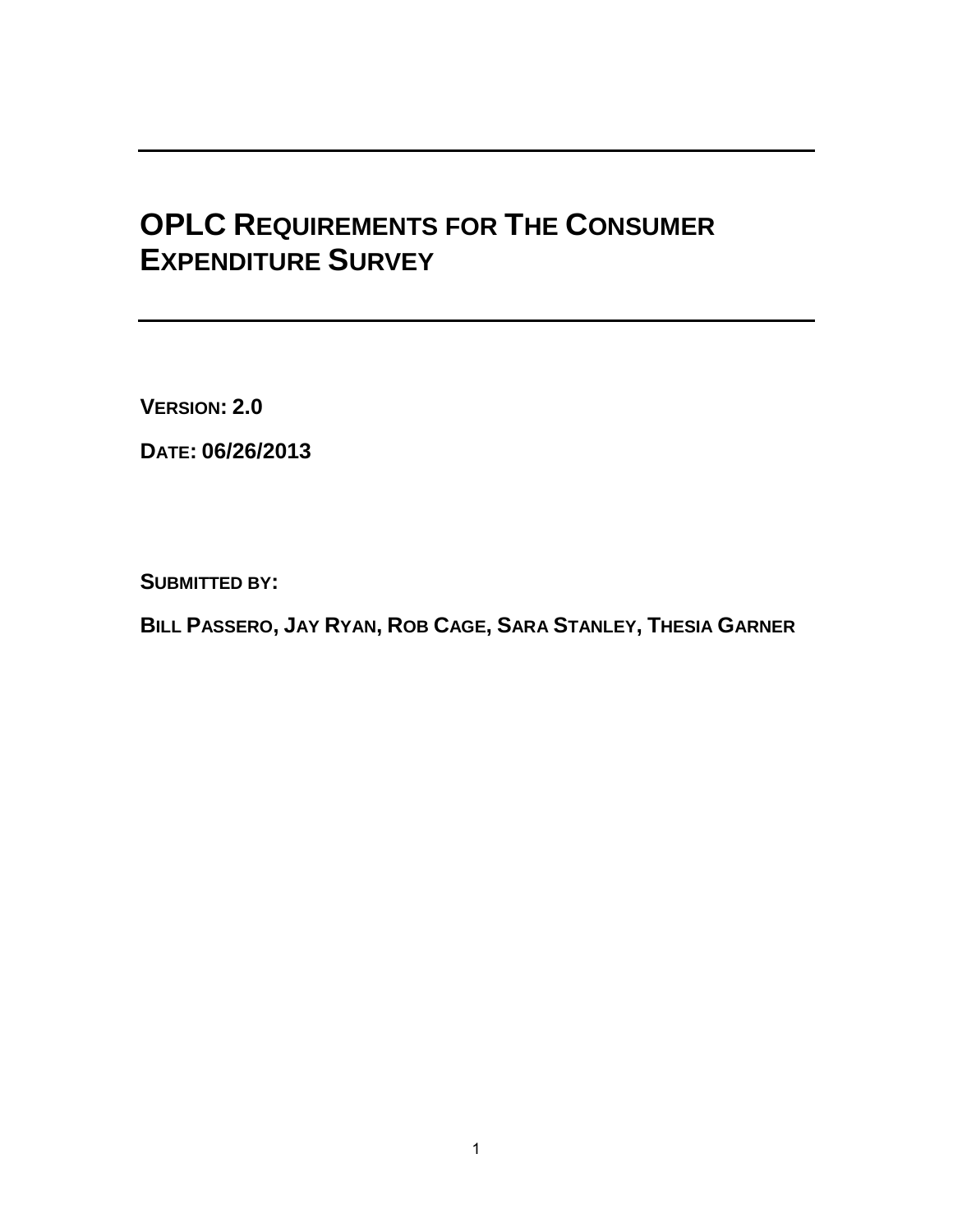#### **Version History**

| <b>Date</b> | <b>Version</b> | <b>Change description</b>          | Author                  |
|-------------|----------------|------------------------------------|-------------------------|
| 04/19/2013  | 1.0            | Original report approved by GEM    | Bill Passero, Jay Ryan, |
|             |                | Steering and management            | Rob Cage, Sara          |
|             |                |                                    | Stanley, Thesia Garner  |
| 06/26/2013  | 2.0            | Minor wording changes to title and | <b>Bill Passero</b>     |
|             |                | body                               |                         |

#### **I. Background**

This report identifies the necessary minimum set of data elements the Consumer Expenditure Survey shall collect to satisfy the needs of the Consumer Expenditure Surveys Division (CE), the Consumer Prices and Price Indexes Division (CPI), and the Price and Index Number Research Division (PINR). The purposes of this report are 1) to provide a basis for ongoing survey redesign discussions and 2) to serve as a living document that will be updated with any changes in the priorities of the program offices represented.

The mission of the CE is to collect, produce and disseminate information that presents a statistical picture of consumer spending for use by government agencies and private data users. First and foremost, these data are used by the CPI to estimate weights for the consumer goods and services classification structure used in calculation of its indexes, commonly referred to as the 'market basket' of consumer purchases. More specifically, the CPI uses CE data to estimate annualized expenditures, for the total urban population and the urban wage-earner population groups, for the CPI-U and CPI-W price indexes. These expenditure weights are currently updated biennially. The CPI also uses CE data to estimate monthly expenditure weights for the urban population to construct the Chained CPI index series (C-CPI-U). Furthermore, the CPI uses annualized expenditure estimates from CE data to probabilistically select entry-level item categories for pricing in its C&S Pricing Survey, and to make certain quote-level weight adjustments to the sample of unique items priced in the survey (i.e., the percent-of-POPs adjustment).

For the CE itself, the objectives are threefold: 1) to disseminate data on consumer expenditures and demographic/socioeconomic characteristics in a number of formats, 2) to provide education and assistance in the use of the data; and 3) to conduct analytical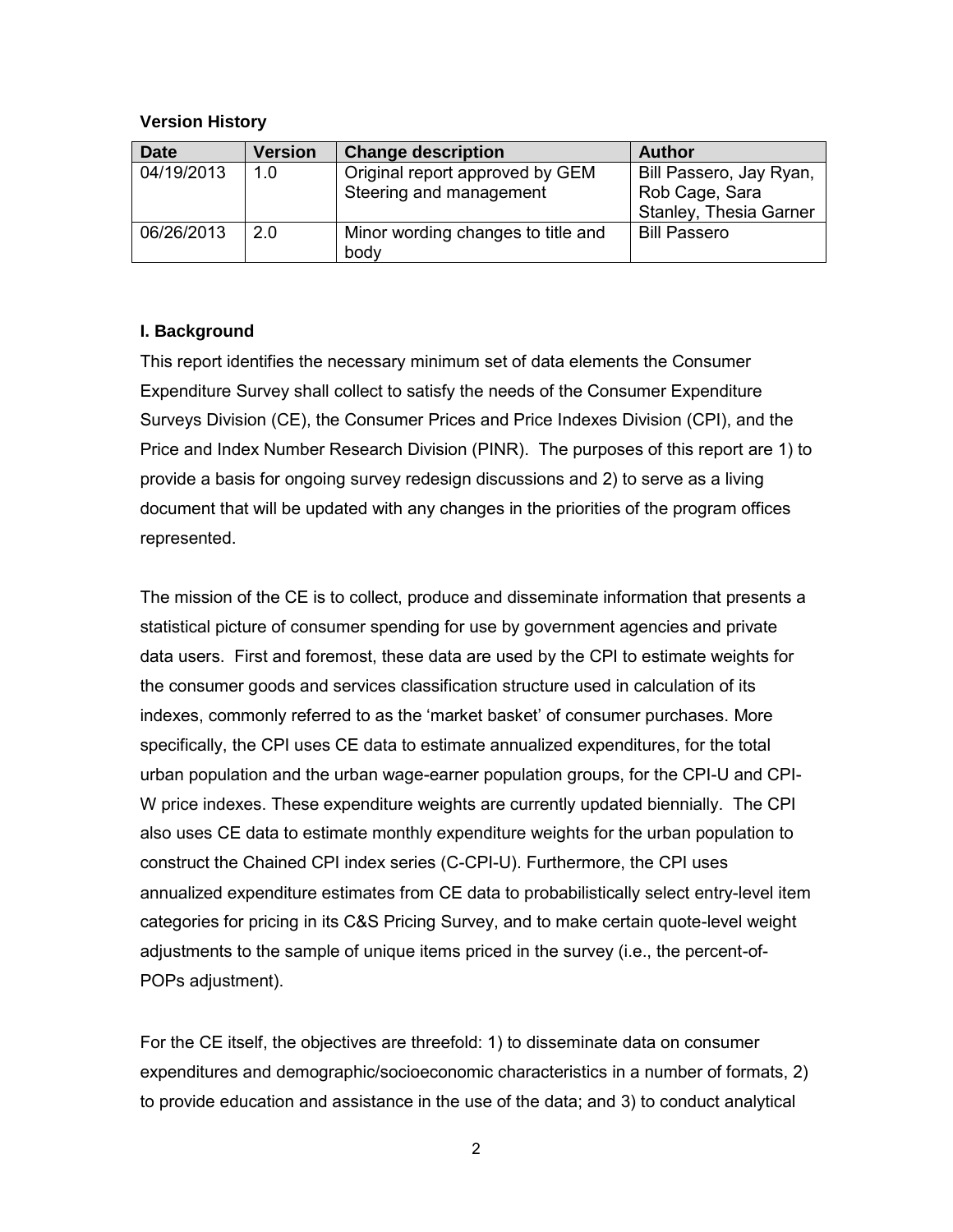studies. The CE publishes tabulations of all expenditures nationally and for selected subgroups, provides comprehensive annual public-use microdata for the analysis of the expenditure patterns of individual consuming units in the U.S., and supports a variety of economic research, such as determining poverty thresholds and analyzing spending patterns by income level (CE Conceptual Framework, 2009). As an internal user of CE data, the PINR uses CE data in a number of different research projects. In cooperation with the Bureau of the Census, PINR is at the forefront of using CE data to produce the Supplemental Poverty Measure, an alternative to the historical income measures of poverty.

Other Federal agencies are also prominent users of CE data. The Internal Revenue Service employs CE data to derive its optional state and local sales tax table. The U.S. Department of Agriculture produces its annual report on expenditures on children by families, a resource used in establishing child support and foster care guidelines, from CE data. As a final example, the Department of Defense uses CE data to compute cost of living allowances for Armed Forces families.

The universe of CE data users extends to state governments, public policy think tanks, academic institutions, and private companies. Topics such as the distributional effects of consumption-based taxes, analysis of income and consumption inequality, and poverty measurement are addressed employing CE data.

This document discusses those data requirements that enable the CE to fulfill its mission, but does not discuss survey design features necessary to meet those requirements. It addresses both expenditure and non-expenditure requirements.

While these requirements satisfy the basic mission of the CE, each division desires additional features in terms of expenditure categories, non-expenditure data items, and other survey-related functionalities that would enhance the CE. These features are presented in Appendix E of this report.

Section II presents the set of expenditure categories that the new CE survey must provide. Section III details the non-expenditure data items the survey must also collect. These consist of demographic and socioeconomic characteristics variables. In Section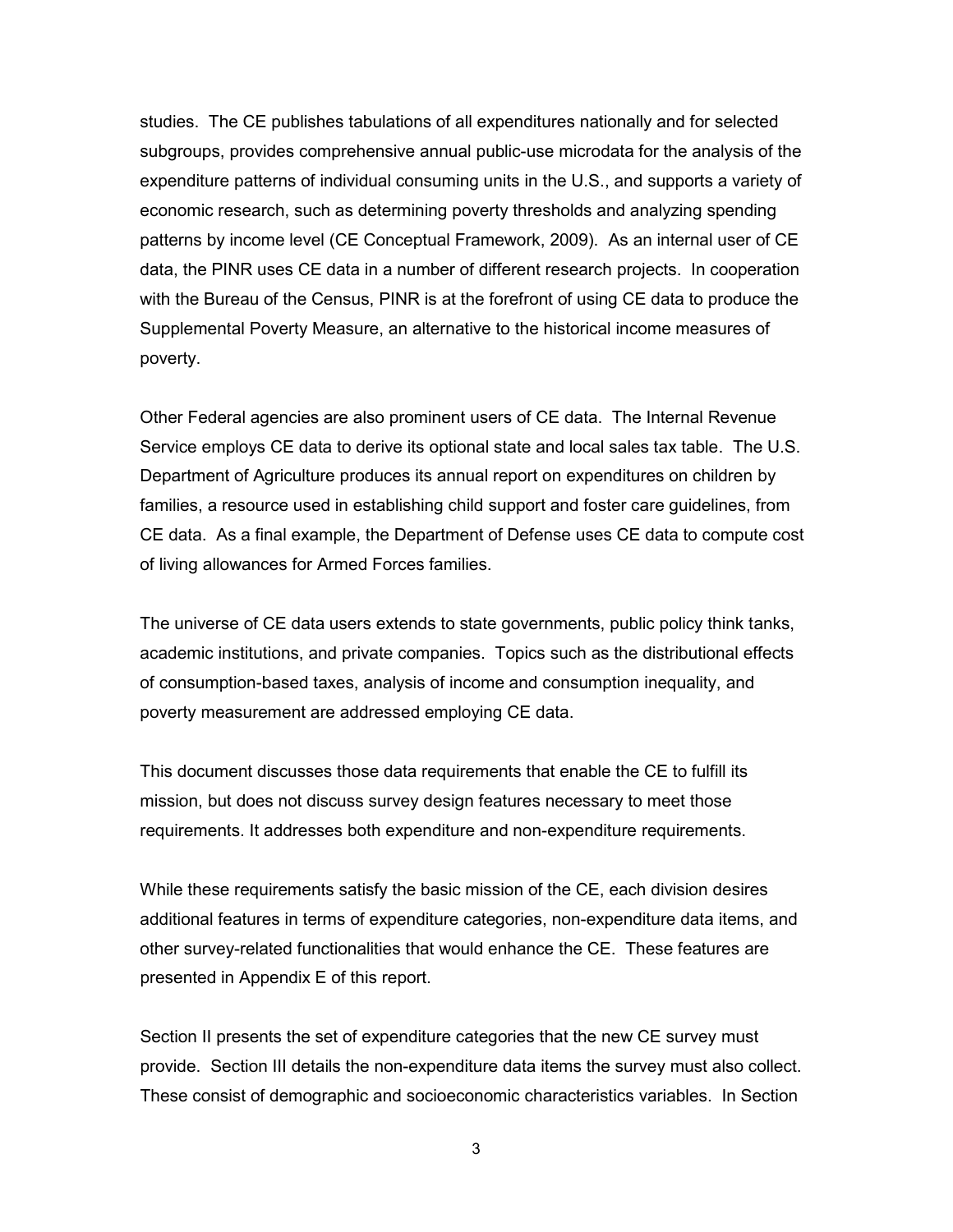IV, there are recommendations concerning qualities or features of the data assigned to these categories, such as population coverage and periodicity.

#### **II. Expenditure Categories**

A list of broadly-defined expenditure item categories has been developed that represent the minimum set of expenditures the redesigned CE survey must produce. These categories satisfy CPI's expenditure class (EC) level of detail, but do not meet the level of elementary item stratum level (ELI) currently defined within CPI's market basket structure. These categories will supply sufficient detail to support the production of publication tables and public-use microdata by the CE Division. In and of themselves, these categories are not required to be individually represented in these data products. They also provide the detail necessary to support the research agenda of the Price and Index Number Research Division, particularly for the development of the Supplemental Poverty Measure.

In determining what constitutes an expenditure, decisions have been made concerning when an expenditure has been considered to occur, how it is to be valued, how it is paid for, and for whom the expenditure has been made. Expenditures are defined as the acquisition costs, including sales taxes, as measured by actual financial obligation at the time of acquisition in dollar terms, for any type of payment method, of all goods and services that are acquired from outside the consuming unit. To obtain the actual financial obligation or out-of-pocket expense, third-party reimbursements paid at the time of acquisition or at a later date should be accounted for in determining the amount of expenditure. The goods and services acquired are intended to increase the current economic well-being (or consumption) of the consuming unit. Goods and services acquired for persons outside the consuming unit (gifts) are included. Those purchases or portions of purchases directly assignable to business purposes are excluded. Also excluded are periodic credit or installment payments on goods or services already acquired. Goods and services obtained through non-financial means, such as home production, barter, and in-kind receipts do not qualify as well.

The team used two base source documents as inputs to determine the expenditure categories needed to meet the requirements of each program. The CPI provided a spreadsheet that contained CPI EC, Item Strata, ELI, and Universal Classification Code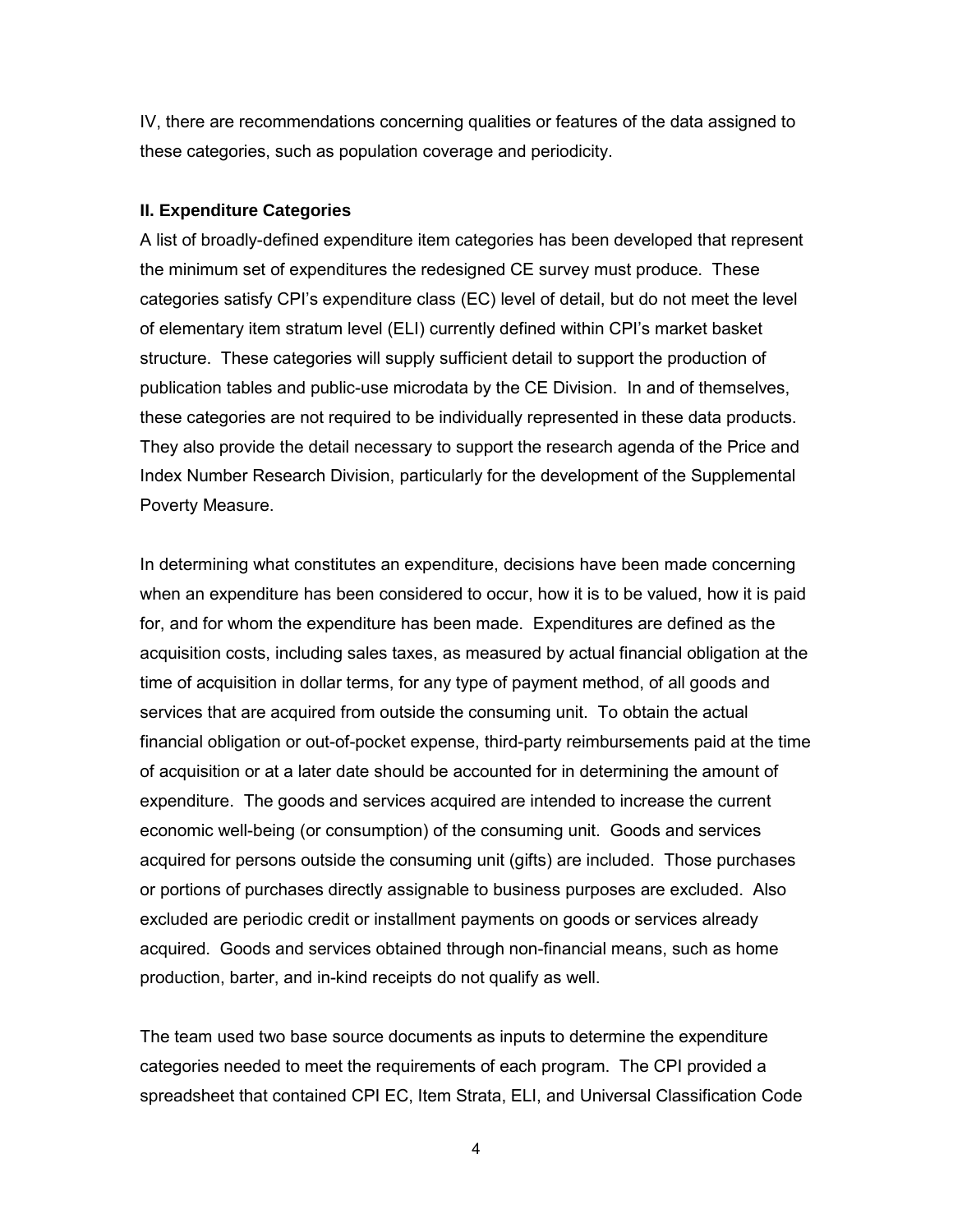(UCC) detail that form the basis for creating the CPI market basket. An earlier version of this spreadsheet was part of the Casey paper from June 17, 2010 on CPI requirements for the CE. The CE requirements were outlined in Appendix C. Level of Expenditure Category Detail Required by CE of the data requirements overview document produced on May 24, 2011. The Appendix A presents the 126 expenditure categories decided upon by the team. Beside each category are listed the current expenditure items, designated by their UCC number, that comprise the item category.

#### **III. Nonexpenditure items**

While the primary goal of the CE survey is to collect accurate expenditure data on consumer purchases, there are nonexpenditure data items, such as demographic characteristics and socioeconomic variables that are required to satisfy the needs of the CE, CPI and PINR Divisions. These data items serve such functions as classification variables for the publication tables produced by the CE Division, as qualifying variables for eligibility of expenditures in producing market baskets for the CPI-U, CPI-W, and CPI-E populations, and as explanatory variables in economic studies within PINR and the outside research community.

Appendix B presents the nonexpenditure variables that must be collected in the redesigned CE survey. The first column shows the variable name while the second column shows the categories the variable should identify. While continuous variables are typically preferred, there are many numeric variables where less detailed categorical breakdowns are sufficient to meet the needs of the CE, CPI, and PINR Divisions.

In addition, to provide insight into what variables were selected and how the breakdown categories were chosen, the team felt it would be useful to display under each variable, which division(s) required the variable, the general purpose for which it was needed, and the desired variable categories to fulfill that purpose. The CE Branch of the Statistical Methods Division (SMD) was included as there were some variables that were required for weighting and nonresponse adjustment. The third and fourth columns of the table show the division and rationale.

Other useful demographic and socioeconomic variables may be collected as resources permit, but should not be considered integral to the core scope of the CE. They will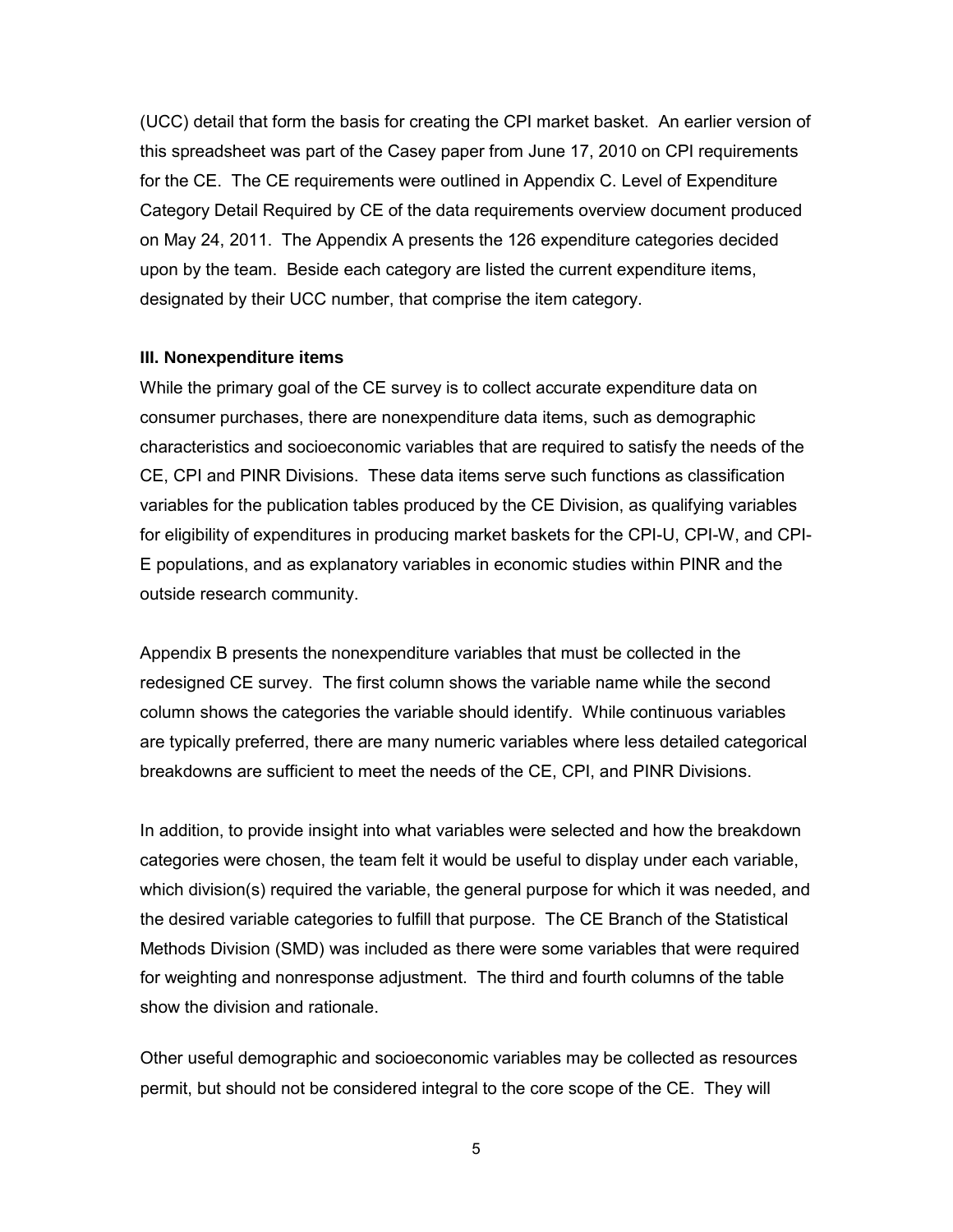need to compete with other items for inclusion in the survey, based on available resources and respondent burden.

#### **IV. Other required data features**

**Population.** Coverage for the national, civilian, non-institutional population is necessary from the CE. In order to provide national coverage, the CE must measure spending in both urban and rural areas.

**Reference unit.** To achieve its goal of collecting expenditure data from the U.S. civilian non-institutional population, the redesigned survey must be able to assign expenditure data to a reference unit composed of an individual or group of persons that behave as an organized unit in making expenditure decisions. More particularly this means either: 1) a single financially-independent person living alone, sharing a household with others, or rooming in a private home, lodging house, or hotel, who does not share major expenditures with others, or 2) a group of persons, usually living together, who pool their income and make joint decisions regarding their major items of expense. The CE has identified this entity as a "consumer unit" or "CU" and it has been the historical collection unit since the 1972-73 survey.

The consumer unit is very similar to, but may provide more accurate expenditure data than, a "household". The Census Bureau, the data collection agency for the CE, defines a household as all people living in a housing unit with a shared entrance. A household can include persons paying jointly for housing space but who do not share other living expenses. In addition, if household members are independent agents with respect to their spending decisions, it is unlikely any particular household member will know the expenditures of all other members, so the aggregate totals for the household are not collectible.

The formal definition of a CU in the CE is: (1) all members of a particular household who are related by blood, marriage, adoption, or other legal arrangements; or (2) a person living alone or sharing a household with others or living as a roomer in a private home or lodging house or in permanent living quarters in a hotel or motel, but who is financially independent; or (3) two or more persons living together who pool their income to make joint expenditure decisions.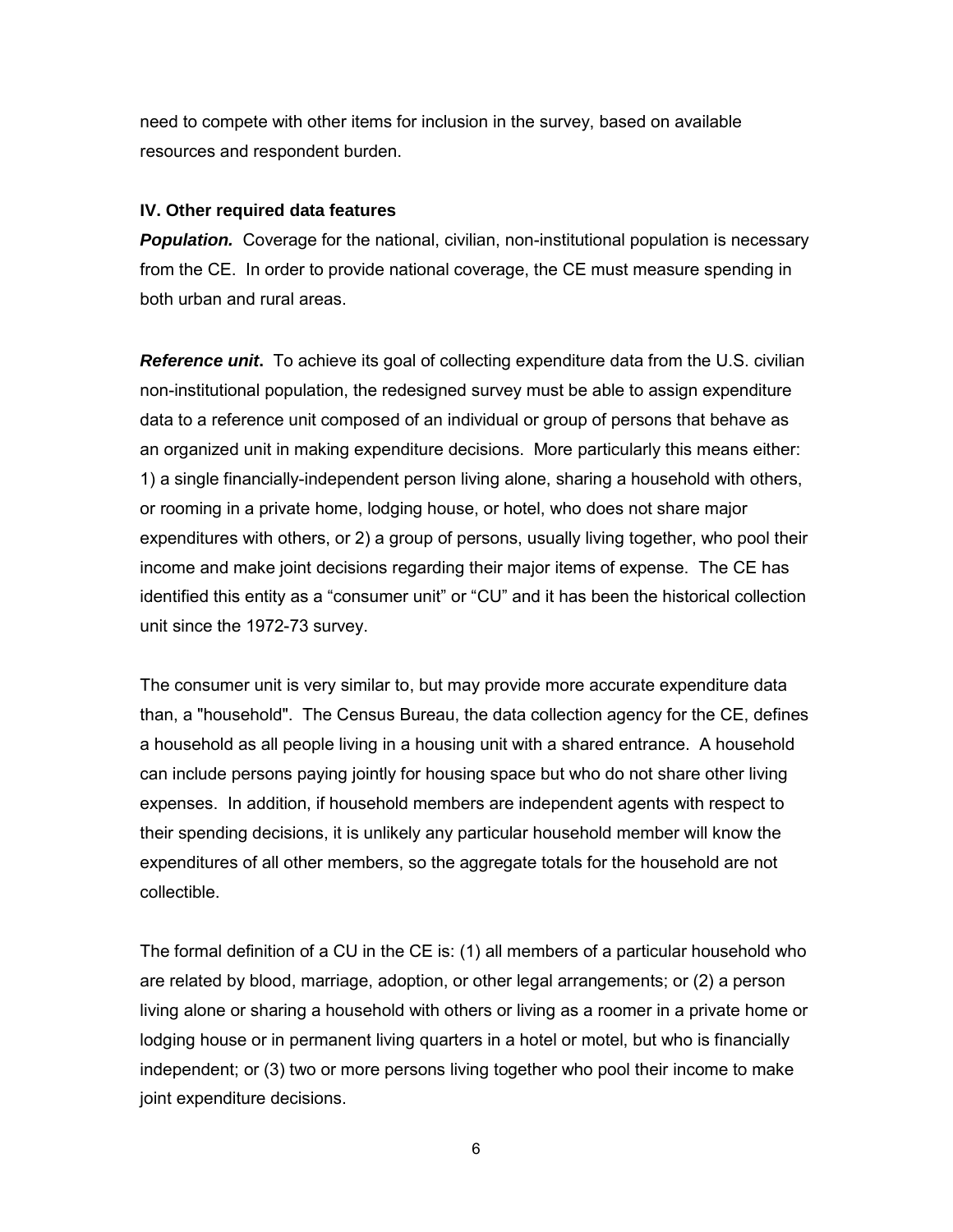While the CU is the current choice as the reference unit for the organization of CE data, this may not be the case in the future. As living arrangements among people evolve, it may be that individuals will form new organizational units that are theoretically more appropriate than the CU, as currently defined, for CE purposes. Such units would still be required to make joint spending decisions and exhibit financial interdependence among their members. These are areas for further comparative research.

*Sample size.* The sample size of the redesigned survey must be sufficient to allow the CPI to (1) produce reliable monthly expenditure estimates as needed for the C-CPI-U national index, and (2) replace its cost weights every two years for its national and subnational CPI-U and CPI-W indexes. This is considered a minimum requirement, since it would be optimal for the sample to be large enough to permit replacement of cost weights on an annual basis. However, it is highly unlikely that resources will be available to allow such an expansion.

For the CE, the sample size must be large enough to provide a sufficient number of usable interviews to produce reliable annual estimates at the level of expenditure detail shown in Appendix C, both nationally and for the standard one-way tables currently produced. According to general guidelines from SMD, it is desirable that the CE's highest-level expenditure estimates—the mean annual total expenditures per CU at the national level—have a coefficient of variation of one percent or less. The CE's current publication criterion requires that expenditure estimates shown in the standard publication tables must have a coefficient of variation below 25 percent. The sample size must also be sufficient to guarantee that the public use microdata meet the U.S. Census Disclosure Review Board's confidentiality requirements.

*Time period and periodicity.* To support the CPI-U, annual expenditure estimates for calendar base-periods are required. The C-CPI-U requires expenditure estimates for each item-area in each calendar month.

The CE data are currently published as annual tables containing the latest four quarters of information on a rolling basis every six months, with a potential shift to publication every three months. Therefore, the requirement for CE is to be able to identify the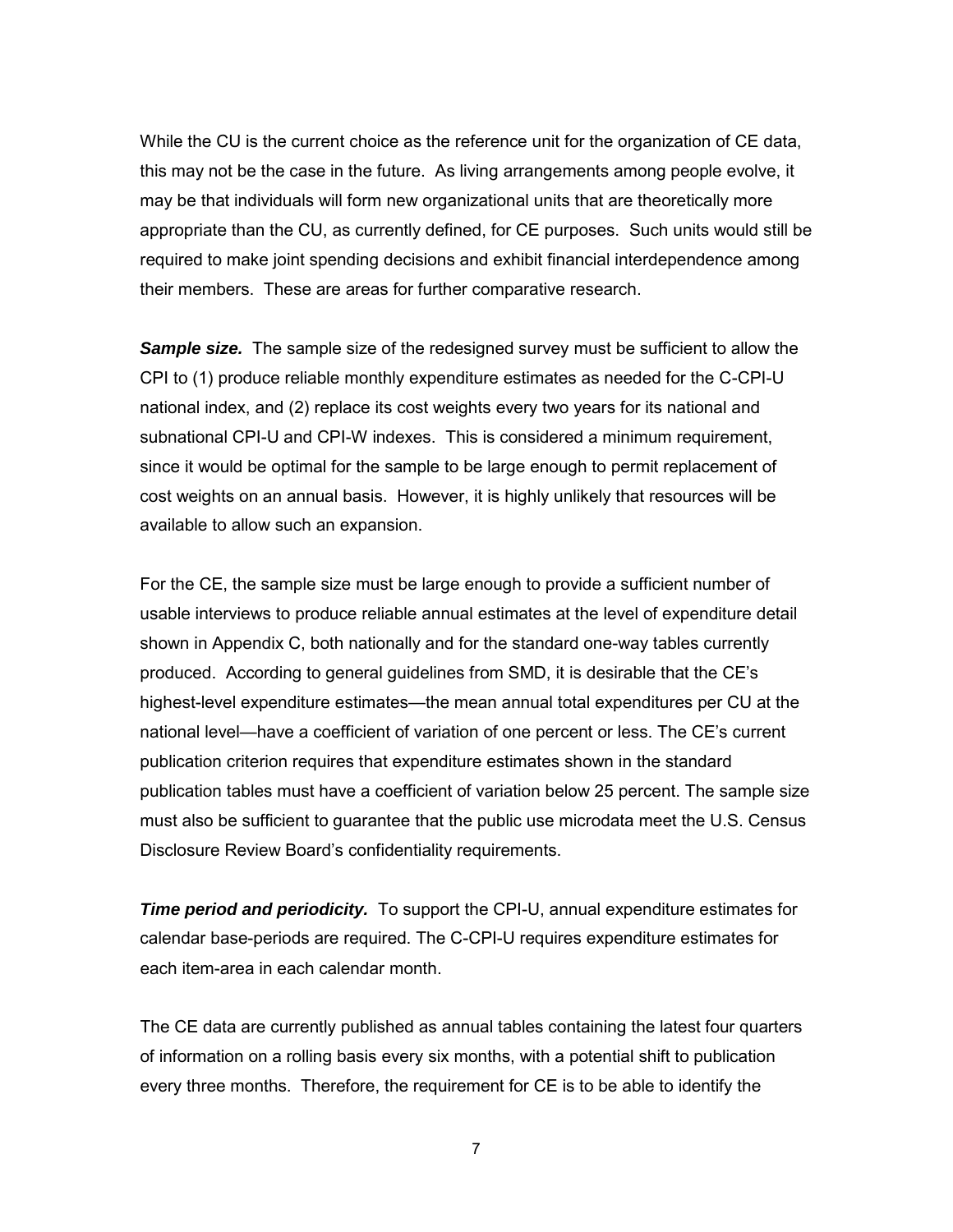quarter in which an expenditure was made and to publish data within six months of the end of each data collection quarter. In summary, the redesigned CE must be able to produce annual, quarterly, and monthly data to satisfy CE and CPI needs.

**Panel component**. The CE Interview Survey estimates and microdata currently include four quarters of data from CUs from interview waves 2 - 5. This panel component allows microdata users to track spending for a CU over the course of an entire year. The CE considers the ability to support micro-level analyses over a 12-month period to be a requirement. This can be accomplished by either of two base designs:

- 1. A design similar to the current Interview Survey design which collects a continuous 12 months of spending data
- 2. A design based on collect spending data covering a minimum reference period of three months that are 12 months apart

Here are other key features of the requirement for base design 1:

- The reference period for collecting spending data is flexible. The current design meets this option since it collects the continuous 12 months of spending data through four interviews, each with a three month reference period. Alternatively, a design employing three interviews with a four month reference period over 12 months would also meet the option.
- The supporting data (demographics, income, assets and liabilities) must cover the same 12-month period as the expenditures. Data on income and assets and liabilities should be collected at the endpoints of the panel. The reference period for these items need not match the reference period for expenditures, as long as users will be able to calculate a 12-month estimate for income and the change in assets and liabilities that matches the 12-month time period for expenditures.
- Information on the roster of household members, such as which members are living in the household, must be updated each interview.

Here are other key features of the requirement for base design 2: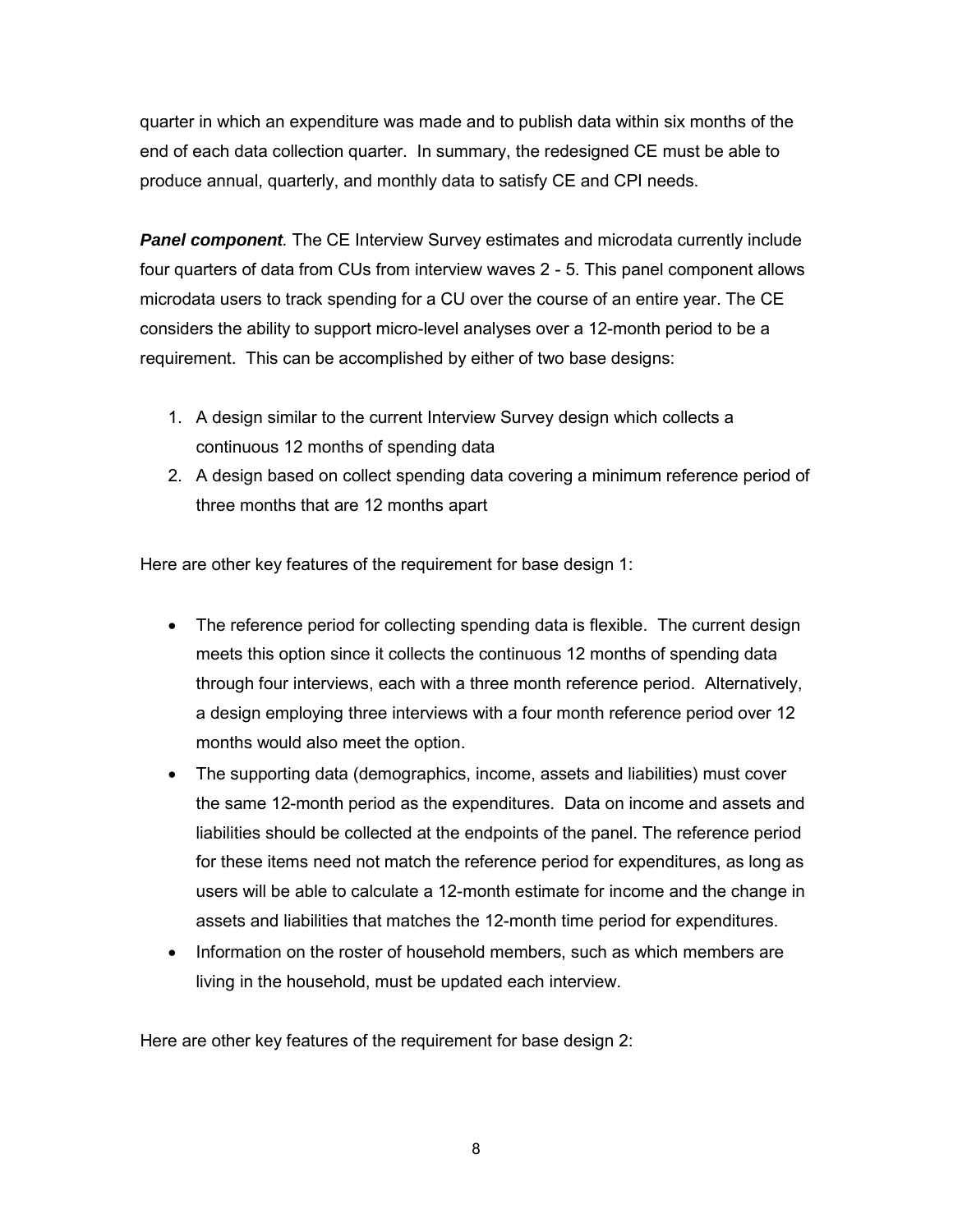- The reference period for collecting spending and income data must be a minimum of three months. Thus, for example, a CU interviewed in January 2013 would provide at a minimum expenditure and income data for October – December 2012. The CU would be interviewed again in January 2014 and provide at a minimum expenditure and income data for October – December 2013. The reference period for expenditures and income do not need to be the same as long as users can estimate the 12-month change in both.
- Demographic data and the stock value for assets and liabilities must be collected at each interview.
- Information on the roster of household members, such as which members are living in the household, must be updated each interview.

Here are other features of the overall requirement:

- A synthetic panel does not meet the requirement since the survey will not collect sufficient information about each CU to permit a valid matching of expenditures between CU's.
- While the requirement is to collect data from the same CU over time, the design will not be based on "following" CUs that move from one location to another.
- It is not required that the 12 months over which spending or income are measured match the calendar year. Thus, depending on the design chosen, a CU may be interviewed only one time within a calendar year.

The CPI does not require the CE data to come from a panel of respondents.

*Full profile of spending in microdata.* The redesigned CE survey must incorporate the capability of producing microdata files where a full profile of expenditures is available for each sampled unit for either design of the panel component. To the extent that the future redesign employs a variety of modes of primary data collection from sample units, (for example, by using a web diary, telephone interview, or scanner data), or incorporates data from secondary sources (administrative data, data from other specialpurpose expenditure surveys), a methodology to integrate the data from these multiple sources will also be required.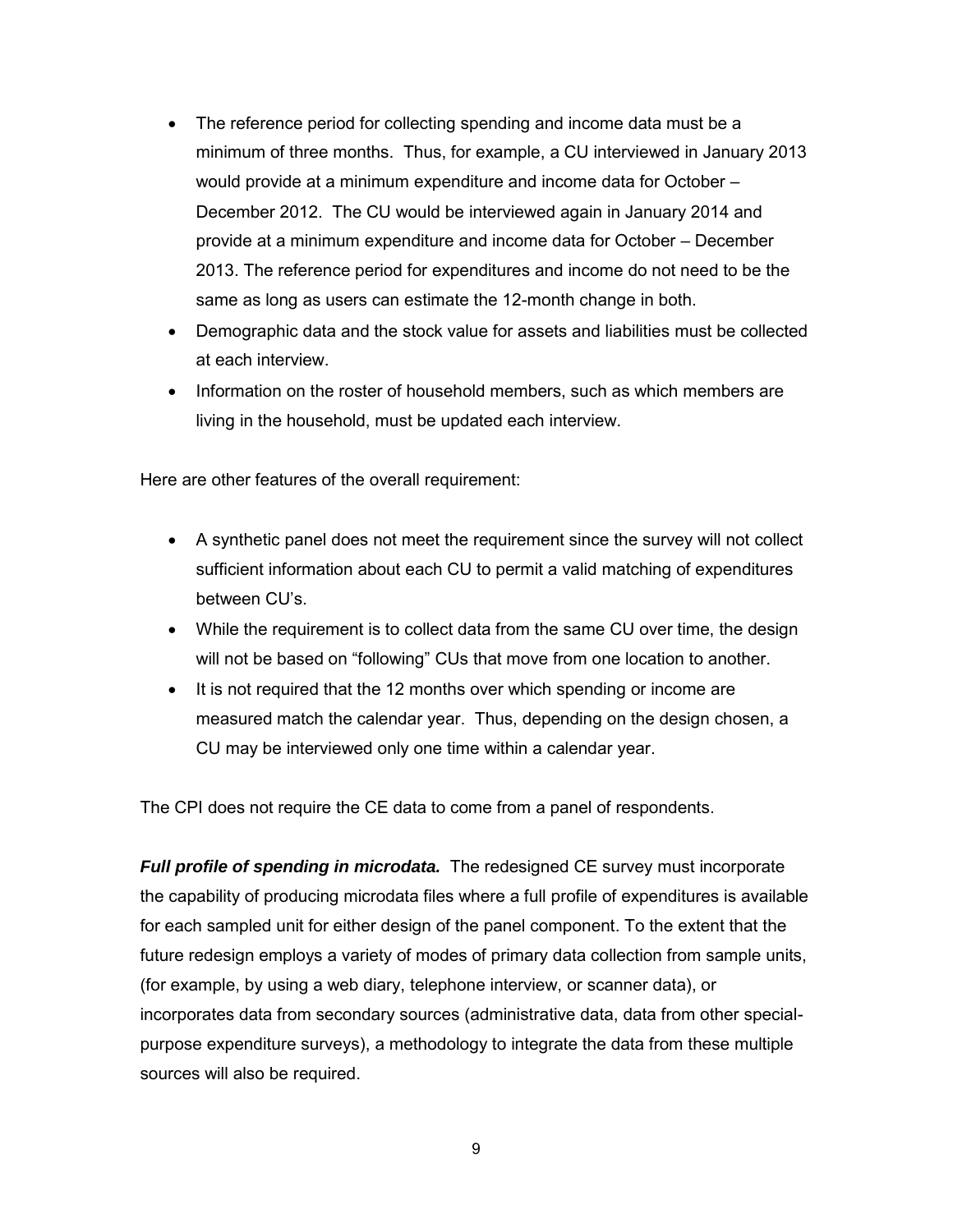| <b>Item Category</b>  | <b>Component UCC'S</b>                   |
|-----------------------|------------------------------------------|
| 1. Men's apparel      | 360110 Mens Suits                        |
|                       | 360120 Mens Sportcoats/Tailored Jackets  |
|                       | 360210 Mens Coats And Jackets            |
|                       | 360311 Mens Underwear                    |
|                       | 360312 Mens Hosiery                      |
|                       | 360320 Mens Nightwear/Loungewear         |
|                       | 360330 Mens Accessories                  |
|                       | 360350 Mens Swimsuits/Warm-Up/Ski Suits  |
|                       | 360340 Mens Sweaters And Vests           |
|                       | 360410 Mens Shirts                       |
|                       | 360513 Mens Pants And Shorts             |
|                       | 360901 Mens Uniforms                     |
|                       | 360902 Mens Costumes                     |
| 2. Women's apparel    | 380110 Womens Coats And Jackets          |
|                       | 380210 Womens Dresses                    |
|                       | 380311 Womens Sportcoats, Tail. Jkts     |
|                       | 380312 Womens Vests And Sweaters         |
|                       | 380313 Womens Shirts, Tops, Blouses      |
|                       | 380320 Womens Skirts                     |
|                       | 380333 Womens Pants And Shorts           |
|                       | 380510 Womens Suits                      |
|                       | 380410 Womens Sleepwear                  |
|                       | 380420 Womens Undergarments              |
|                       | 380430 Womens Hosiery                    |
|                       | 380901 Womens Accessories                |
|                       | 380340 Womens Swimsuits/Warm-Up/Ski Suit |
|                       | 380902 Womens Uniforms                   |
|                       | 380903 Womens Costumes                   |
| 3. Children's apparel | 370110 Boys Coats And Jackets            |
|                       | 370120 Boys Sweaters                     |
|                       | 370130 Boys Shirts                       |
|                       | 370211 Boys Underwear                    |
|                       | 370212 Boys Nightwear                    |
|                       | 370213 Boys Hosiery                      |
|                       | 370220 Boys Accessories                  |
|                       | 370311 Boys Suits, Sportcoats, Vests     |
|                       | 370314 Boys Pants And Shorts             |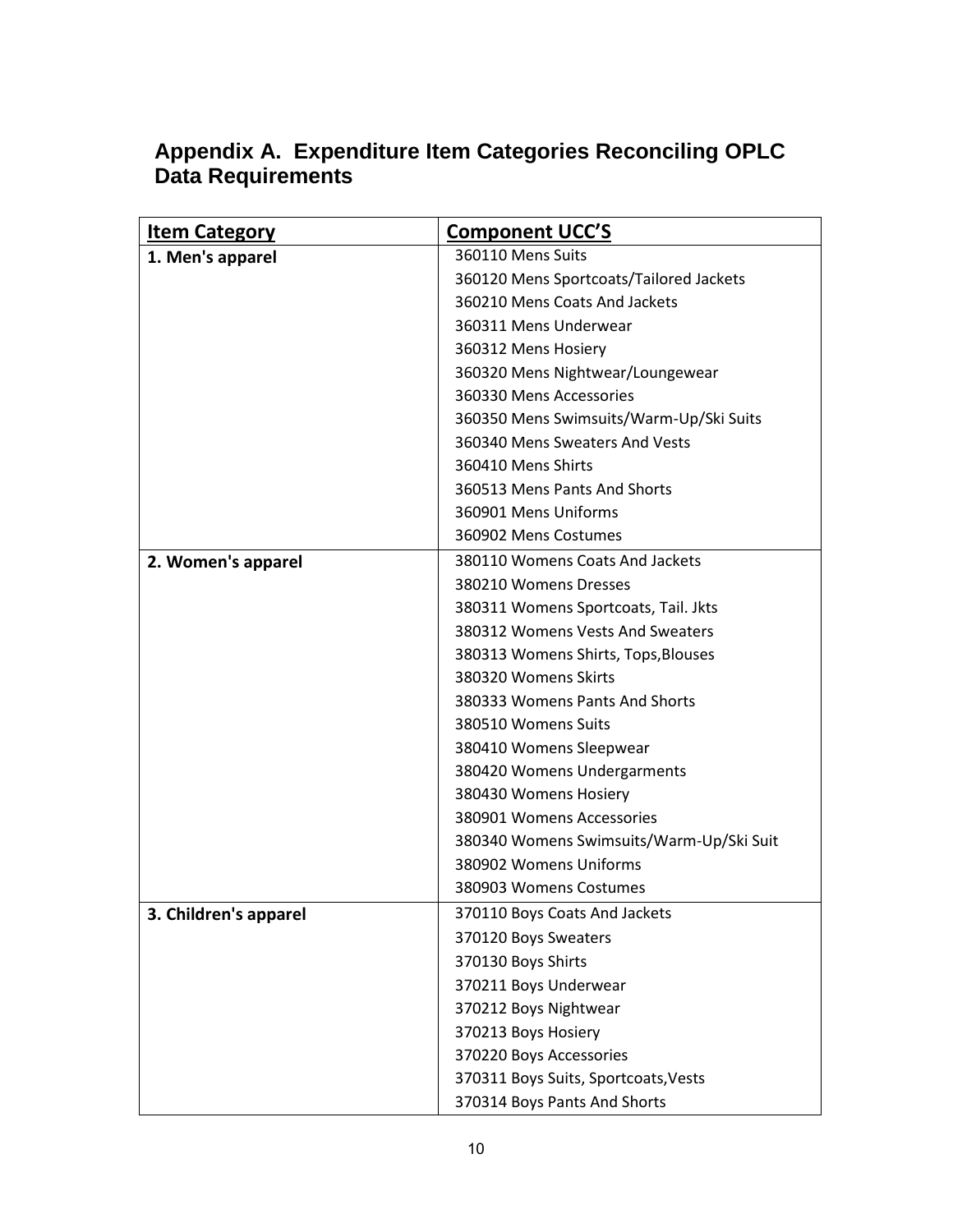| 3. Children's apparel - cont.     | 370904 Boys Swimsuits/Warm-Up/Ski Suits  |  |
|-----------------------------------|------------------------------------------|--|
|                                   | 370902 Boys Costumes                     |  |
|                                   | 370903 Boys Uniforms                     |  |
|                                   | 390110 Girls Coats And Jackets           |  |
|                                   | 390120 Girls Dresses, Suits              |  |
|                                   | 390210 Girls Shirts/Blouses/Sweaters     |  |
|                                   | 390223 Girls Skirts, Pants, And Shorts   |  |
|                                   | 390230 Girls Swimsuits/Warm-Up/Ski Suits |  |
|                                   | 390310 Girls Underwear And Sleepwear     |  |
|                                   | 390321 Girls Hosiery                     |  |
|                                   | 390322 Girls Accessories                 |  |
|                                   | 390901 Girls Uniforms                    |  |
|                                   | 390902 Girls Costumes                    |  |
| 4. Footwear                       | 400110 Mens Footwear                     |  |
|                                   | 400210 Boys Footwear                     |  |
|                                   | 400220 Girls Footwear                    |  |
|                                   | 400310 Womens Footwear                   |  |
| 5. Infants' and toddlers' apparel | 410110 Infant Coat/Jacket/Snowsuit       |  |
|                                   | 410120 Infant Dresses/Outerwear          |  |
|                                   | 410130 Infant Undergarments              |  |
|                                   | 410140 Infant Nightwear/Loungewear       |  |
|                                   | 410901 Infants Accessories               |  |
| 6. Jewelry and watches            | 430110 Watches                           |  |
|                                   | 430120 Jewelry                           |  |
| 7. Gifts of clothing $^1$         |                                          |  |
| 8. Educational books and supplies | 660000 School Suppl., Etc. - Unspec.     |  |
|                                   | 660110 School Bk/Supl/Equip For College  |  |
|                                   | 660210 School Bk/Supl/Equip For Elem/Hs  |  |
|                                   | 660310 Encyl. Oth Sets Of Refrnce Bks    |  |
|                                   | 660410 School Bk/Supl/Equip For Voc/Tech |  |
|                                   | 660901 School Bk/Supplies Day Care, Nurs |  |
|                                   | 660902 School Bk/Supplies Other Schools  |  |
| 9. College tuition                | 670110 College Tuition                   |  |
|                                   |                                          |  |

This category should be comprised of gifts of items in the men's apparel, women's apparel, children's<br><sup>1</sup> This category should be comprised of gifts of items in the men's apparel, women's apparel, children's apparel, footwear, infants' and toddlers' apparel, and jewelry and watches categories. As such it represents a subset of the expenditures collected in its component item categories. Those categories will include all expenditures, both gift and non-gift.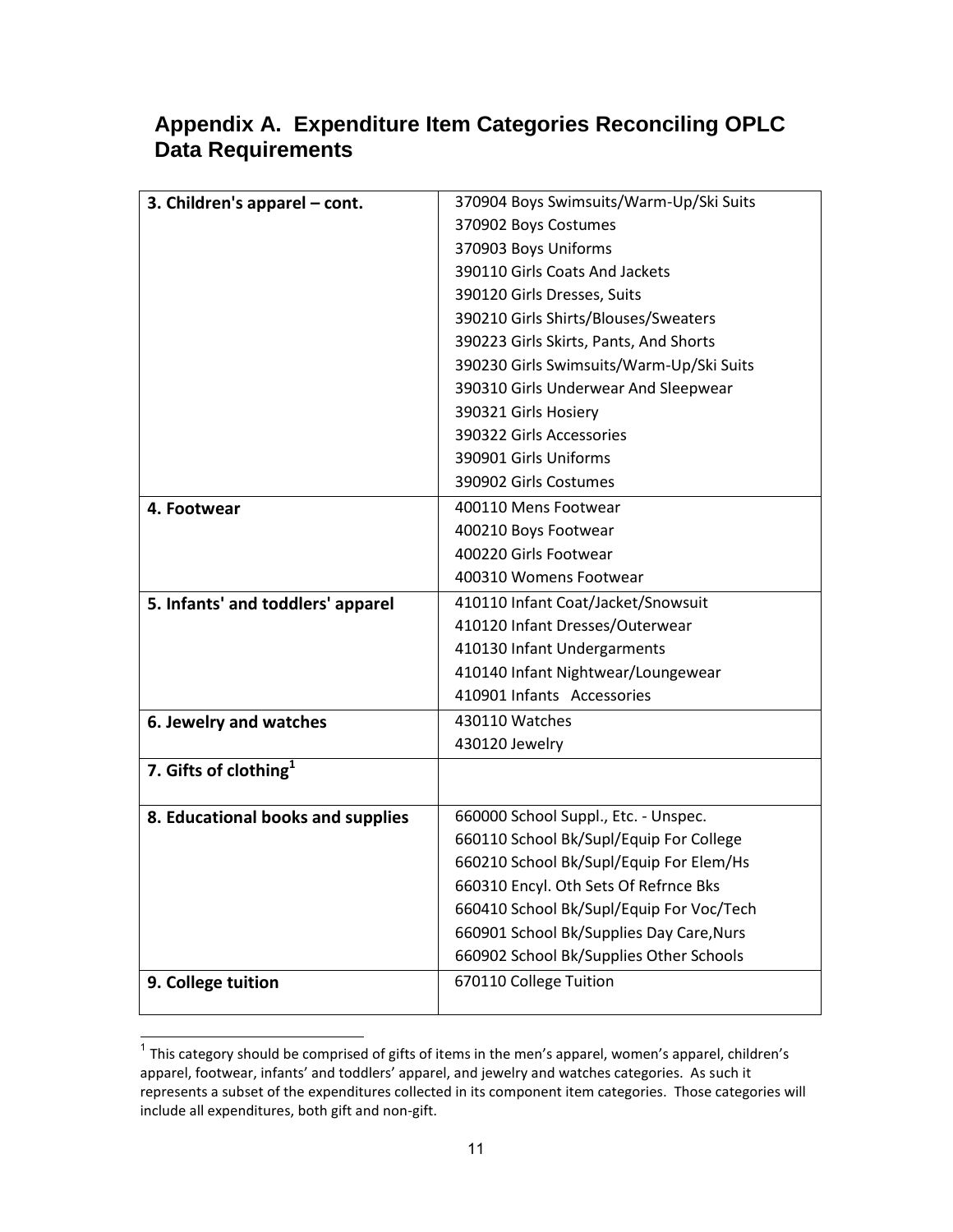| 10. Other school tuition, tutoring, | 670210 Elem./H.S. Tuition                |  |
|-------------------------------------|------------------------------------------|--|
| and test preparation                | 670410 Voc/ Tech School Tuition          |  |
|                                     | 670901 Other School Tuition              |  |
|                                     |                                          |  |
|                                     | 670902 Oth Sch Expenses Include Rentals  |  |
|                                     | 670903 Test Prep/Tutoring Services       |  |
| 11. Child care                      | 340211 Babysit/Child Care Own Home       |  |
|                                     | 340212 Babysit/Child Care Other Home     |  |
|                                     | 670310 Day Care/Nurs/Prsch Exp Incl Tuit |  |
| 12. Postage and delivery services   | 340110 Postage                           |  |
|                                     | 340120 Delivery Services                 |  |
| 13. Telephone services              | 270101 Residential Telephones/Pay Phones |  |
|                                     | 270102 Cellular Phone Service            |  |
|                                     | 270104 Phone Cards                       |  |
|                                     | 270105 Voice Over Ip Service             |  |
| 14. Internet services               | 690114 Computer Information Services     |  |
|                                     | 690116 Internet Services Away From Home  |  |
| 15. Information and information     | 310400 Apps/Games/Ringtones For Devices  |  |
| processing other than internet      | 320232 Telephones And Accessories        |  |
| services <sup>2</sup>               | 600903 Global Positioning System Device  |  |
|                                     | 690111 Compter/Compter Hrdwar N-Bus Use  |  |
|                                     | 690113 Repair-Cmptr, Cmptr Sys N-B       |  |
|                                     | 690115 Personal Digital Assistants       |  |
|                                     | 690117 Portable Memory                   |  |
|                                     | 690118 Digital Book Readers              |  |
|                                     | 690119 Computer Software                 |  |
|                                     | 690120 Computer Accessories              |  |
|                                     | 690210 Telephone Answering Devices       |  |
|                                     | 690230 Typwrits/Oth Off Mach Non-Bus Use |  |
|                                     | 690310 Installation For Computers        |  |
| 16. Cereals and cereal products     | 010110 Flour                             |  |
|                                     | 010120 Prepared Flour Mixes              |  |
|                                     | 010210 Cereal                            |  |
|                                     | 010310 Rice                              |  |
|                                     | 010320 Pasta Cornmeal Oth Cereal Prods   |  |
| 17. Bakery products                 | 020110 White Bread                       |  |
|                                     | 020210 Bread Other Than White            |  |

 2 UCC 690112 COMPTER SFTWR/CMPTR ACC N-BUS USE deleted in 2011

 $\overline{\phantom{a}}$  . The contract of  $\overline{\phantom{a}}$  ,  $\overline{\phantom{a}}$  ,  $\overline{\phantom{a}}$  ,  $\overline{\phantom{a}}$  ,  $\overline{\phantom{a}}$  ,  $\overline{\phantom{a}}$  ,  $\overline{\phantom{a}}$  ,  $\overline{\phantom{a}}$  ,  $\overline{\phantom{a}}$  ,  $\overline{\phantom{a}}$  ,  $\overline{\phantom{a}}$  ,  $\overline{\phantom{a}}$  ,  $\overline{\phantom{a}}$  ,  $\overline{\phantom{a$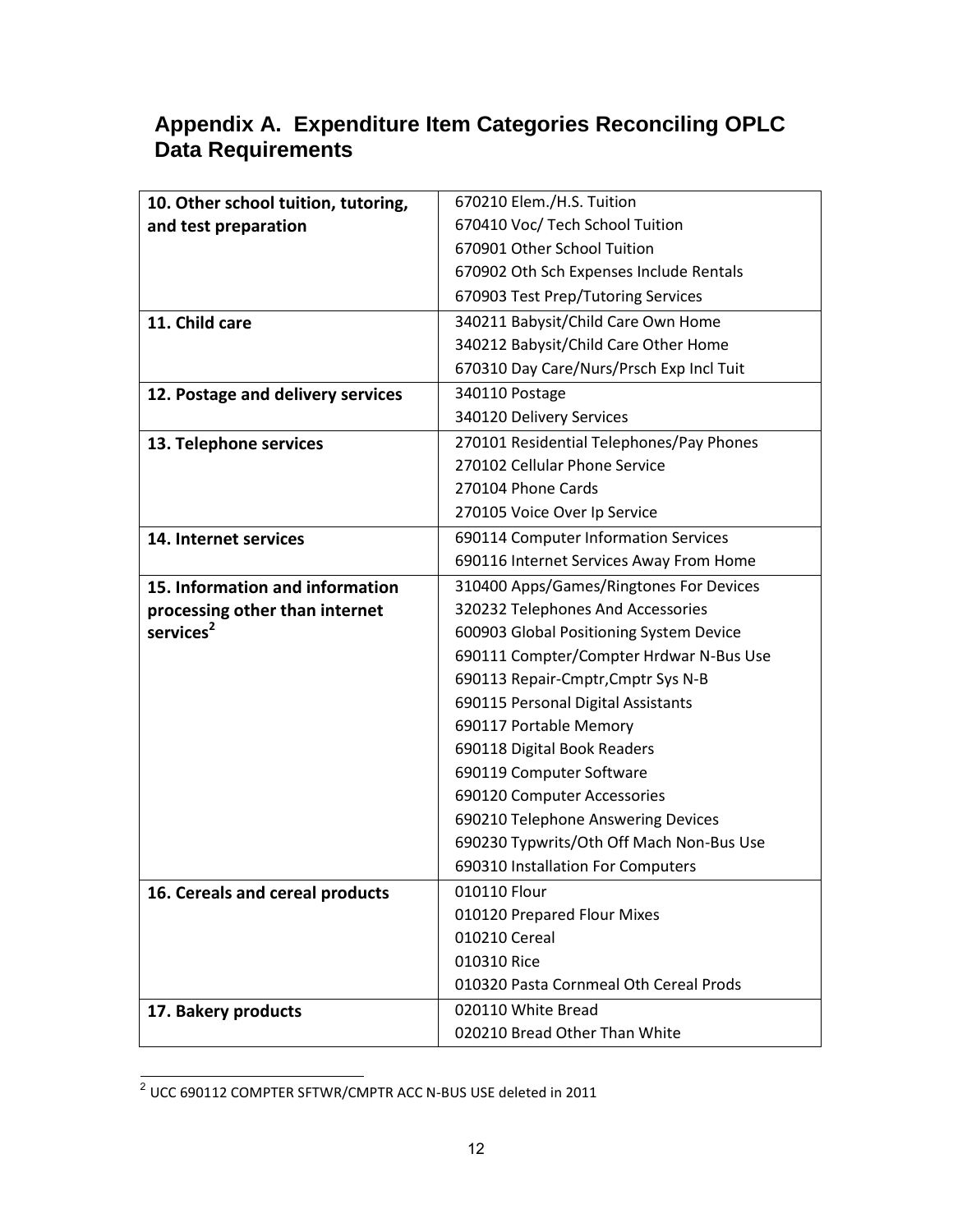| 17. Bakery products – cont.    | 020310 Fresh Biscuits, Rolls, Muffins   |
|--------------------------------|-----------------------------------------|
|                                | 020410 Cakes And Cupcakes               |
|                                | 020510 Cookies                          |
|                                | 020610 Crackers                         |
|                                | 020620 Bread and Cracker Products       |
|                                | 020710 Doughnuts, Sweetrolls, Coffecake |
|                                | 020810 Frozen & Refrig. Bakery Prod.    |
|                                | 020820 Fresh Pies, Tarts, Turnovers     |
| 18. Beef and yeal              | 030110 Ground Beef Exclude Canned       |
|                                | 030210 Chuck Roast                      |
|                                | 030310 Round Roast                      |
|                                | 030410 Other Roast                      |
|                                | 030510 Round Steak                      |
|                                | 030610 Sirloin Steak                    |
|                                | 030710 Other Steak                      |
|                                | 030810 Other Beef (Exclude Canned)      |
| <b>19. Pork</b>                | 040110 Bacon                            |
|                                | 040210 Pork Chops                       |
|                                | 040310 Ham (Exclude Canned)             |
|                                | 040410 Other Pork                       |
|                                | 040510 Pork Sausage                     |
|                                | 040610 Canned Ham                       |
| 20. Other meats                | 050110 Frankfurters                     |
|                                | 050210 Bologna, Liverwurst, Salami      |
|                                | 050310 Other Lunchmeat                  |
|                                | 050410 Lamb And Organ Meats             |
|                                | 050900 Mutton, Goat, Game               |
| 21. Poultry                    | 060110 Fresh & Frozen Whole Chicken     |
|                                | 060210 Fresh Or Frozen Chicken Parts    |
|                                | 060310 Other Poultry                    |
| 22. Fish and seafood           | 070110 Canned Fish And Seafood          |
|                                | 070230 Fresh Fish & Shellfish           |
|                                | 070240 Frozen Fish & Shellfish          |
| 23. Eggs                       | 080110 Eggs                             |
| 24. Dairy and related products | 090110 Fresh Milk All Types             |
|                                | 090210 Cream                            |
|                                | 100210 Cheese                           |
|                                | 100410 Ice Cream And Related Products   |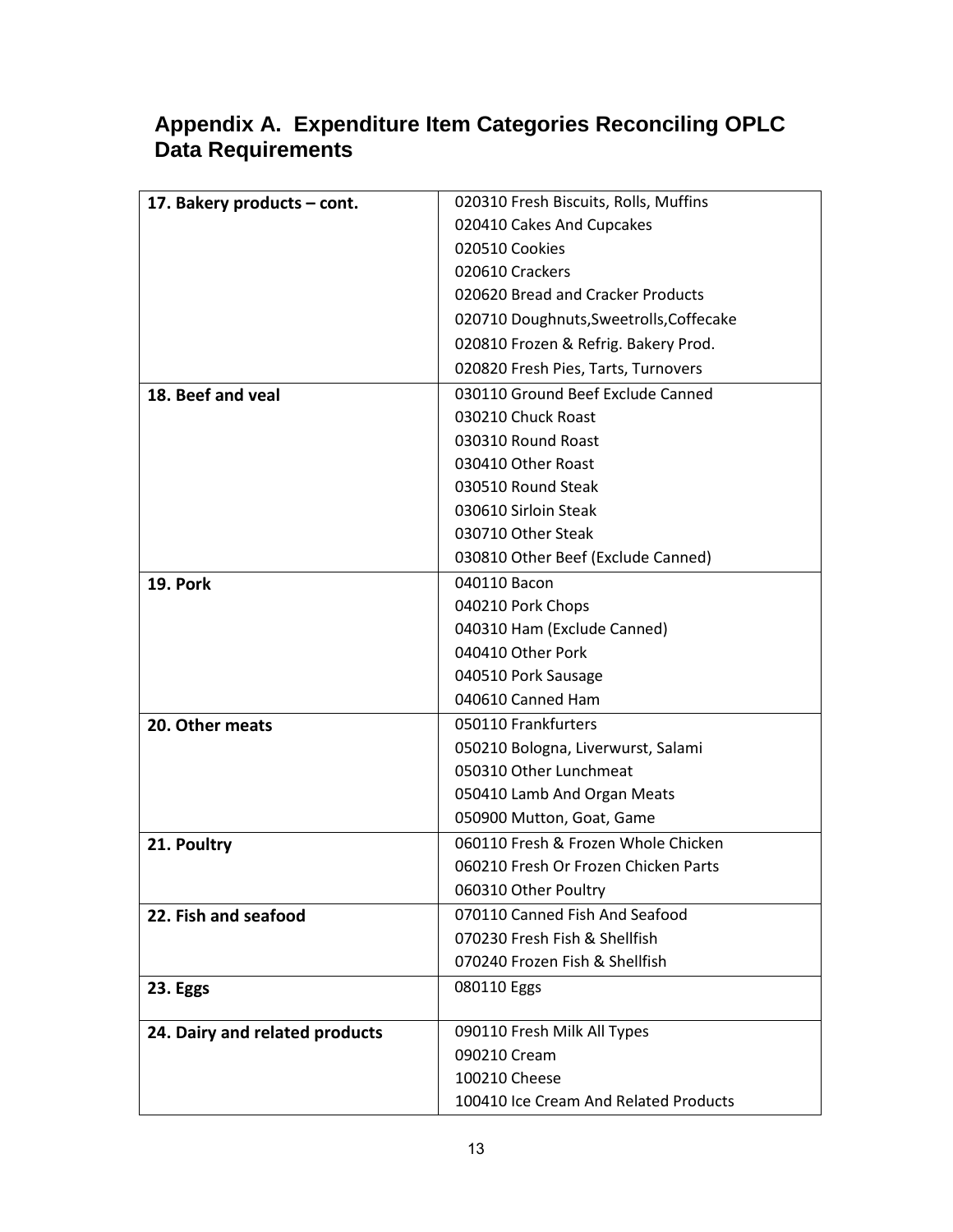| 24. Dairy and related products -    | 100510 Other Dairy Products             |  |  |
|-------------------------------------|-----------------------------------------|--|--|
| cont.                               | 160310 Non-Dairy Cream Substitutes      |  |  |
| 25. Fresh fruits                    | 110110 Apples                           |  |  |
|                                     | 110210 Bananas                          |  |  |
|                                     | 110310 Oranges                          |  |  |
|                                     | 110410 Other Fresh Fruits               |  |  |
|                                     | 110510 Citrus Fruits Excl. Oranges      |  |  |
| 26. Fresh vegetables                | 120110 Potatoes                         |  |  |
|                                     | 120210 Lettuce                          |  |  |
|                                     | 120310 Tomatoes                         |  |  |
|                                     | 120410 Other Fresh Vegetables           |  |  |
| 27. Processed fruits and vegetables | 130121 Frozen Fruits                    |  |  |
|                                     | 130310 Canned Fruits                    |  |  |
|                                     | 130320 Dried Fruits                     |  |  |
|                                     | 140110 Frozen Vegetables                |  |  |
|                                     | 140210 Canned Beans                     |  |  |
|                                     | 140220 Canned Corn                      |  |  |
|                                     | 140230 Canned Vegetables Misc           |  |  |
|                                     | 140310 Other Processed Vegetables       |  |  |
|                                     | 140320 Other Peas                       |  |  |
|                                     | 140330 Other Beans                      |  |  |
|                                     | 140340 Other Vegetables Misc            |  |  |
| 28. Juices and nonalcoholic drinks  | 130110 Frozen Orange Juice              |  |  |
|                                     | 130122 Frozen Fruit Juices              |  |  |
|                                     | 130211 Fresh Fruit Juice                |  |  |
|                                     | 130212 Canned/Bottle Fruit Juice        |  |  |
|                                     | 140410 Frozen Vegetable Juices          |  |  |
|                                     | 140420 Fresh & Canned Vegetable Juices  |  |  |
|                                     | 170110 Cola Drinks                      |  |  |
|                                     | 170210 Other Carbonated Drinks          |  |  |
|                                     | 170510 Noncarb Frut Flav/Lemade Nonfroz |  |  |
|                                     | 170532 Bottled Water                    |  |  |
|                                     | 170533 Sports Drinks                    |  |  |
| 29. Beverage materials including    | 170310 Roasted Coffee                   |  |  |
| coffee                              | 170410 Instant/Freeze Dried Coffee      |  |  |
|                                     | 170520 Tea                              |  |  |
|                                     | 170531 Other Noncarb. Beverages/Ice     |  |  |
| 30. Sugar and sweets                | 150110 Candy And Chewing Gum            |  |  |
|                                     | 150211 Sugar                            |  |  |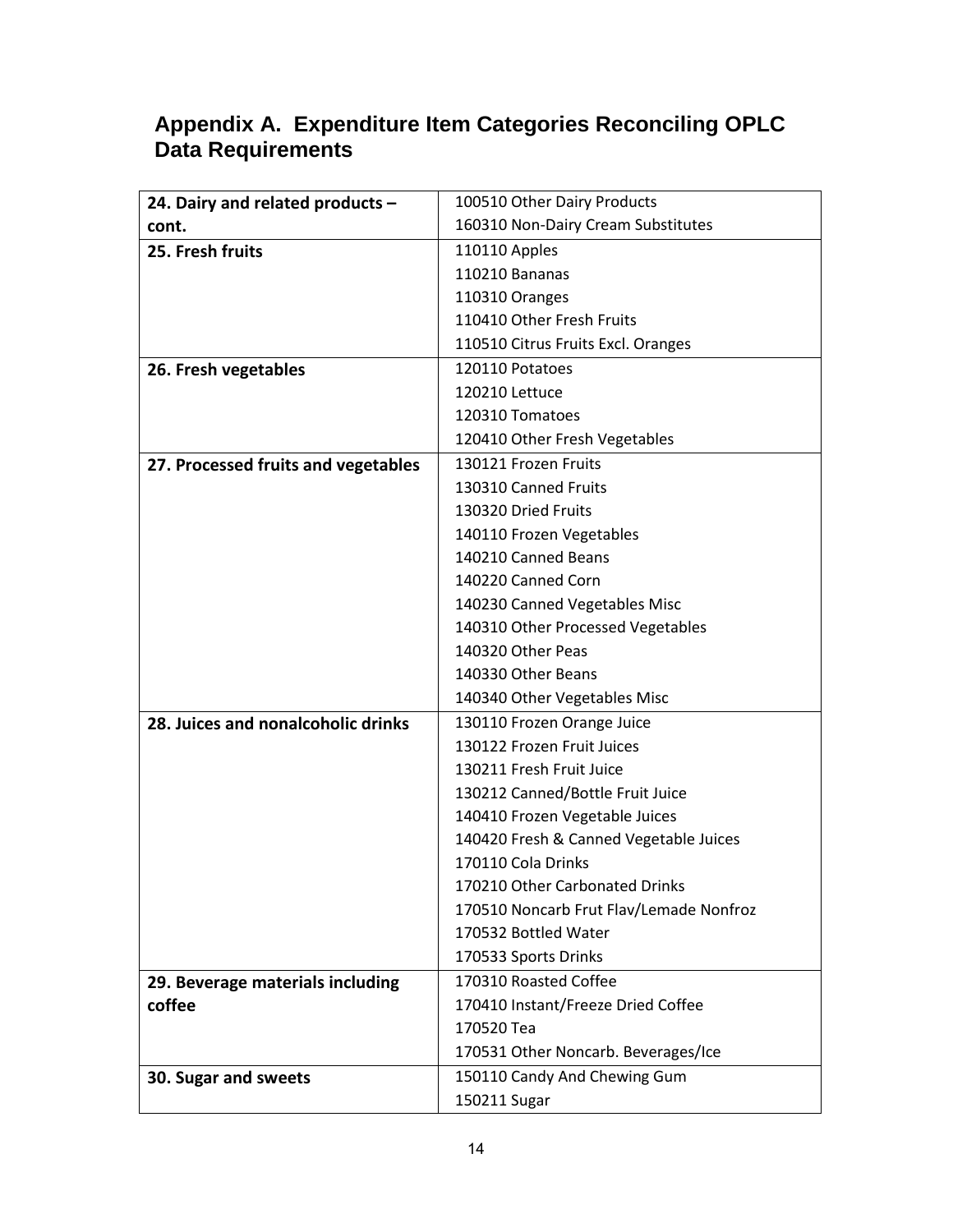| 30. Sugar and sweets $-$ cont.    | 150212 Artificial Sweeteners          |
|-----------------------------------|---------------------------------------|
|                                   | 150310 Other Sweets                   |
| 31. Fats and oils                 | 100110 Butter                         |
|                                   | 160110 Margarine                      |
|                                   | 160211 Fats & Oils                    |
|                                   | 160212 Salad Dressings                |
|                                   | 160320 Peanut Butter                  |
| 32. Other foods                   | 180110 Soup                           |
|                                   | 180210 Frozen Meals                   |
|                                   | 180220 Froz/Prep. Food Oth Than Meals |
|                                   | 180310 Potato Chips And Other Snacks  |
|                                   | 180320 Nuts                           |
|                                   | 180410 Salt/Other Seasonings & Spices |
|                                   | 180420 Olives, Pickles, Relishes      |
|                                   | 180510 Sauces And Gravies             |
|                                   | 180520 Other Condiments               |
|                                   | 180611 Prepared Salads                |
|                                   | 180612 Prepared Desserts              |
|                                   | 180620 Baby Food                      |
|                                   | 180710 Misc. Prepared Foods           |
|                                   | 180720 Vitamin Supplements            |
| 33. Lunch away from home          | 190111 Lunch At Fast Food             |
|                                   | 190112 Lunch At Full Service          |
|                                   | 190113 Lunch At Vending Machine       |
|                                   | 190114 Lunch At Employer              |
| 34. Dinner away from home         | 190211 Dinner At Fast Food            |
|                                   | 190212 Dinner At Full Service         |
|                                   | 190213 Dinner At Vending Machine      |
|                                   | 190214 Dinner At Employer             |
| 35. Breakfast, brunch, snacks and | 190311 Snacks At Fast Food            |
| nonalcoholic beverages away from  | 190312 Snacks At Full Service         |
| home                              | 190313 Snacks At Vend Machine         |
|                                   | 190314 Snacks At Employer             |
|                                   | 190321 Breakfast At Fast Food         |
|                                   | 190322 Breakfast At Full Service      |
|                                   | 190323 Breakfast At Vending Machine   |
|                                   | 190324 Breakfast At Employer          |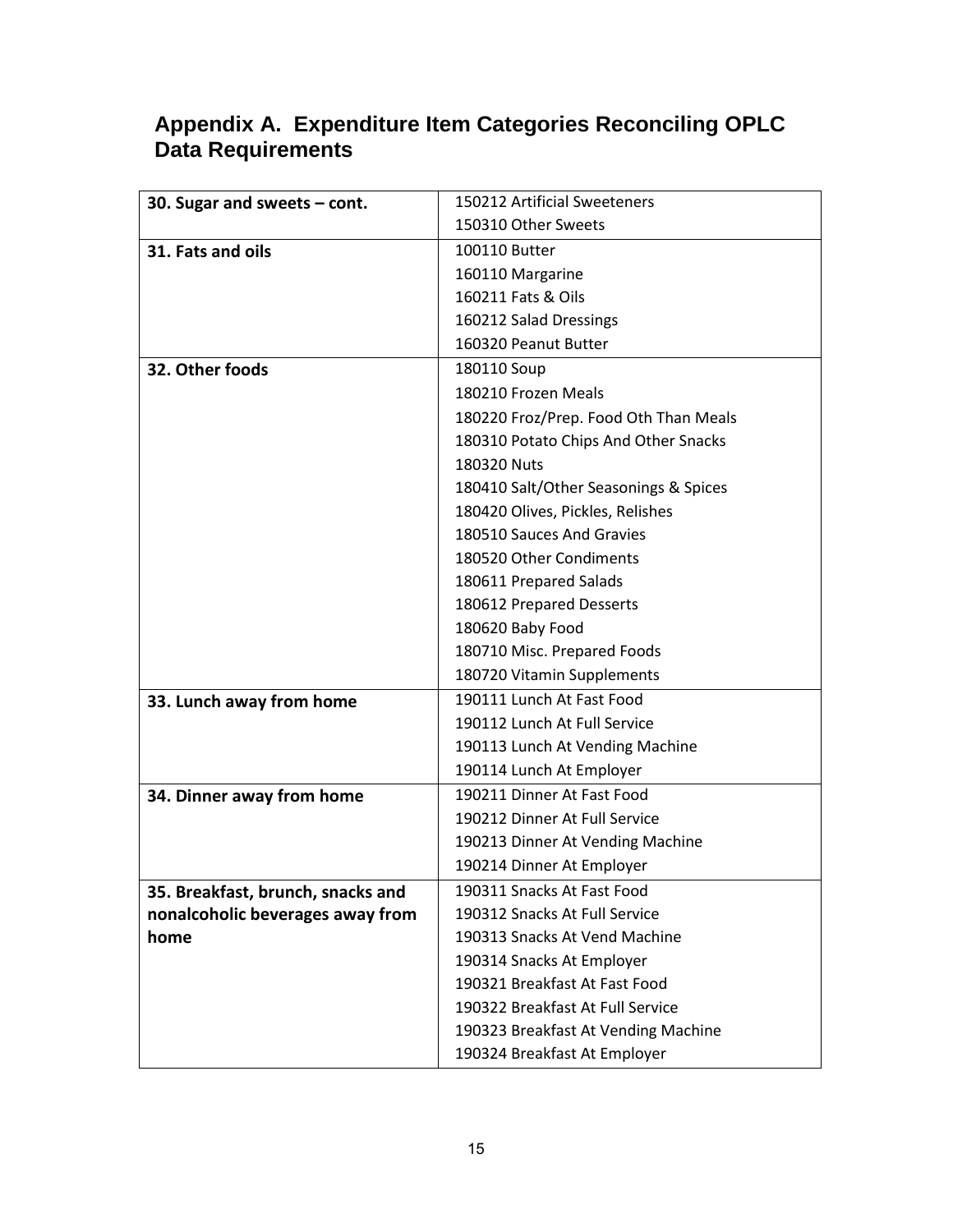| 36. Gifts of food <sup>3</sup>     |                                               |
|------------------------------------|-----------------------------------------------|
| 37. School meals                   | 190901 Food Or Board While At School          |
|                                    | 790430 School Meals                           |
| 38. Catered affairs                | 190902 Food And Bev For Catered Affairs       |
|                                    | 680310 Live Entertain. For Cat Affairs        |
|                                    | 680320 Rental Of Party Supp Cat Affairs       |
| 39. Food on out-of-town trips      | 190903 Food Out Of Town Trips                 |
| 40. Food prepared by CU on out-of- | 190904 Food Prepared By Consumer Unit On Out- |
| town trips                         | Of-Town Trips                                 |
| 41. Meals as pay                   | 800700 Meals As Pay                           |
| 42. Beer, wine and other alcoholic | 200111 Beer And Alc At Home                   |
| beverages at home                  | 200112 Non Alcoholic Beer                     |
|                                    | 200210 Whiskey At Home                        |
|                                    | 200310 Wine At Home                           |
|                                    | 200410 Other Alcoholic Bev. At Home           |
| 43. Beer, wine and other alcoholic | 200511 Beer At Fast Food                      |
| beverages away from home           | 200512 Beer At Full Service                   |
|                                    | 200513 Beer At Vending Machine                |
|                                    | 200514 Beer At Employer                       |
|                                    | 200515 Beer At Board                          |
|                                    | 200516 Beer At Catered Affairs                |
|                                    | 200521 Wine At Fast Food                      |
|                                    | 200522 Wine At Full Service                   |
|                                    | 200523 Wine At Vending Machine                |
|                                    | 200524 Wine At Employer                       |
|                                    | 200525 Wine At Board                          |
|                                    | 200526 Wine At Catered Affairs                |
|                                    | 200531 Alc. Bev Exc Beer/Wine Fast Fd         |
|                                    | 200532 Alc. Bev Exc B/W Full Serv             |
|                                    | 200533 Alc. Bev B/W Vend Mach                 |
|                                    | 200534 Alc Bev Exc B/W At Emp                 |
|                                    | 200535 Alc Bev Exc B/W At Board               |

 $\frac{3}{3}$  This category should be comprised of gifts of items in the food at home and food away from home categories. Once again, this represents a subset of expenditures in the component categories; all expenditures will be collected in those categories.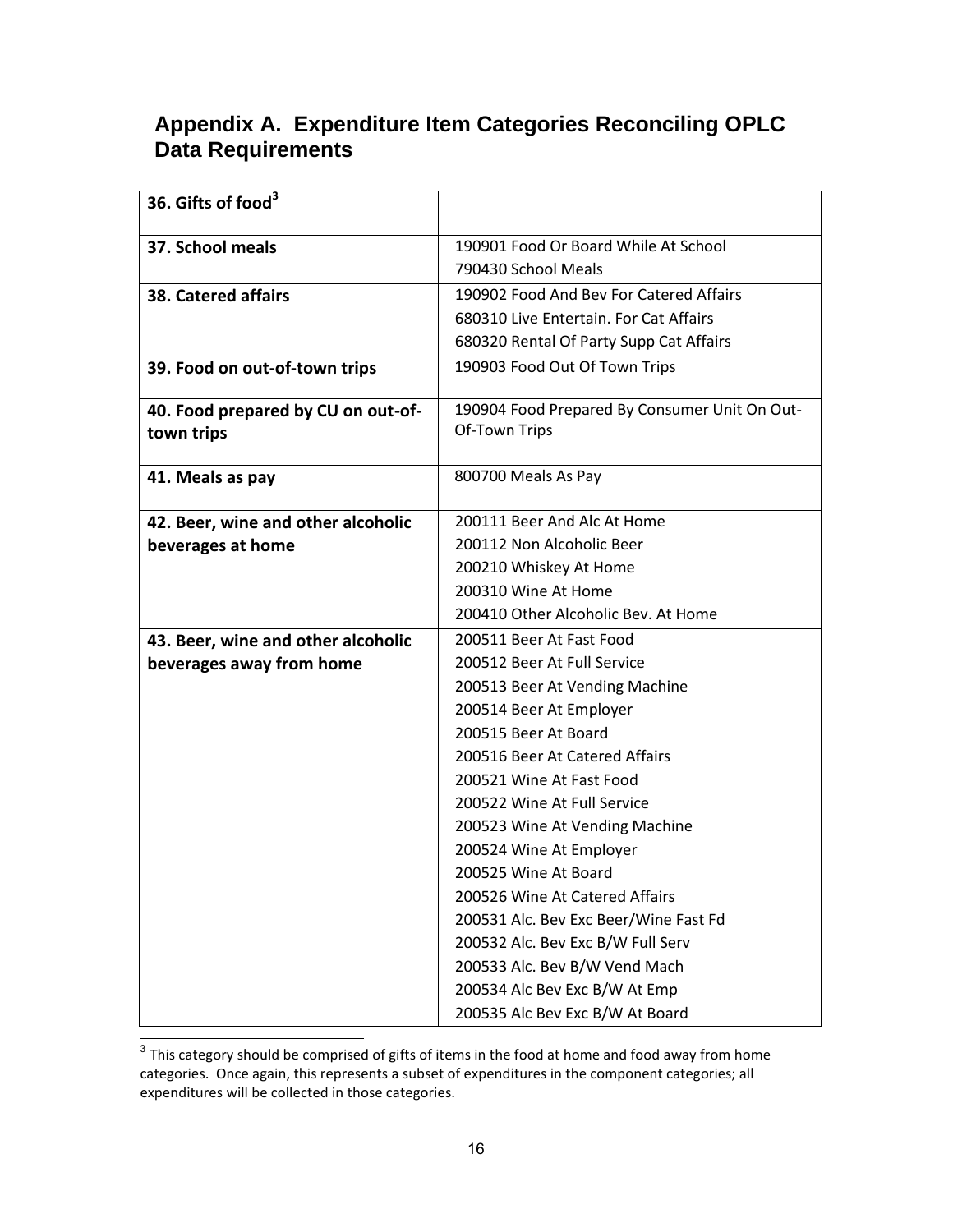| 43. Beer, wine and other alcoholic                             | 200536 Oth Alc. Bev Away From Home       |  |
|----------------------------------------------------------------|------------------------------------------|--|
| beverages away from home - cont.                               | 200900 Alc. Bev. Purchased On Trips      |  |
|                                                                |                                          |  |
| 44. Tobacco and smoking products                               | 630110 Cigarettes                        |  |
|                                                                | 630210 Other Tobacco Products            |  |
|                                                                | 630220 Smoking Accessories               |  |
| 45. Personal care products                                     | 640110 Hair Care Products                |  |
|                                                                | 640120 Non-Elec Articles For The Hair    |  |
|                                                                | 640130 Wigs And Hairpieces               |  |
|                                                                | 640210 Oral Hygiene Products, Articles   |  |
|                                                                | 640220 Shaving Needs                     |  |
|                                                                | 640310 Cosmetics, Perfume, Bath Prep     |  |
|                                                                | 640410 Deod, Fem Hyg, Misc. Pers. Care   |  |
|                                                                | 640420 Electric Personal Care Appl.      |  |
|                                                                | 640430 Adult Diapers                     |  |
| 46. Personal care services                                     | 650310 Pers. Care Serv.                  |  |
|                                                                | 650900 Repair Of Pers. Care App.         |  |
| 620112 Credit Card Memberships<br>47. Legal fees and financial |                                          |  |
| expenses                                                       | 680110 Legal Fees                        |  |
|                                                                | 680210 Safe Deposit Box Rental           |  |
|                                                                | 680220 Check Accts / Oth Bank Serv Chgs  |  |
|                                                                | 680902 Accounting Fees                   |  |
| 48. Funeral expenses                                           | 680140 Funeral Expense                   |  |
|                                                                | 680901 Cemetery Lots, Vaults, Maint Fees |  |
| 49. Other apparel services                                     | 340520 Hshld Lndry, Drycln Not Coin-Op   |  |
|                                                                | 340530 Coin-Op Hshld Lndry, Dry Cln      |  |
|                                                                | 440110 Shoe Repair, Oth Shoe Service     |  |
|                                                                | 440120 Coin-Op Apparel Ldry/Dry Clng     |  |
|                                                                | 440130 Alter/Repair Of Apparel, Access   |  |
|                                                                | 440140 Clothing Rental                   |  |
|                                                                | 440150 Watch And Jewelry Repair          |  |
|                                                                | 440210 Apparel Lndry/Dry Clng N/Coin-Op  |  |
|                                                                | 440900 Clothing Storage Outside The Home |  |
| 50. Miscellaneous personal                                     | 680903 Misc. Pers. Services              |  |
| services <sup>4</sup>                                          |                                          |  |
|                                                                |                                          |  |

**<sup>4</sup>**<br><sup>4</sup> The CE Division will research remapping the Diary item codes that constitute "Misc. pers. services" when source selection for publication tables is reviewed.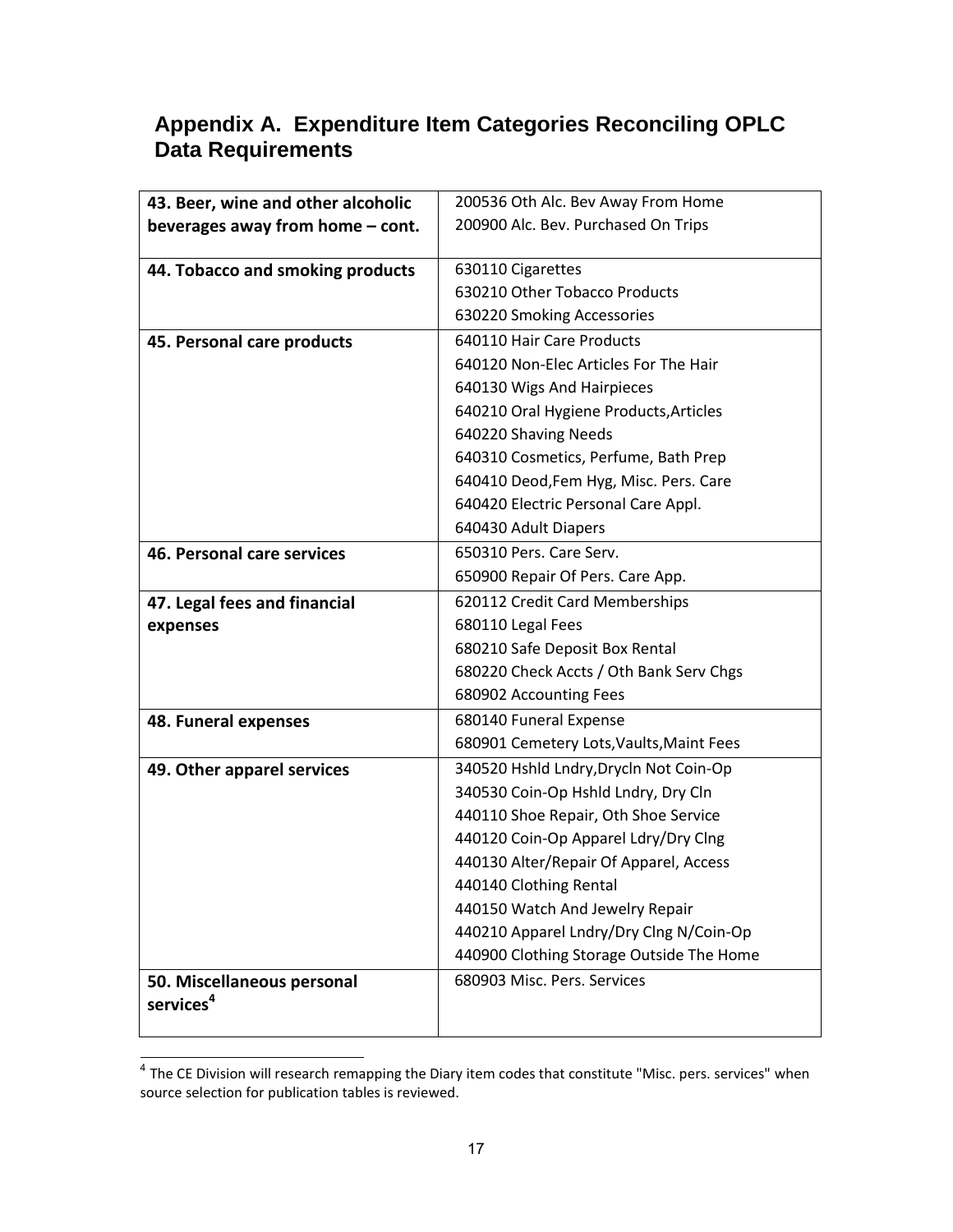| 51. Miscellaneous personal goods <sup>5</sup> | 320130 Infants Equipment                 |
|-----------------------------------------------|------------------------------------------|
|                                               | 330410 Stationery, Giftwrap, Etc.        |
|                                               | 430130 Luggage                           |
| 52. Rent of primary residence                 | 210110 Rent Of Dwelling                  |
|                                               |                                          |
| 53. Rent as pay                               | 800710 Rent As Pay                       |
|                                               |                                          |
| 54. Lodging away from home                    | 210210 Lodging Away From Home            |
|                                               | 210310 Housing For Someone At School     |
| 55. Owners' equivalent rent of                | 910104 Rental Equivalence Of Owned Home  |
| primary residence                             |                                          |
|                                               |                                          |
| 56. Owners' equivalent rent of                | 910105 Rent Equiv Vac Home Not Avail Rnt |
| vacation/second residence                     | 910106 Rent Equiv Vac Home Avail For Rnt |
|                                               | 910107 Rental Equivalence For Timeshares |
| 57. Household insurance* <sup>6</sup>         | 220121 Homeowners Insurance Ownd         |
|                                               | 220122 Homeowners Insurance Ownv         |
|                                               | 350110 Renters Insurance                 |
| 58. Fuel oil and other fuels*                 | 250111 Fuel Oil Rntr                     |
|                                               | 250112 Fuel Oil Ownd                     |
|                                               | 250113 Fuel Oil Ownv                     |
|                                               | 250114 Fuel Oil Rntv                     |
|                                               | 250211 Gas, Bottled Or Tank Rntr         |
|                                               | 250212 Gas, Bottled Or Tank Ownd         |
|                                               | 250213 Gas, Bottled Or Tank - Ownv & Rvs |
|                                               | 250214 Gas, Bottled Or Tank Rntv         |
|                                               | 250911 Other Fuels Rntr                  |
|                                               | 250912 Other Fuels Ownd                  |
|                                               | 250913 Other Fuels Ownv                  |
|                                               | 250914 Other Fuels Rntv                  |
|                                               |                                          |

The Requirements Team notes that this category is a collection of disparate items that should be **The Requirements** examined for reassignment.

 $^6$  To satisfy CE and CPI needs, the distinctions between owned/rented/owned vacation are required. The tenure status of the sample unit and the inventory of owned property can be used to distinguish renters from owners and owned sample units from owned vacation homes. These distinctions will apply to all categories marked with an asterisk, such as utilities, that are composed of UCC's distinguishing owners and renters.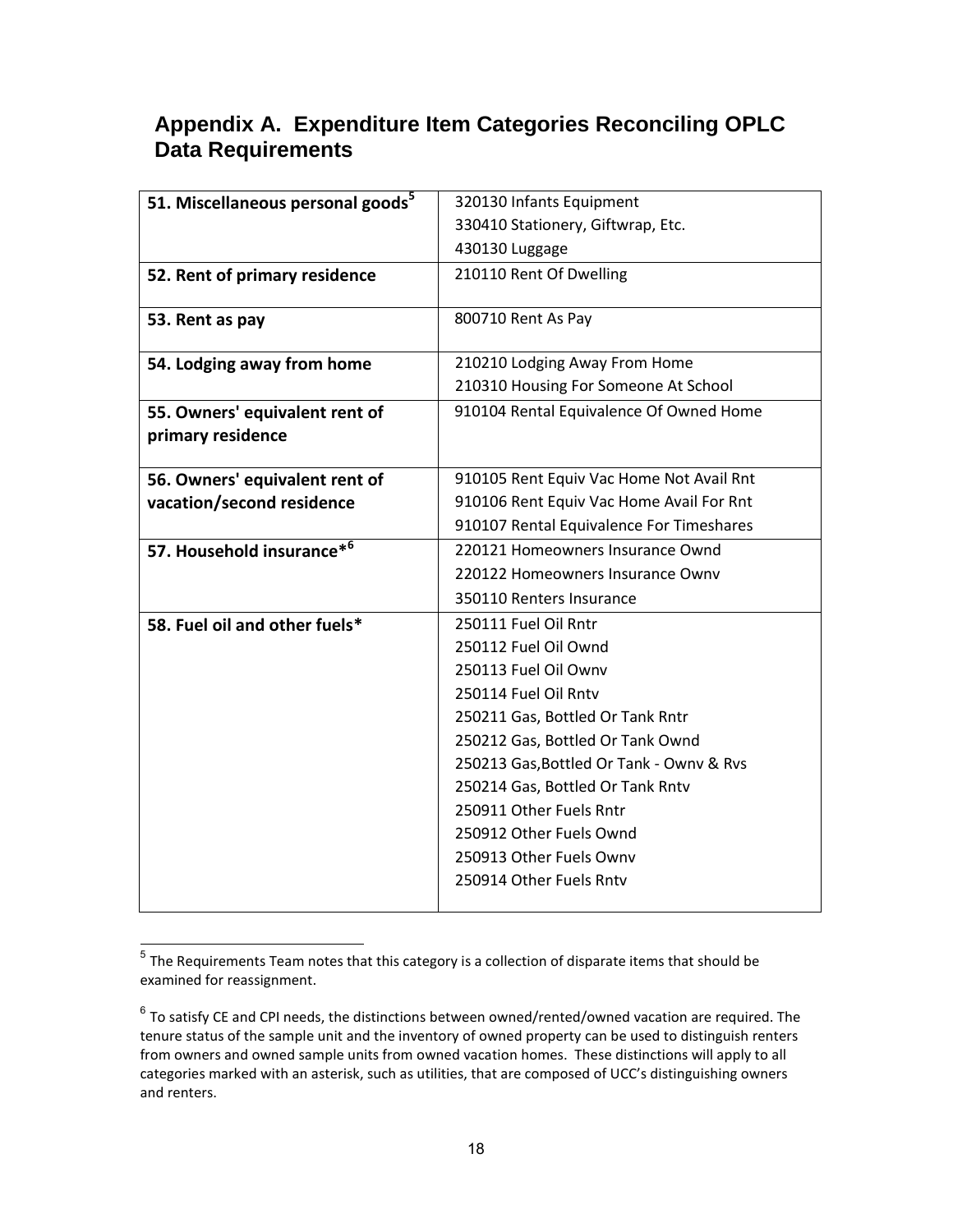|                          | Appendix A. Expenditure Item Categories Reconciling OPLC |  |  |
|--------------------------|----------------------------------------------------------|--|--|
| <b>Data Requirements</b> |                                                          |  |  |

| 59. Electricity*              | 260111 Electricity Rntr                  |
|-------------------------------|------------------------------------------|
|                               | 260112 Electricity Ownd                  |
|                               | 260113 Electricity Ownv                  |
|                               | 260114 Electricity Rntv                  |
| 60. Natural gas*              | 260211 Utility--Natural Gas Rntr         |
|                               | 260212 Utility--Natural Gas Ownd         |
|                               | 260213 Utility--Natural Gas Ownv         |
|                               | 260214 Utility--Natural Gas Rntv         |
| 61. Water, sewer and trash    | 270211 Water And Sewerage Maint Rntr     |
| collection services*          | 270212 Water And Sewerage Maint Ownd     |
|                               | 270213 Water And Sewerage Maint Ownv     |
|                               | 270214 Water And Sewerage Maint Rntv     |
|                               | 270411 Trash/Garbage Collect Rntr        |
|                               | 270412 Trash/Garbage Collect Ownd        |
|                               | 270413 Trash/Garbage Collect Ownv        |
|                               | 270414 Trash/Garbage Collect Rntv        |
|                               | 270901 Septic Tank Cleaning Rntr         |
|                               | 270902 Septic Tank Cleaning Ownd         |
|                               | 270903 Septic Tank Cleaning Ownv         |
|                               | 270904 Septic Tank Cleaning Rented Vac   |
| 62. Floor coverings *         | 230121 Hrd Surface Floor Labor/Mat Rntr  |
|                               | 230122 Hrd Surface Floor Labor/Mat Ownd  |
|                               | 230123 Hrd Surface Floor Labor/Mat Ownv  |
|                               | 230133 W/W Carpet Repl Ownd              |
|                               | 230134 W/W Carpet Orig Rntr              |
|                               | 320163 W/W Carpet Repl Rntr              |
|                               | 320621 Flr Rep/Rpl Mat-Rntr/Udr Cn/Sc Hm |
|                               | 320622 Floor Repair/Repl Materials Ownd  |
|                               | 320623 Floor Repair/Repl Materials Ownv  |
| <b>63. Household textiles</b> | 280110 Bathroom Linens                   |
|                               | 280120 Bedroom Linens                    |
|                               | 280130 Kitchen And Dining Room Linens    |
|                               | 280210 Curtains And Drapes               |
|                               | 280220 Slipcovers/Decorative Pillows     |
|                               | 280900 Other Linens                      |
|                               | 320111 Floor Coverings (Non-Perm.)       |
|                               | 320120 Window Coverings                  |
| 64. Maintenance and repair    | 240111 Paint/Wallpaper And Supp Rntr     |
| supplies*                     | 240112 Paint/Wallpaper And Supp Ownd     |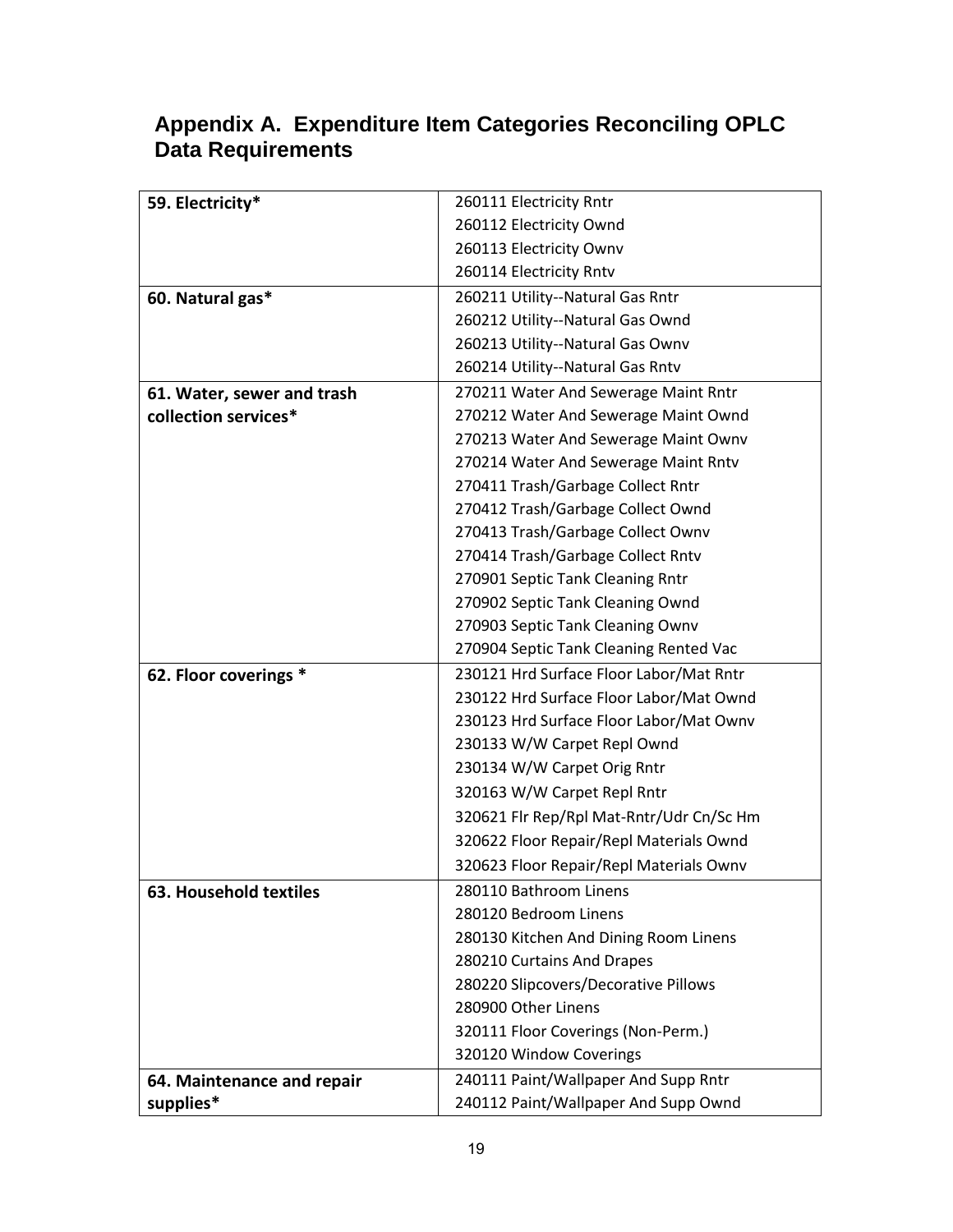| 64. Maintenance and repair   | 240113 Paint/Wallpaper And Supp Ownv       |  |  |  |
|------------------------------|--------------------------------------------|--|--|--|
| supplies $*$ – cont.         | 240121 Equip For Paint/Wpaper Rntr         |  |  |  |
|                              | 240122 Equip For Paint/Wpaper Ownd         |  |  |  |
|                              | 240123 Equip For Paint/Wpaper Ownv         |  |  |  |
|                              | 240211 Mat For Panl/Roof/Siding, Etc Rntr  |  |  |  |
|                              | 240212 Mat For Panel/Siding, Etc Ownd      |  |  |  |
|                              | 240213 Mat For Roof & Gutters, Ownd        |  |  |  |
|                              | 240214 Mat For Panl/Roof/Siding, Etc, Ownv |  |  |  |
|                              | 240221 Mat For Patio, Masonry, Etc Rntr    |  |  |  |
|                              | 240222 Mat For Patio, Masonry, Etc Ownd    |  |  |  |
|                              | 240223 Mat For Patio, Masonry, Etc Ownv    |  |  |  |
|                              | 240311 Plumbing Supp/Equip Rntr            |  |  |  |
|                              | 240312 Plumbing Supp/Equip Ownd            |  |  |  |
|                              | 240313 Plumbing Supp/Equip Ownv            |  |  |  |
|                              | 240321 Elec Supp, Heat/Cool Equip Rntr     |  |  |  |
|                              | 240322 Elec Supp, Heat/Cool Equip Ownd     |  |  |  |
|                              | 240323 Elec Supp, Heat/Cool Equip Ownv     |  |  |  |
|                              | 320611 Constrct Mat-Rntr/Udr Cn/Sec Hm     |  |  |  |
|                              | 320612 Construction Mat Ownd               |  |  |  |
|                              | 320613 Construction Mat Ownv               |  |  |  |
|                              | 320631 Lndscping Mat-Rntr/Udr Cn/Sc Hm     |  |  |  |
|                              | 320632 Landscaping Materials Ownd          |  |  |  |
|                              | 320633 Landscaping Materials Ownv          |  |  |  |
| 65. Unpriced maintenance and | 230112 Painting/Papering Labor/Mat Ownd    |  |  |  |
| repair services*             | 230113 Plmb/Wtr Heat Labor/Mat Ownd        |  |  |  |
|                              | 230114 Heat/Ac/Elec Labor/Mat Ownd         |  |  |  |
|                              | 230115 Roofing/Gutters Labor/Mat Ownd      |  |  |  |
|                              | 230117 Repl Dishwash/Disp/Hood Rntr        |  |  |  |
|                              | 230118 Repl Dishwash/Disp/Hood Ownd        |  |  |  |
|                              | 230141 Repair-Displ/Dwshr/Rang Hd Rntr     |  |  |  |
|                              | 230142 Repair-Displ/Dwshr/Rang Hd Ownd     |  |  |  |
|                              | 230150 Rep/Maint Labor/Mat Rntr            |  |  |  |
|                              | 230151 Oth Rep/Maint Labor/Mat Ownd        |  |  |  |
|                              | 230152 Oth Rep/Maint Labor/Mat Ownv        |  |  |  |
|                              | 230901 Property Management Ownd            |  |  |  |
|                              | 230902 Prop Management Ownv                |  |  |  |
|                              | 340620 Repair Of Household Appliances      |  |  |  |
|                              | 340630 Reupholstery Of Furniture           |  |  |  |
|                              | 340913 Repair Of Misc Hshld Eq/Fshgs       |  |  |  |
|                              |                                            |  |  |  |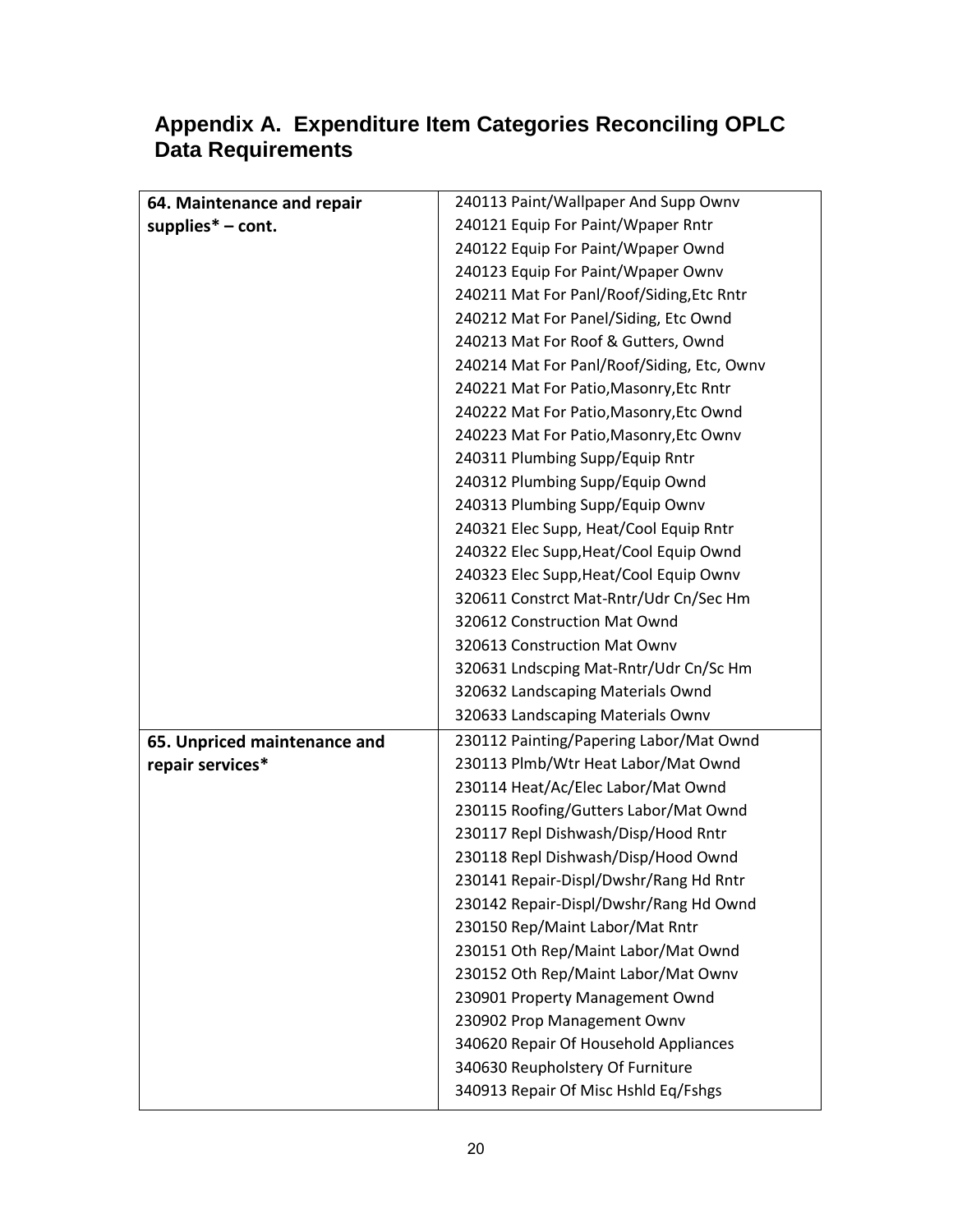| 65. Unpriced maintenance and | 990900 Rent/Inst Dwash/Hoods/Disposal    |  |  |
|------------------------------|------------------------------------------|--|--|
| repair services* - cont.     |                                          |  |  |
| 66. Furniture <sup>7</sup>   | 290110 Mattress And Springs              |  |  |
|                              | 290120 Other Bedroom Furniture           |  |  |
|                              | 290210 Sofas                             |  |  |
|                              | 290310 Living Room Chairs                |  |  |
|                              | 290320 Living Room Tables                |  |  |
|                              | 290410 Kitchen/Dining Room Furniture     |  |  |
|                              | 290420 Infants Furniture                 |  |  |
|                              | 290430 Outdoor Furniture                 |  |  |
|                              | 290440 Wall Units, Cabinets, Occas Furn  |  |  |
|                              | 320901 Office Furniture Home Use         |  |  |
|                              | 340904 Rental Of Furniture               |  |  |
| 67. Appliances*8             | 300111 Purch/Inst Refrig/Freezer Rntr    |  |  |
|                              | 300112 Purch/Inst Refrig/Freezer Ownd    |  |  |
|                              | 300211 Purch/Inst Clothes Washer Rntr    |  |  |
|                              | 300212 Purch/Inst Clothes Washer Ownd    |  |  |
|                              | 300221 Purch/Inst Clothes Dryer Rntr     |  |  |
|                              | 300222 Purch/Inst Clothes Dryer Ownd     |  |  |
|                              | 300311 Stoves, Ovens Rntr                |  |  |
|                              | 300312 Stoves, Ovens Ownd                |  |  |
|                              | 300321 Microwave Ovens Rntr              |  |  |
|                              | 300322 Microwave Ovens Ownd              |  |  |
|                              | 300331 Purch/Inst Port Dishwasher Rntr   |  |  |
|                              | 300332 Purch/Inst Port Dishwasher Ownd   |  |  |
|                              | 300411 Purch/Inst Window A/C Rntr        |  |  |
|                              | 300412 Purch/Inst Window A/C Ownd        |  |  |
|                              | 300900 Misc Household Appliances         |  |  |
|                              | 320511 Electric Floor Cleaning Equip     |  |  |
|                              | 320521 Small Electric Kitchen Appliances |  |  |
|                              | 320522 Portable Heating/Cooling Equip    |  |  |
|                              | 340907 Rental Of Household Equipment     |  |  |
|                              | 690241 Smoke Alarm Pur/Rent Rntr         |  |  |

The CPI and CE Divisions need to determine whether purchases and rentals of furniture should be<br>The CPI and CE Divisions need to determine whether purchases and rentals of furniture should be combined or maintained as separate categories.

 $^8$  The CPI and CE Divisions need to determine whether purchases and rentals of appliances should be combined or maintained as separate categories.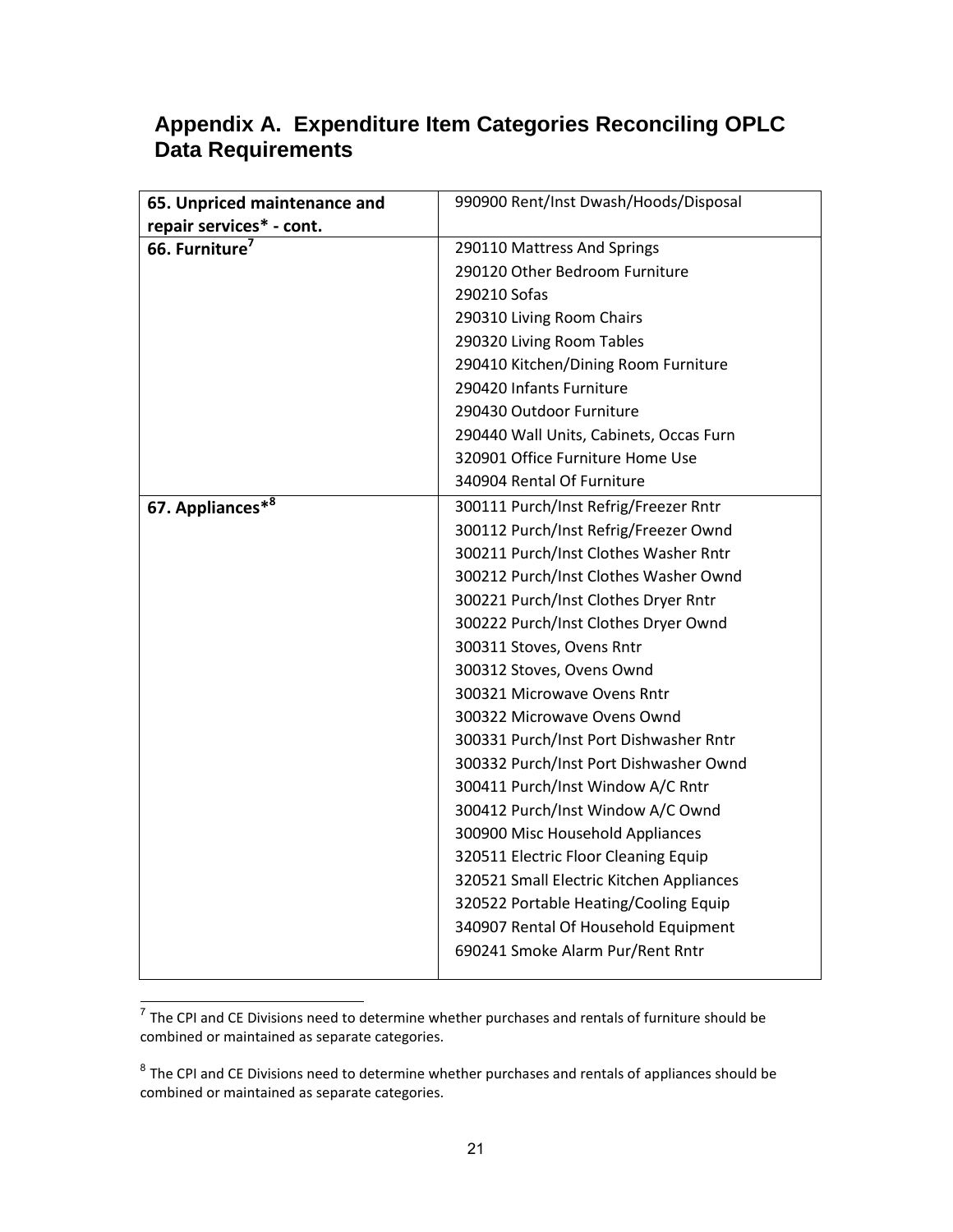| 67. Appliances $*^8$ – cont.      | 690242 Smoke Alarm Pur/Rent Ownd         |  |  |  |
|-----------------------------------|------------------------------------------|--|--|--|
|                                   | 690243 Smoke Alarm Pur/Rent Ownv         |  |  |  |
|                                   | 690244 Oth Hh Appl Rntr                  |  |  |  |
|                                   | 690245 Oth Hh Appl Ownd                  |  |  |  |
| 68. Other household equipment and | 320220 Lamps And Lighting Fixtures       |  |  |  |
| furnishings                       | 320233 Clocks And Other Hh Decor Items   |  |  |  |
|                                   | 320310 Plastic Dinnerware                |  |  |  |
|                                   | 320320 China And Other Dinnerware        |  |  |  |
|                                   | 320330 Flatware                          |  |  |  |
|                                   | 320340 Glassware                         |  |  |  |
|                                   | 320350 Silver Serving Pieces             |  |  |  |
|                                   | 320360 Other Serving Pieces              |  |  |  |
|                                   | 320370 Nonelectric Cookware              |  |  |  |
|                                   | 320380 Tableware/Non-Elec. Kitware       |  |  |  |
|                                   | 320903 Indoor Plants, Fresh Flowers      |  |  |  |
| 69. Tools, hardware, outdoor      | 320150 Barbeque Grills And Outdoor Equip |  |  |  |
| equipment and supplies            | 320410 Lawn And Garden Equipment         |  |  |  |
|                                   | 320420 Power Tools                       |  |  |  |
|                                   | 320430 Other Hardware                    |  |  |  |
|                                   | 320902 Hand Tools                        |  |  |  |
|                                   | 320904 Closet And Storage Items          |  |  |  |
|                                   | 320905 Misc. Household Equip/Parts       |  |  |  |
|                                   | 330511 Mat For Termte/Pst Cntrl Maintce  |  |  |  |
|                                   | 330610 Lawn And Garden Supplies          |  |  |  |
| 70. Housekeeping supplies         | 320140 Laundry And Cleaning Equip.       |  |  |  |
|                                   | 330110 Soaps And Detergents              |  |  |  |
|                                   | 330210 Other Laundry / Cleaning Prods.   |  |  |  |
|                                   | 330310 Paper Towels/Napkins/Toilet Ti    |  |  |  |
|                                   | 330510 Misc Household Products           |  |  |  |
| 71. Household operations          | 340310 Domestic Service                  |  |  |  |
|                                   | 340410 Gardening/Lawn Care Service       |  |  |  |
|                                   | 340420 Water Softening Service           |  |  |  |
|                                   | 340510 Moving, Storage, Freight          |  |  |  |
|                                   | 340901 Rental/Repair-Tools, Lawn/Garden  |  |  |  |
|                                   | 340903 Misc. Home Services               |  |  |  |
|                                   | 340908 Rntl Off Equip Non-Bus Use        |  |  |  |
|                                   | 340911 Mngmt/Spec Ser/Security Ownd      |  |  |  |
|                                   | 340912 Mngmt/Spec Ser/Security Ownv      |  |  |  |
|                                   | 340914 Serv For Termt/Pst Cntrl          |  |  |  |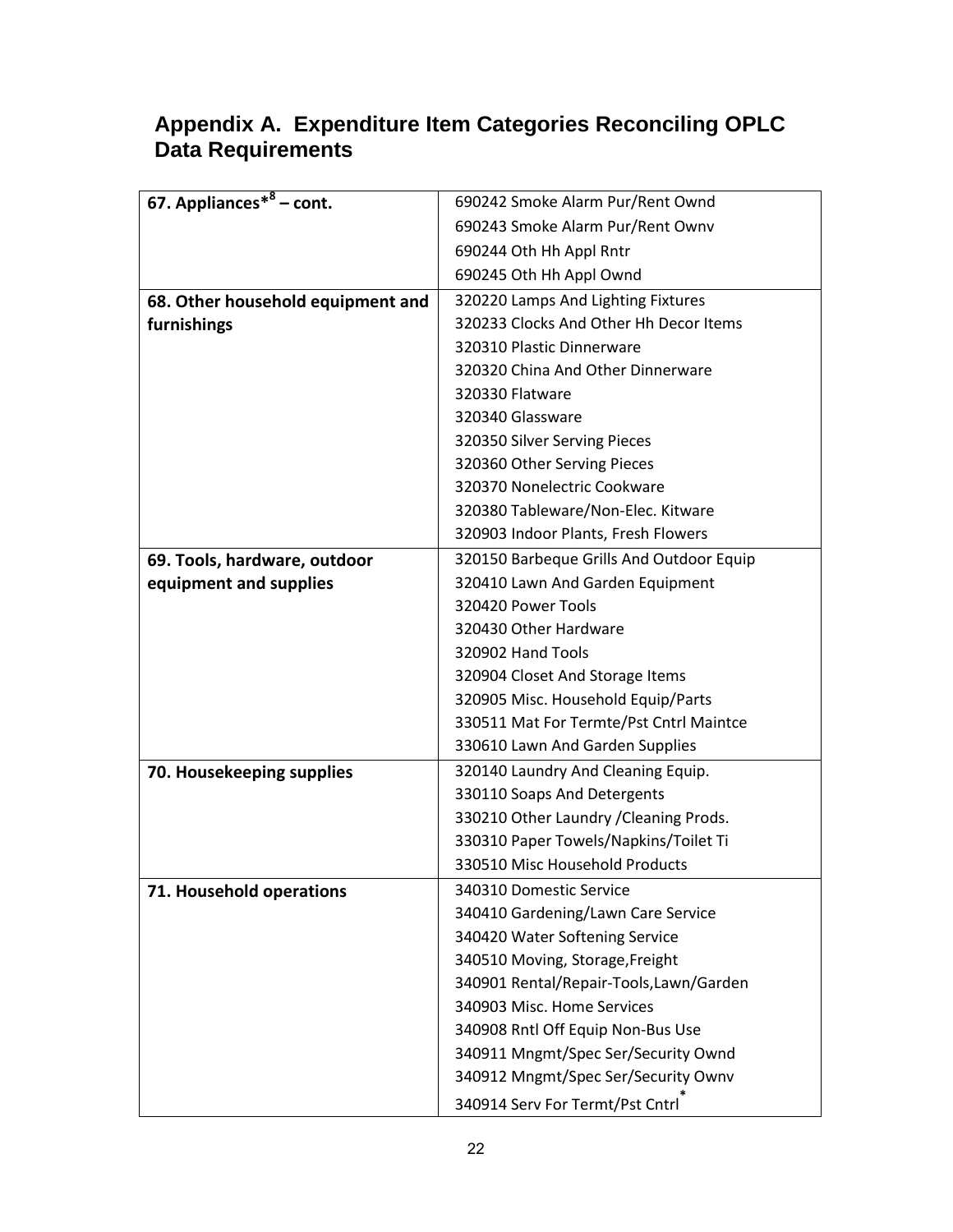| 71. Household operations - cont.   | 340915 Home Security Sys. Serv. Fee      |  |  |  |
|------------------------------------|------------------------------------------|--|--|--|
| 72. Professional medical services  | 560110 Physicians Services               |  |  |  |
|                                    | 560210 Dental Services                   |  |  |  |
|                                    | 560310 Eyecare Services                  |  |  |  |
|                                    | 560400 Serv By Pros Oth Than Physicians  |  |  |  |
| 73. Adult care                     | 340906 Care Of Invalids, Elderly, Etc    |  |  |  |
|                                    | 340910 Adult Day Care Centers            |  |  |  |
| 74. Hospital and related services  | 560330 Lab Tests, X-Rays                 |  |  |  |
|                                    | 570111 Hospital Rooms & Services         |  |  |  |
|                                    | 570220 Care In Convl Or Nursing Home     |  |  |  |
|                                    | 570230 Other Medical Care Service        |  |  |  |
|                                    | 570240 Medcl Serv Incl In Hm Own Exp, 31 |  |  |  |
| 75. Commercial Health insurance    | 580111 Trd Fee For Srv Hlth P (No Bcbs)  |  |  |  |
|                                    | 580112 Trd Fee For Srv Hlth P (Bcbs)     |  |  |  |
|                                    | 580113 Pref Provider Hlth Pln (No Bcbs)  |  |  |  |
|                                    | 580114 Pref Provider Hlth Pln (Bcbs)     |  |  |  |
|                                    | 580311 Hlth Maint. Org (No Bcbs)         |  |  |  |
|                                    | 580312 Hlth Maint. Org (Bcbs)            |  |  |  |
|                                    | 580903 Coml Medicare Supplemnt (No Bcbs) |  |  |  |
|                                    | 580904 Coml Medicare Supplement (Bcbs)   |  |  |  |
|                                    | 580905 Other Health Insurance (No Bcbs)  |  |  |  |
|                                    | 580906 Other Health Insurance (Bcbs)     |  |  |  |
| 76. Medicare payments              | 580901 Medicare Payments                 |  |  |  |
| 77. Long term care insurance       | 580400 Long Term Care Insurance          |  |  |  |
| 78. Medicare prescription drug     | 580907 Medicare Pres. Drug Premiums      |  |  |  |
| premiums                           |                                          |  |  |  |
| 79. Medicinal drugs                | 540000 Prescription Drugs                |  |  |  |
|                                    | 550210 Over-The-Counter Drugs            |  |  |  |
|                                    | 550410 Nonprescrip Vitamins              |  |  |  |
|                                    | 630900 Marijuana                         |  |  |  |
| 80. Medical equipment and supplies | 550110 Eyeglasses And Contact Lenses     |  |  |  |
|                                    | 550310 Topicals And Dressings            |  |  |  |
|                                    | 550320 Medical Equip. For General Use    |  |  |  |
|                                    | 550330 Supportive/Conval Med. Equip.     |  |  |  |
|                                    | 550340 Hearing Aids                      |  |  |  |
|                                    |                                          |  |  |  |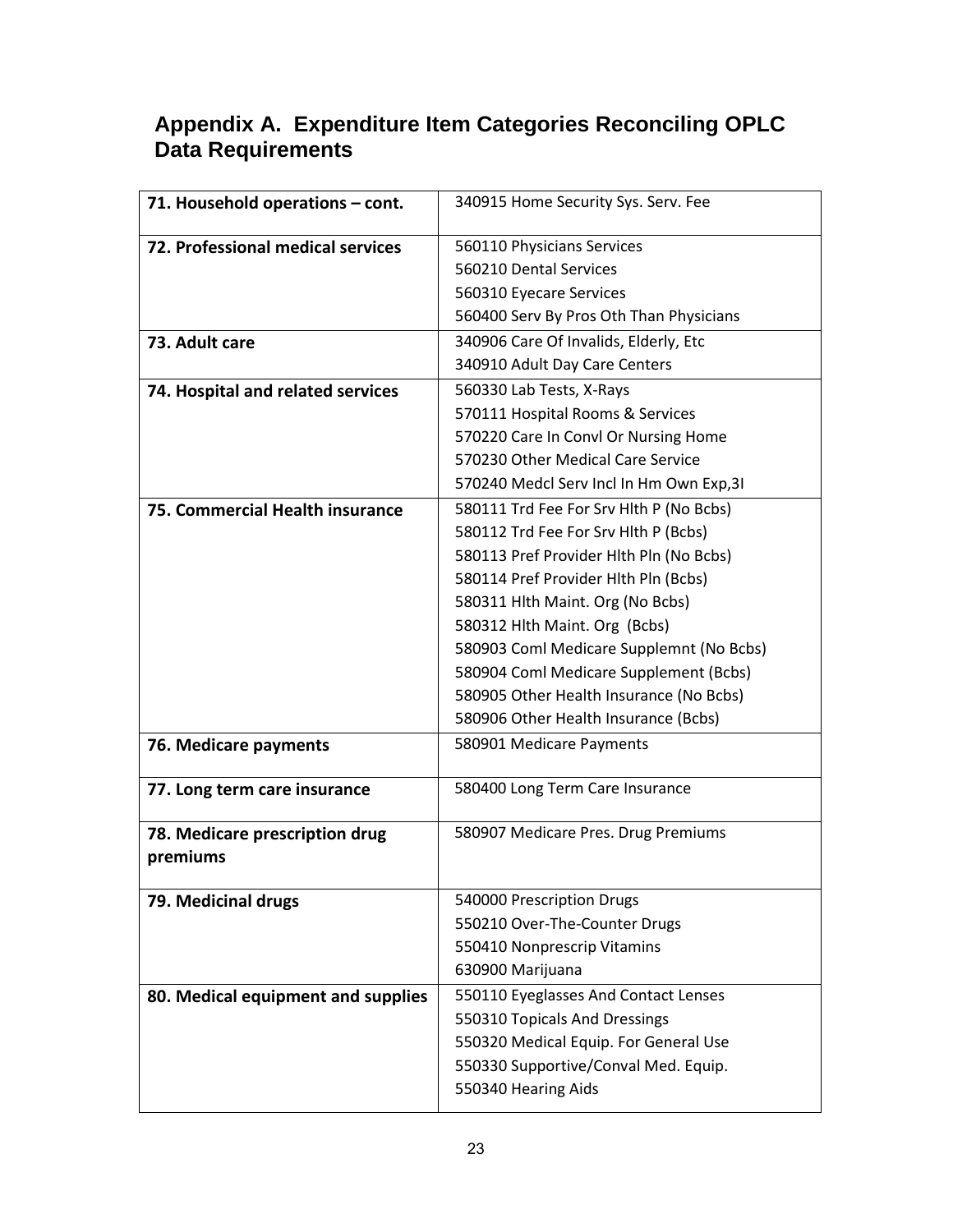| 80. Medical equipment and supplies | 570901 Rental Of Medical/Surgical Equip             |  |  |
|------------------------------------|-----------------------------------------------------|--|--|
| - cont.                            | 570902 Repair Of Medical Equipment                  |  |  |
|                                    | 570903 Rental Of Supportive/Conval Equip            |  |  |
| 81. Video and audio <sup>9</sup>   | 270310 Cable/Satellite/Com Antenna Serv             |  |  |
|                                    | 270311 Satellite Radio Service                      |  |  |
|                                    | 310140 Televisions                                  |  |  |
|                                    | 310210 Vcrs/Video Disc Players                      |  |  |
|                                    | 310220 Video Cassettes/Tapes/Discs                  |  |  |
|                                    | 310231 Video Game Software                          |  |  |
|                                    | 310232 Video Game Hardware/Accessories              |  |  |
|                                    | 310241 Streaming Video Files                        |  |  |
|                                    | 310242 Downloading Video Files                      |  |  |
|                                    | 310311 Radios                                       |  |  |
|                                    | 310312 Phonographs                                  |  |  |
|                                    | 310313 Tape Recorders And Players                   |  |  |
|                                    | 310314 Digital Audio Players                        |  |  |
|                                    | 310315 Digital Media Players & Recorders            |  |  |
|                                    | 310320 Components/Component Systems                 |  |  |
|                                    | 310331 Misc Sound Equipment                         |  |  |
|                                    | 310332 Sound Equip Accessories                      |  |  |
|                                    | 310334 Satellite Dishes                             |  |  |
|                                    | 310335 Misc Video Equipment                         |  |  |
|                                    | 310340 Records, Cds, Audio Tapes                    |  |  |
|                                    | 310350 Streaming/Downloading Audio                  |  |  |
|                                    | 310900 Access. For Electronic Equip.                |  |  |
|                                    | 340610 Repair Of Tv/Radio/Sound Equip               |  |  |
|                                    | 340902 Rental Of Televisions                        |  |  |
|                                    | 340905 Rental Of Vcr/Radio/Sound Equip              |  |  |
|                                    | 480214 Vehicle Audio Equipment                      |  |  |
|                                    | 480215 Vehicle Video Equipment                      |  |  |
|                                    | 620912 Rntl Video Cass/Tapes/Discs/Films            |  |  |
|                                    | 620917 Rental Video Hardwr/Accessor                 |  |  |
|                                    | 620918 Rental Video Software                        |  |  |
|                                    | 620930 Online Entertainment and Games <sup>10</sup> |  |  |

 9 UCC 310230 VIDEO/COMP GAME HARDWARE/SOFTWARE and UCC 620916 RENTAL VIDEO/COMP GAME HARD/SOFT deleted in 2011

 $10$  The Requirements Team recommends that research be done to determine whether "Online entertainment and games" should be assigned here or to "Recreation services".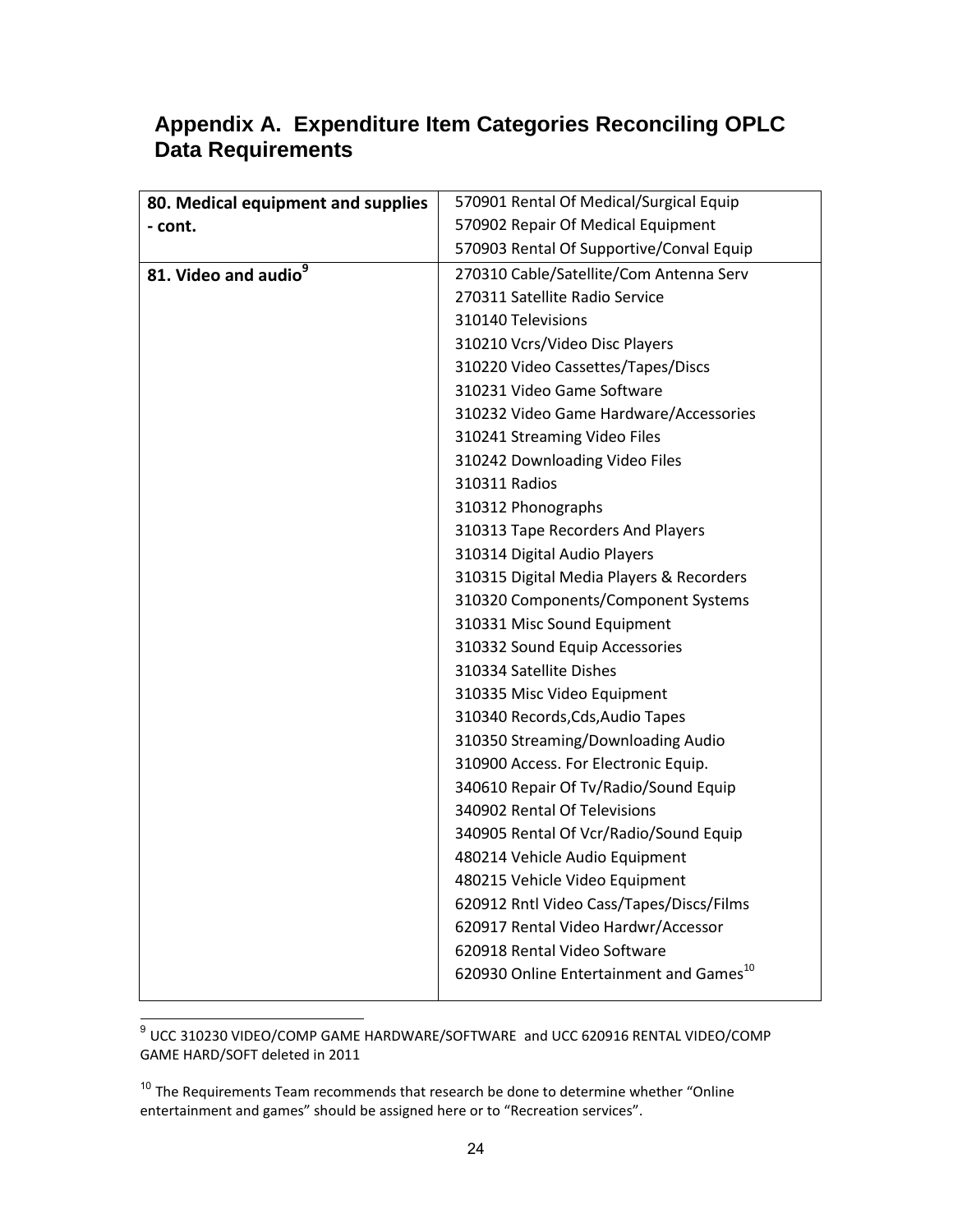| 81. Video and audio <sup>9</sup>    | 690320 Installation For Tvs              |  |  |  |
|-------------------------------------|------------------------------------------|--|--|--|
|                                     | 690330 Installation Satellite Tv Equip   |  |  |  |
|                                     | 690340 Installation Of Sound Systems     |  |  |  |
|                                     | 690350 Install Of Other Video/Sound Syst |  |  |  |
| 82. Pets, pet products and services | 610310 Pet Food                          |  |  |  |
|                                     | 610320 Pet-Purchase/Supplies/Medicine    |  |  |  |
|                                     | 620410 Pet Services                      |  |  |  |
|                                     | 620420 Vet Services                      |  |  |  |
| 83. Sporting goods                  | 600210 General Sport/Exercise Equip      |  |  |  |
|                                     | 600310 Bicycles                          |  |  |  |
|                                     | 600410 Camping Equipment                 |  |  |  |
|                                     | 600420 Hunting, Fishing Equipment        |  |  |  |
|                                     | 600430 Winter Sport Equipment            |  |  |  |
|                                     | 600901 Water Sport Equipment             |  |  |  |
|                                     | 600902 Other Sport Equipment             |  |  |  |
|                                     | 610120 Playground Equipment              |  |  |  |
|                                     | 620908 Rent/Repair Of Misc Sports Equ    |  |  |  |
| 84. Boats, RV's, and other          | 450900 Aircraft                          |  |  |  |
| recreational vehicles               | 460903 Used Aircraft                     |  |  |  |
|                                     | 520901 Docking/Landing Fees              |  |  |  |
|                                     | 520904 Rental Non-Camper Trailer         |  |  |  |
|                                     | 520907 Boat/Trailer Rent Out Of Town     |  |  |  |
|                                     | 600110 Outboard Motor                    |  |  |  |
|                                     | 600121 Boat W/O Motor/Boat Trailers      |  |  |  |
|                                     | 600122 Trail/Oth Attachable Campers      |  |  |  |
|                                     | 600132 Purchase Of Boat With Motor       |  |  |  |
|                                     | 600141 Purchase Of Motor Home            |  |  |  |
|                                     | 600142 Purchase Of Other Vehicle         |  |  |  |
|                                     | 620906 Rental Of Boat                    |  |  |  |
|                                     | 620909 Rental Camper On Trips            |  |  |  |
|                                     | 620919 Rental Other Vehicles On Trips    |  |  |  |
|                                     | 620921 Rental Of Motor Home              |  |  |  |
|                                     | 620922 Rental Of Other Rvs               |  |  |  |
| 85. Amount recreational vehicle     | 860301 Amt Motor Home Sold/Reimb         |  |  |  |
| sold or reimbursed                  | 860302 Amt Oth Vehicle Sold/Reimb        |  |  |  |
|                                     | 860600 Amt Boat With Motor Sold/Reim     |  |  |  |
|                                     | 860800 Amt Plane Sold/Reim               |  |  |  |
| 86. Photography                     | 610210 Film                              |  |  |  |
|                                     | 610220 Other Photographic Supplies       |  |  |  |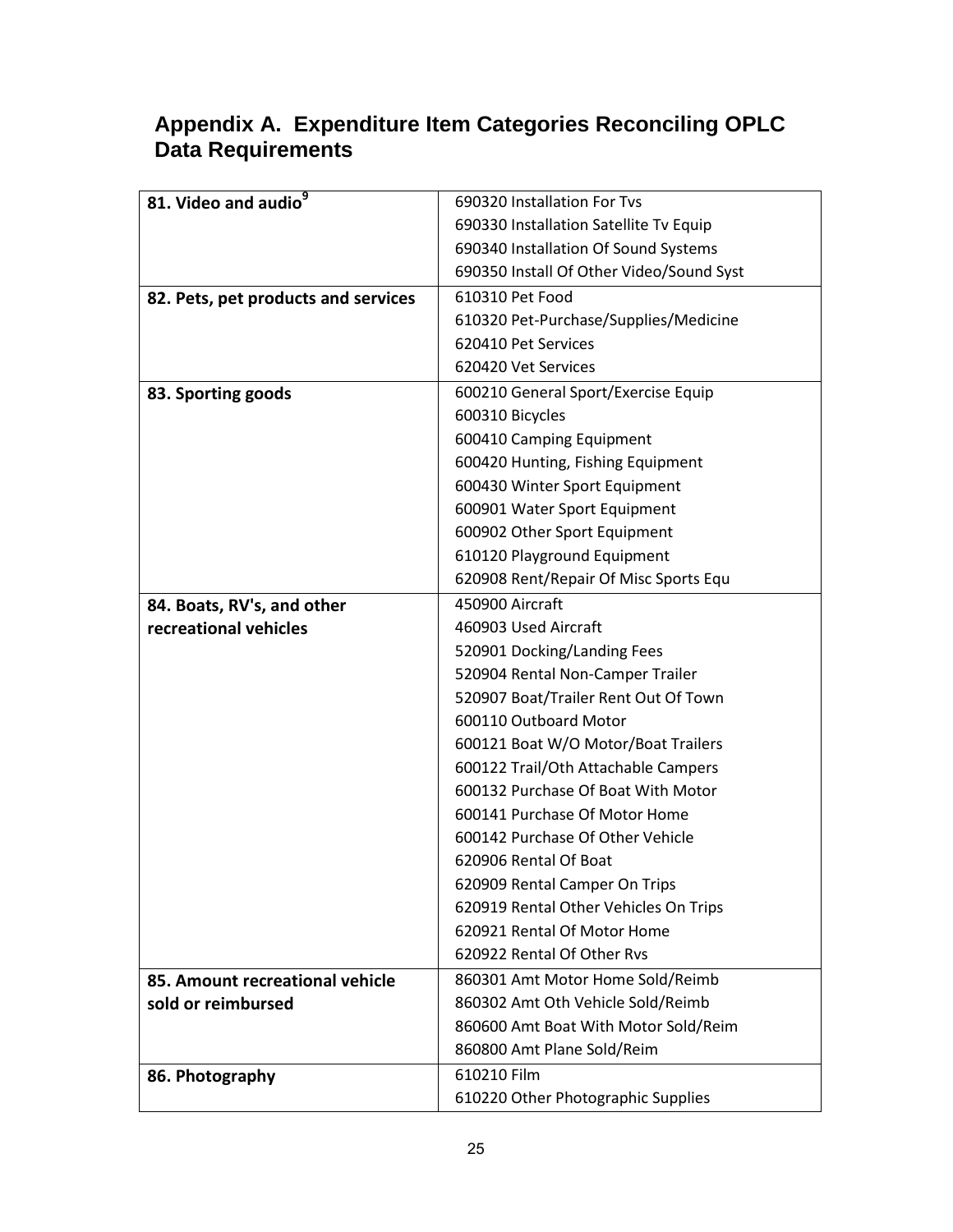| 86. Photography - cont.             | 610230 Photographic Equipment           |  |  |  |
|-------------------------------------|-----------------------------------------|--|--|--|
|                                     | 620320 Photographer Fees                |  |  |  |
|                                     | 620330 Film Processing                  |  |  |  |
|                                     | 620905 Rent/Rep Photo Equip             |  |  |  |
| 87. Other recreational goods        | 610110 Toys Games Arts Crafts Tricycles |  |  |  |
|                                     | 610130 Music Instruments/Accessories    |  |  |  |
|                                     | 610140 Stamp And Coin Collecting        |  |  |  |
|                                     | 610901 Fireworks                        |  |  |  |
|                                     | 610902 Souvenirs                        |  |  |  |
|                                     | 610903 Visual Goods                     |  |  |  |
|                                     | 620904 Rent/Rep Music Instruments       |  |  |  |
| 88. Sewing                          | 280230 Sewing Materials                 |  |  |  |
|                                     | 320512 Sewing Machines                  |  |  |  |
|                                     | 420110 Material For Making Clothes      |  |  |  |
|                                     | 420120 Sewing Notions, Patterns         |  |  |  |
| 89. Recreation services             | 610900 Recreation Expenses Out-Of-Town  |  |  |  |
|                                     | 620111 Social/Recre/Civic Club Membrshp |  |  |  |
|                                     | 620115 Shopping Club Memb Fees          |  |  |  |
|                                     | 620121 Fees For Participant Sports      |  |  |  |
|                                     | 620122 Partic. Sports Out-Of-Town Tri   |  |  |  |
|                                     | 620310 Fees For Recreational Lessons    |  |  |  |
|                                     | 620710 Camp Fees                        |  |  |  |
|                                     | 620903 Oth Ent Serv, Out-Of-Town Trip   |  |  |  |
|                                     | 680904 Dating Services                  |  |  |  |
|                                     | 680905 Vacation Clubs                   |  |  |  |
| 90. Movie, theater, sporting event, | 620211 Movie, Theater, Opera, Ballet    |  |  |  |
| and other admissions                | 620212 Movie, Oth Adm. Out-Of-Town      |  |  |  |
|                                     | 620221 Admission To Sporting Events     |  |  |  |
|                                     | 620222 Adm To Sprts Events Out-Of-Tow   |  |  |  |
|                                     | 620913 Pinball/Electronic Video Games   |  |  |  |
|                                     | 620510 Admissions Misc                  |  |  |  |
|                                     | 620610 Misc. Entertainment Services     |  |  |  |
| 91. Recreational reading materials  | 590220 Books Thru Book Clubs            |  |  |  |
|                                     | 590230 Books Not Thru Book Clubs        |  |  |  |
|                                     | 590310 Magazine/Newspaper Subscription  |  |  |  |
|                                     | 590410 Magazine/Newspaper Single Copy   |  |  |  |
|                                     | 590900 Newsletters                      |  |  |  |
| 92. New cars and trucks             | 450110 New Cars                         |  |  |  |
|                                     | 450210 New Trucks                       |  |  |  |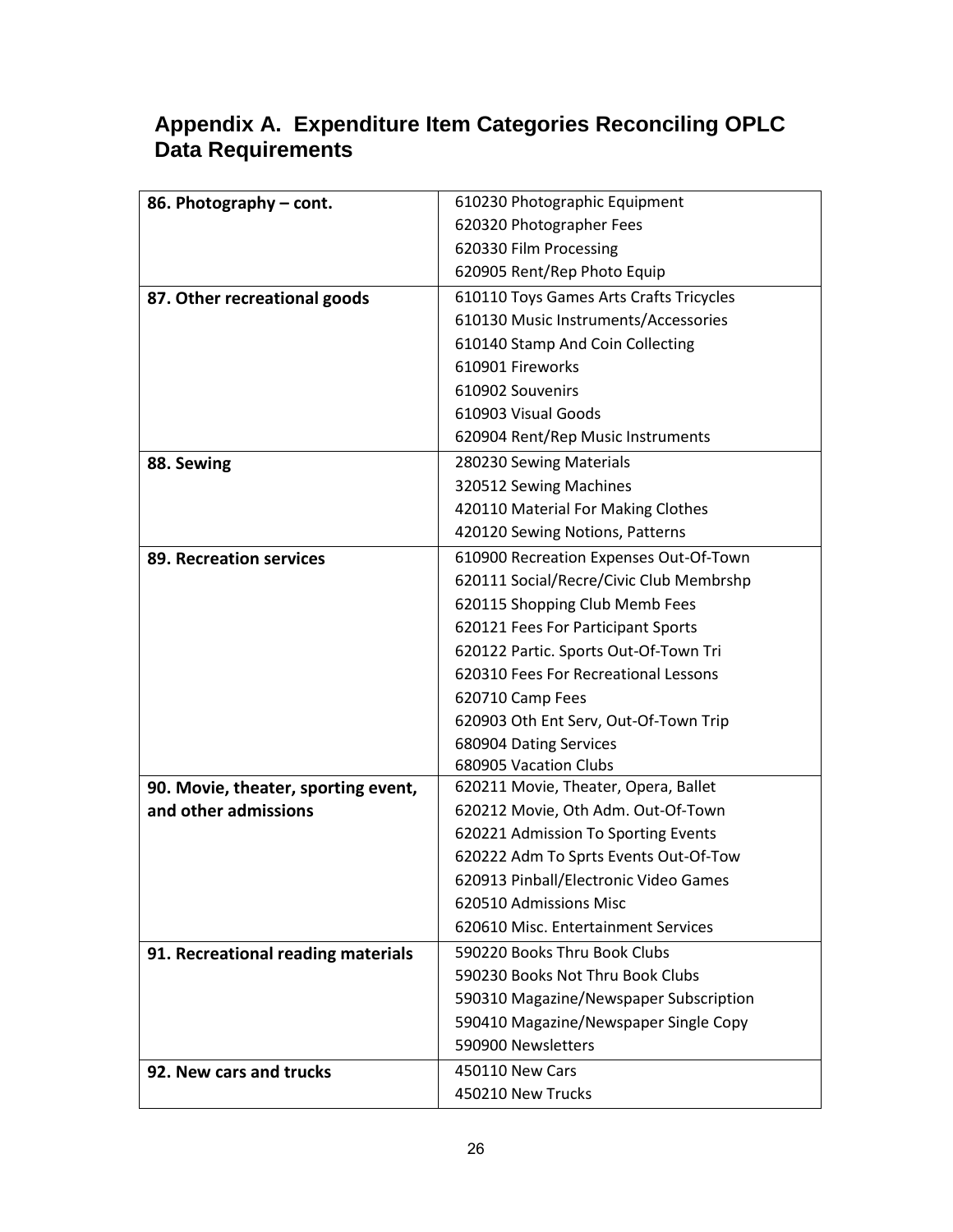| 93. Used cars and trucks                   | 460110 Used Cars                      |  |  |  |
|--------------------------------------------|---------------------------------------|--|--|--|
|                                            | 460901 Used Trucks                    |  |  |  |
| 94. Motorcycles                            | 450220 New Motorcycles                |  |  |  |
|                                            | 460902 Used Motorcycles               |  |  |  |
| 95. Leased and rented vehicles             | 450310 Car Lease Payments             |  |  |  |
|                                            | 450313 Cash Downpayment/Car Lease     |  |  |  |
|                                            | 450314 Termination Fee/Car Lease      |  |  |  |
|                                            | 450410 Truck Lease Payments           |  |  |  |
|                                            | 450413 Cash Downpayment/Truck Lease   |  |  |  |
|                                            | 450414 Termination Fee/Truck Lease    |  |  |  |
|                                            | 520511 Auto Rental                    |  |  |  |
|                                            | 520512 Auto Rental, Out-Of-Town Trips |  |  |  |
|                                            | 520521 Truck Rental                   |  |  |  |
|                                            | 520522 Truck Rental, Out-Of-Town Trip |  |  |  |
|                                            | 520902 Motorcycle Rental              |  |  |  |
|                                            | 520903 Aircraft Rental                |  |  |  |
|                                            | 520905 Motorcycle Rental Out-Of-Town  |  |  |  |
|                                            | 520906 Aircraft Rental/Out-Of-Town Tr |  |  |  |
| 96. Trade-in allowance, new cars           | 450116 Trade-In Allowance/New Cars    |  |  |  |
| and trucks                                 | 450216 Trade-In Allow/New Trucks      |  |  |  |
|                                            |                                       |  |  |  |
| 97. Trade-in allowance, new                | 450226 Trade-In Allow/New Motorcycles |  |  |  |
| motorcycles                                |                                       |  |  |  |
|                                            | 450312 Trade-In Allowance/Car Lease   |  |  |  |
| 98. Trade-in allowance, leased<br>vehicles | 450412 Trade-In Allowance/Truck Lease |  |  |  |
|                                            |                                       |  |  |  |
| 99. Amount car/truck sold or               | 860100 Amt Auto Sold Or Reimbursed    |  |  |  |
| reimbursed                                 | 860200 Amt Truck Sold Or Reimbursed   |  |  |  |
|                                            |                                       |  |  |  |
| 100. Amount motorcycle sold or             | 860500 Amt Motorcycle Sold/Reim       |  |  |  |
| reimbursed                                 |                                       |  |  |  |
|                                            |                                       |  |  |  |
| 101. Motor fuel                            | 470111 Gasoline                       |  |  |  |
|                                            | 470112 Diesel Fuel                    |  |  |  |
|                                            | 470113 Gasoline On Out Of Town Trips  |  |  |  |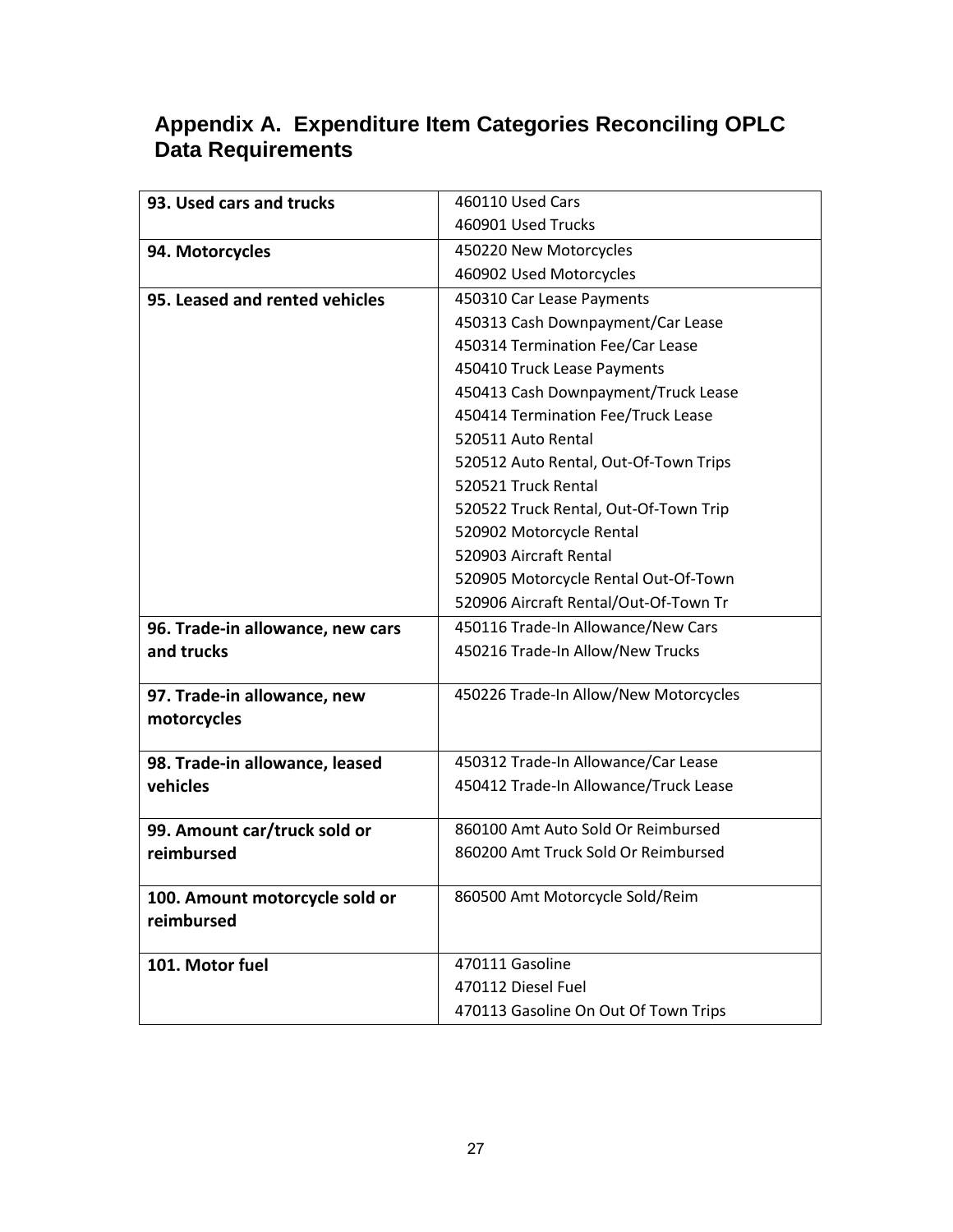| 102. Motor vehicle parts and   | 470211 Motor Oil                        |  |  |  |
|--------------------------------|-----------------------------------------|--|--|--|
| equipment <sup>11</sup>        | 470212 Motor Oil On Out Of Town Trips   |  |  |  |
|                                | 470220 Coolant/Additives/Brk/Trns Fld   |  |  |  |
|                                | 480110 Tires Purchased/Replaced/Install |  |  |  |
|                                | 480212 Vehicle Products & Services      |  |  |  |
|                                | 480213 Parts/Equip/Accessories          |  |  |  |
| 103. Motor vehicle maintenance | 490000 Misc Auto Repair/Servicing       |  |  |  |
| and repair <sup>11</sup>       | 490110 Body Work And Painting           |  |  |  |
|                                | 490211 Clutch, Transmission Repair      |  |  |  |
|                                | 490212 Drive Shaft And Rear-End Repair  |  |  |  |
|                                | 490221 Brake Work                       |  |  |  |
|                                | 490231 Repair To Steering Or Front End  |  |  |  |
|                                | 490232 Repair To Engine Cooling System  |  |  |  |
|                                | 490311 Motor Tune-Up                    |  |  |  |
|                                | 490312 Lube, Oil Change And Oil Filters |  |  |  |
|                                | 490313 Frnt End Align, Wheel Bal/Rotat  |  |  |  |
|                                | 490314 Shock Absorber Replacement       |  |  |  |
|                                | 490316 Gas Tank Repair/Replacement      |  |  |  |
|                                | 490318 Tire Repair And Oth Repair Work  |  |  |  |
|                                | 490319 Vehicle Air Condition Repair     |  |  |  |
|                                | 490411 Exhaust System Repair            |  |  |  |
|                                | 490412 Electrical System Repair         |  |  |  |
|                                | 490413 Motor Repair/Replacement         |  |  |  |
|                                | 490501 Vehicle Accessories Incl. Labor  |  |  |  |
|                                | 490900 Auto Repair Service Policy       |  |  |  |
| 104. Motor vehicle insurance   | 500110 Vehicle Insurance                |  |  |  |
| 105. Motor vehicle fees        | 520111 Vehicle Registration State       |  |  |  |
|                                | 520112 Vehicle Registration Local       |  |  |  |
|                                | 520310 Drivers License                  |  |  |  |
|                                | 520410 Vehicle Inspection               |  |  |  |
|                                | 520531 Prkng Fee In Hme City Excl Rsdnc |  |  |  |
|                                | 520532 Parking Fees, Out-Of-Town Trip   |  |  |  |
|                                | 520541 Tolls Or Electronic Toll Passes  |  |  |  |
|                                | 520542 Tolls On Out-Of-Town Trips       |  |  |  |

<sup>&</sup>lt;sup>11</sup> The Requirements Team recommends that "Motor vehicle parts and equipment" and "Motor vehicle maintenance and repair" be consolidated into one category.

 $\overline{\phantom{a}}$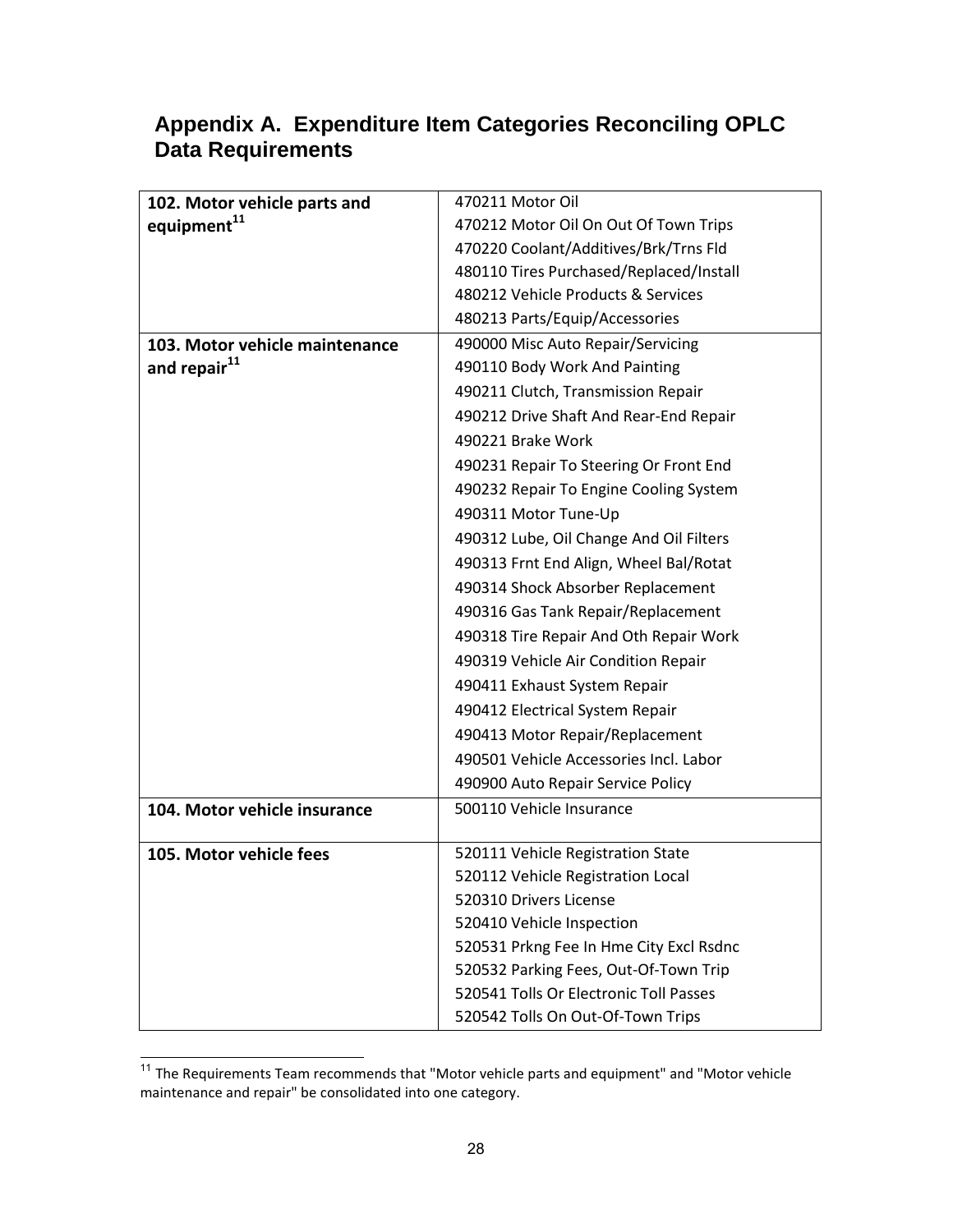| 105. Motor vehicle fees - cont.  | 520550 Towing Charges                    |  |  |  |
|----------------------------------|------------------------------------------|--|--|--|
|                                  | 520560 Global Positioning Services       |  |  |  |
|                                  | 620113 Automobile Service Clubs          |  |  |  |
| 106. Personal property taxes     | 950022 Personal Property Taxes           |  |  |  |
|                                  |                                          |  |  |  |
| 107. Airline fares               | 530110 Airline Fares                     |  |  |  |
|                                  |                                          |  |  |  |
| 108. Other public transportation | 530210 Intercity Bus Fares               |  |  |  |
|                                  | 530311 Intracity Mass Transit Fares      |  |  |  |
|                                  | 530312 Local Trans. Out Of Town Trips    |  |  |  |
|                                  | 530411 Taxi Fares On Trips               |  |  |  |
|                                  | 530412 Taxi Fares And Limousine Service  |  |  |  |
|                                  | 530510 Intercity Train Fares             |  |  |  |
|                                  | 530901 Ship Fares                        |  |  |  |
|                                  | 530902 School Bus                        |  |  |  |
|                                  | 530903 Car/Van Pool & Non-Motor Trans    |  |  |  |
| 109. Mortgage interest and       | 220311 Mortgage Interest Ownd            |  |  |  |
| charges*                         | 220312 Mortgage Interest Ownv            |  |  |  |
|                                  | 220313 Interest, Lmp Sum Hm Eq Ln, Ownd  |  |  |  |
|                                  | 220314 Interest, Lmp Sum Hm Eq Ln, Ownv  |  |  |  |
|                                  | 880110 Interest, Hm Eq Ln (Crdt), Ownd   |  |  |  |
|                                  | 880210 Interst, Hm Eq Ln(Crdt), Oth Prop |  |  |  |
|                                  | 880310 Interest, Hm Eq Ln (Crdt), Ownv   |  |  |  |
| 110. Property taxes*             | 220211 Property Taxes Ownd               |  |  |  |
|                                  | 220212 Property Taxes Ownv               |  |  |  |
| 111. Other housing expenses*     | 210901 Ground Rent Ownd                  |  |  |  |
|                                  | 210902 Ground Rent Ownv                  |  |  |  |
|                                  | 220901 Parking Ownd                      |  |  |  |
|                                  | 220902 Parking Ownv                      |  |  |  |
| 112. Miscellaneous               | 620925 Miscellaneous Fees                |  |  |  |
|                                  | 620926 Lotteries And Parimutuel Losses   |  |  |  |
|                                  | 790600 Maint/Rep/Util Oth Prop           |  |  |  |
| 113. Occupational expenses       | 900002 Occupational Expenses (Quarterly) |  |  |  |
|                                  |                                          |  |  |  |
| 114. All other gifts $^{12}$     |                                          |  |  |  |
|                                  |                                          |  |  |  |

 $\overline{\phantom{a}}$  $12$  This category should be comprised of all other gifts, excluding clothing and food categories.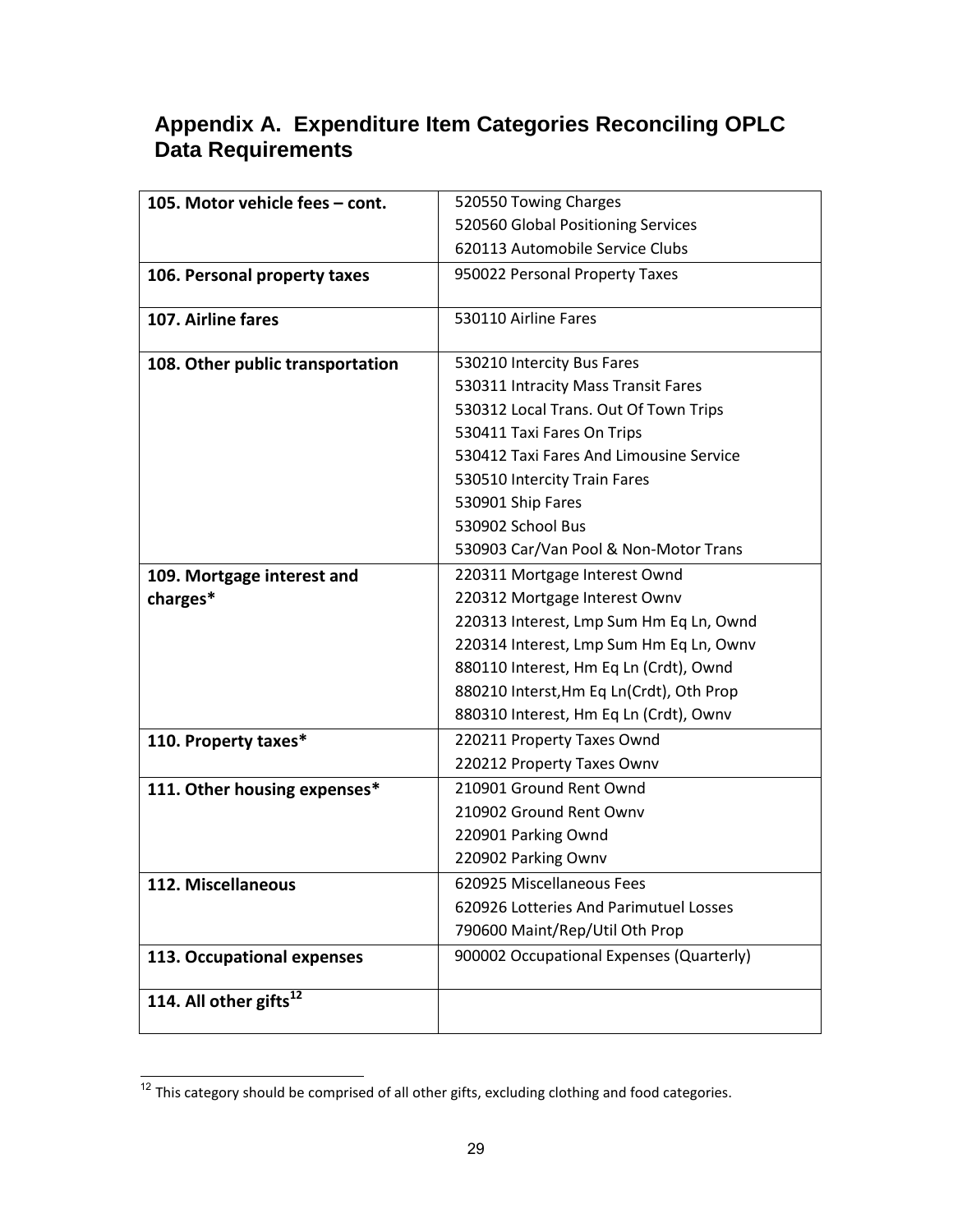| 115. Miscellaneous maintenance         | 790690 Constr Mat Job Not Strtd Rntr           |  |  |  |
|----------------------------------------|------------------------------------------------|--|--|--|
| and repair supplies, renters*          | 990920 Mat For Add/Remod/Etc Rntr              |  |  |  |
|                                        | 990930 Mat Remod Etc Maint/Rep Ownd            |  |  |  |
|                                        | 990940 Mat Remod Etc Maint/Rep Ownv            |  |  |  |
|                                        |                                                |  |  |  |
| 116. Life and other personal           | 002120 Other Non-Health Insurance              |  |  |  |
| insurance                              | 700110 Life/Endow/Annuit/Oth Pers Ins          |  |  |  |
|                                        |                                                |  |  |  |
| 117. Vehicle finance charges           | 510110 Automobile Finance Charges              |  |  |  |
|                                        | 510901 Truck Finance Charges                   |  |  |  |
|                                        | 510902 Motorcycle & Plane Finance Chg          |  |  |  |
|                                        | 850300 Int Paid On Oth Veh                     |  |  |  |
|                                        |                                                |  |  |  |
| 118. Finance charges excl. mortgage    | 710110 Finance Charges Excl Mort/Veh           |  |  |  |
| & vehicle                              |                                                |  |  |  |
| 119. Deductions for Social Security    | 800940 Deductions For Social Security          |  |  |  |
| 120. Payroll deductions to             | 800910 Deductions For Government Retire        |  |  |  |
| retirement plans                       | 800920 Deductions For Railroad Retire          |  |  |  |
|                                        | 800931 Deductions For Private Pensions         |  |  |  |
| 121. Non-payroll deposit to            | 800932 Non-Payroll Deposit To Retire Plans     |  |  |  |
| retirement plans                       |                                                |  |  |  |
| 122. Alimony <sup>13</sup>             | 800111 Alimony Expenditures                    |  |  |  |
|                                        |                                                |  |  |  |
| 123. Child Support                     | 800121 Child Support Expenditures              |  |  |  |
|                                        |                                                |  |  |  |
| 124. Support for college students      | 800804 Support For College Students            |  |  |  |
|                                        |                                                |  |  |  |
| 125. Cash contrib. to charities, educ. | 800821 Cash Contrib. To Charities, Oth. Orgs.  |  |  |  |
| & other organizations                  | 800831 Cash Contrib. To Churches, Relig. Orgs. |  |  |  |
|                                        | 800841 Cash Contrib. To Educational Orgs.      |  |  |  |
| 126. Other cash and non-cash gifts     | 800811 Gifts To Non-Cu - Stock, Bonds, Etc.    |  |  |  |
|                                        | 800851 Cash Contrib. To Political Orgs.        |  |  |  |
|                                        | 800861 Other Cash Gifts                        |  |  |  |

<sup>&</sup>lt;sup>13</sup> Needed for tax simulation program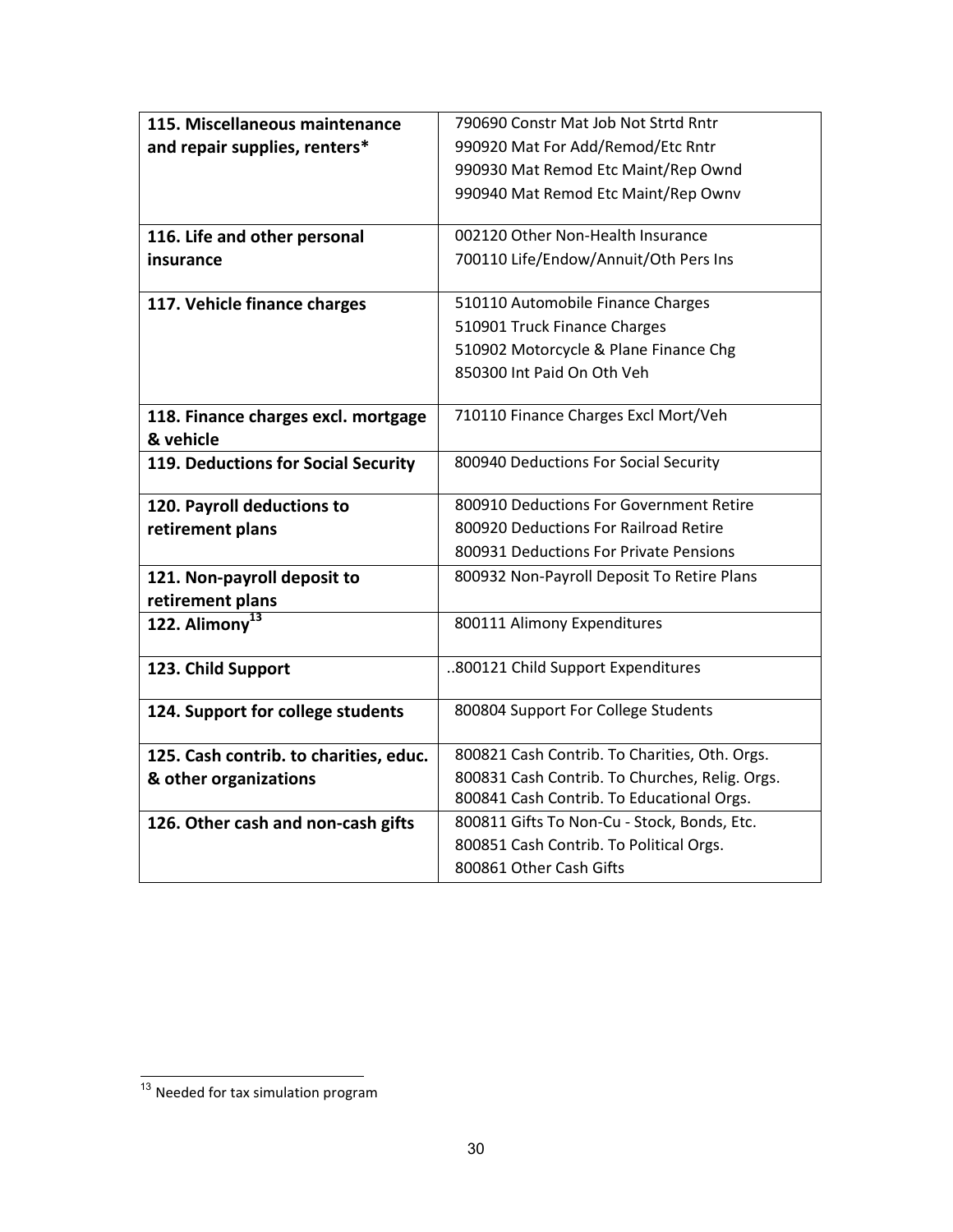| <b>Variable</b>    | <b>Categories</b>                                                   | <b>Division</b> | Rationale                     |
|--------------------|---------------------------------------------------------------------|-----------------|-------------------------------|
| 1. Relationship to | Spouse, child, other related                                        |                 |                               |
| reference person   | person, unmarried partner/                                          |                 |                               |
|                    | member                                                              |                 |                               |
|                    | Spouse                                                              | <b>CPI</b>      | CPI elderly index             |
|                    | Spouse, own child, other                                            | <b>CE</b>       | <b>Publication tables</b>     |
|                    | Spouse, child, other related                                        | <b>CE</b>       | Tax simulation model          |
|                    | person, unmarried                                                   |                 |                               |
|                    | partner/member                                                      |                 |                               |
|                    |                                                                     |                 |                               |
| 2. Age of member   | <b>Continuous</b>                                                   |                 |                               |
|                    | Age of reference person: 62 or                                      | <b>CPI</b>      | CPI elderly index             |
|                    | over (yes/no)                                                       |                 |                               |
|                    | Age of reference person:                                            | <b>CE</b>       | <b>Publication tables</b>     |
|                    | Continuous<br>Age of spouse: 62 or over                             | <b>CPI</b>      | CPI elderly index             |
|                    | (yes/no)                                                            |                 |                               |
|                    | Age of spouse: Continuous                                           | <b>PINR</b>     | Economic analysis             |
|                    | Age of member: 14-24, 25-34, 35-                                    | SMD             | Calibration weighting         |
|                    | 44, 45-54, 55-64, 65-74, 75 and                                     |                 |                               |
|                    | over                                                                |                 |                               |
|                    | Age of member: Under 18                                             | <b>CE</b>       | <b>Publication tables</b>     |
|                    | (yes/no); 65 and over (yes/no)                                      |                 |                               |
|                    | Age of member: Under 24                                             | <b>CE</b>       | Tax simulation program        |
|                    | (yes/no); under 18 (yes/no)                                         |                 |                               |
|                    | Age of member: Under 1                                              | <b>PINR</b>     | Supplemental poverty          |
|                    | (yes/no); under 5 (yes/no)                                          |                 | measure - eligibility for WIC |
|                    | Age of own child: Under 6                                           | <b>CE</b>       | Publication tables - used in  |
|                    | (yes/no), 6 to 17 (yes/no), 18 and                                  |                 | conjunction with              |
|                    | over (yes/no)                                                       |                 | relationship variable that    |
|                    |                                                                     |                 | identifies own child          |
|                    |                                                                     |                 |                               |
| 3. Occupation of   | Administrator, manager, teacher                                     |                 | <b>Combined with Work</b>     |
| member             | & professionals; technicians,                                       |                 | status of member will         |
|                    | sales - business goods and                                          |                 | satisfy OPLC occupation       |
|                    | services & Armed Forces; sales -<br>retail & administrative support |                 | requirements                  |
|                    | (incl. clerical); private household                                 |                 |                               |
|                    |                                                                     |                 |                               |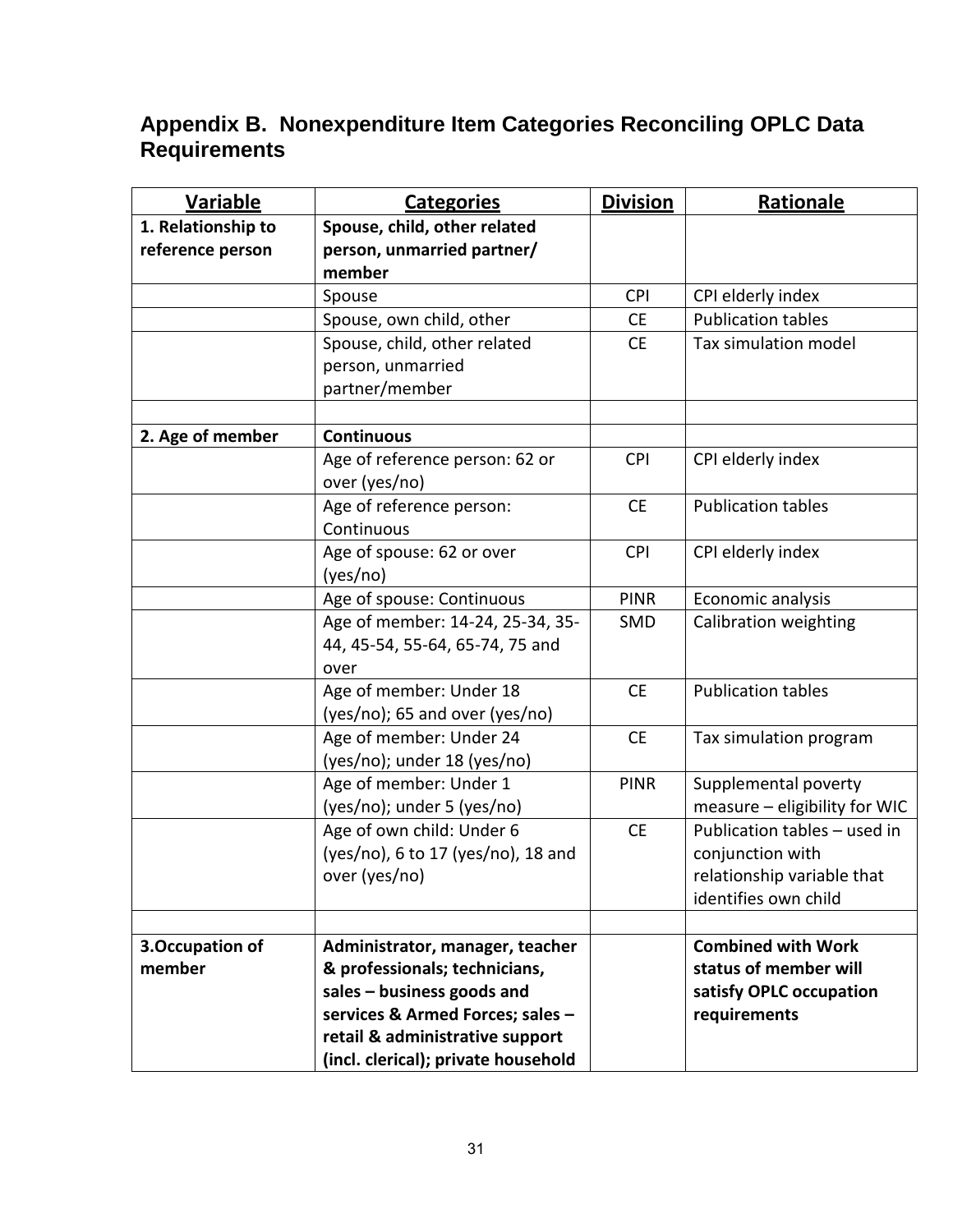| 3. Occupation of<br>member - cont. | service; protective & other<br>services $^{14}$ ; machine operator,<br>assembler, inspector,<br>transportation operator,<br>handler, helper, laborer;<br>farming, forestry, fishing, &<br>groundskeeping; mechanics,<br>repairers, precision production,<br>construction, & mining; retired;<br>all other (unemployed, working<br>without pay, ill, disabled, unable<br>to work, taking care of<br>home/family, going to school,<br>doing something else) |            |                                                                                                                                                                                                                                                        |
|------------------------------------|-----------------------------------------------------------------------------------------------------------------------------------------------------------------------------------------------------------------------------------------------------------------------------------------------------------------------------------------------------------------------------------------------------------------------------------------------------------|------------|--------------------------------------------------------------------------------------------------------------------------------------------------------------------------------------------------------------------------------------------------------|
| 4. Work status of<br>member        | Salaried - private industry,<br>salaried $-$ government, self-                                                                                                                                                                                                                                                                                                                                                                                            |            | <b>Combined with Occupation</b><br>of member will satisfy                                                                                                                                                                                              |
|                                    | employed, working without pay                                                                                                                                                                                                                                                                                                                                                                                                                             |            | <b>OPLC occupation</b>                                                                                                                                                                                                                                 |
|                                    |                                                                                                                                                                                                                                                                                                                                                                                                                                                           |            | requirements                                                                                                                                                                                                                                           |
|                                    | Occupation of member: Self-<br>employed workers; the following<br>set of occupations: sales-retail;<br>administrative support (incl.<br>clerical); protective service; other<br>service; machine operator,<br>assembler, inspector; handler,<br>helper, laborer; transportation<br>operator; forestry, fishing,<br>groundskeeping; mechanics,<br>repairers, precision production;<br>construction, mining;<br><b>Armed Forces</b>                         | <b>CPI</b> | CPI-W - To qualify, 50% or<br>more of total income must<br>be from a specific set of<br>occupations defined as<br>clerical or wage earning.<br>Not eligible for any CPI<br>population if 50% or more<br>of total income is from<br><b>Armed Forces</b> |
|                                    | Occupation of member: Self-<br>employed workers; managers &<br>professionals; technical sales &<br>clerical workers; service workers;<br>construction workers and<br>mechanics; operators, fabricators                                                                                                                                                                                                                                                    | <b>CE</b>  | <b>Publication tables</b>                                                                                                                                                                                                                              |

<sup>&</sup>lt;sup>14</sup> Examples of "other service" occupations are: child care worker, cook, food counter/fountain worker, food preparer, hairstylist, janitor, maid/houseman, orderly, waiter/waitress.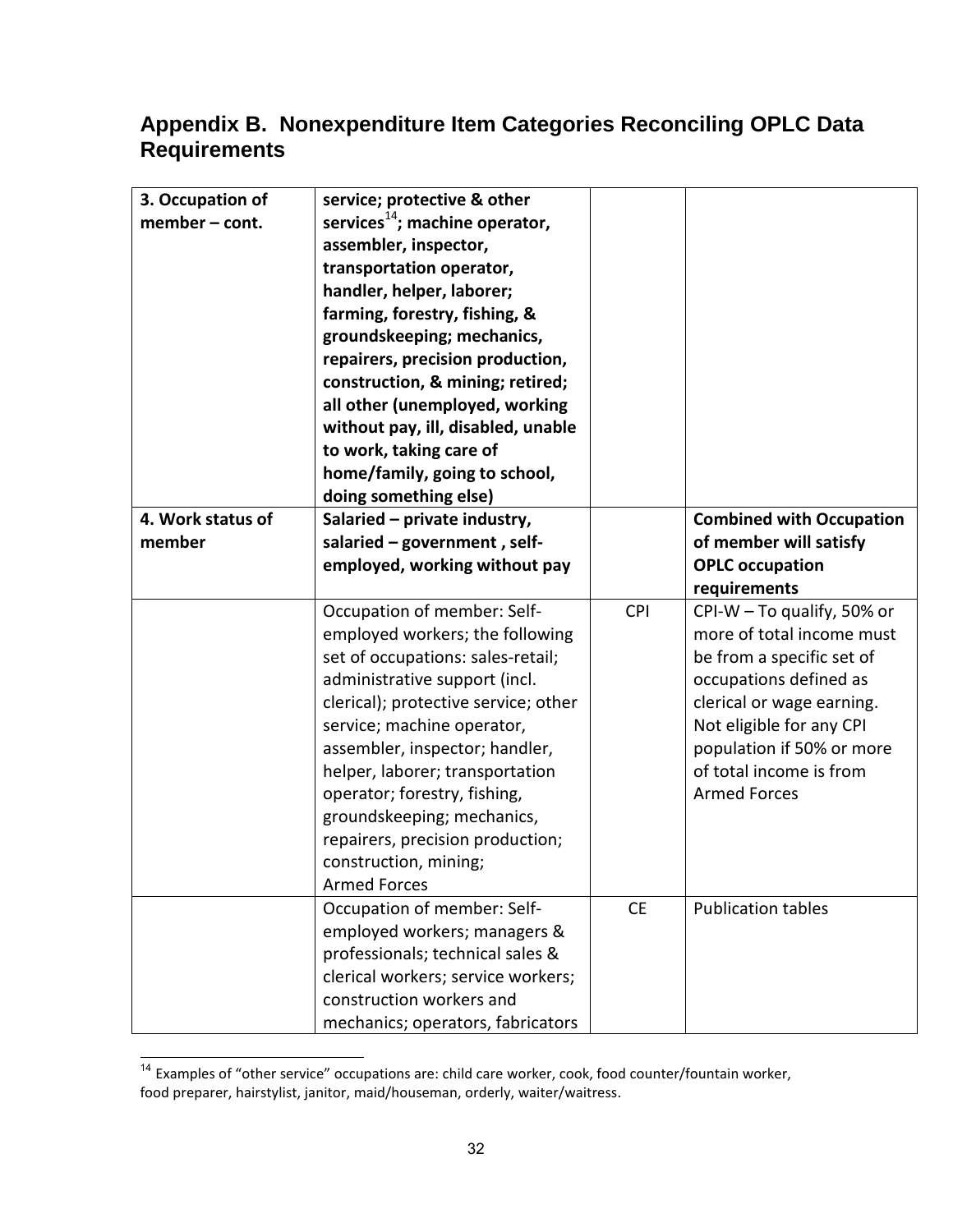| 4. Work status of                              | and laborers ; retired; all other                                                                                                          | <b>CE</b>  | <b>Publication tables</b>                                                                                            |
|------------------------------------------------|--------------------------------------------------------------------------------------------------------------------------------------------|------------|----------------------------------------------------------------------------------------------------------------------|
| member - cont.                                 | Type of employment: Private<br>enterprise wage earner,<br>government employee, self-<br>employed in own enterprise,<br>working without pay | <b>CE</b>  | Economic analysis                                                                                                    |
| 5. CBSA status                                 | Urban (yes/no)                                                                                                                             |            | Not collected in instrument                                                                                          |
|                                                | Urban (yes/no)                                                                                                                             | <b>CPI</b> | CPI-U                                                                                                                |
|                                                |                                                                                                                                            |            |                                                                                                                      |
| 6. MSA status                                  | Central city (inside MSA), other<br>inside MSA, outside MSA                                                                                |            | Not collected in<br>instrument; Combined with<br>Urban/rural will satisfy<br>OPLC type of area<br>requirements       |
| 7. Urban/rural                                 | Urban, rural                                                                                                                               |            | Not collected in<br>instrument; Combined with<br><b>MSA status will satisfy</b><br>OPLC type of area<br>requirements |
|                                                | Type of area: Central city, other<br>urban, rural                                                                                          | <b>CE</b>  | <b>Publication tables</b>                                                                                            |
|                                                | Type of area: Urban (yes/no)                                                                                                               | SMD        | Calibration weighting - use<br>in conjunction with region                                                            |
| 8. Type of building                            | Single family/townhouse/<br>duplex, mobile home, other<br>(apartment, college dormitory,<br>etc.)                                          |            |                                                                                                                      |
|                                                | Single family/townhouse/duplex,<br>other (apartment, mobile home,<br>$etc.$ )                                                              | <b>CPI</b> | Rental equivalence<br>adjustments                                                                                    |
|                                                | Mobile home (yes/no)                                                                                                                       | <b>CE</b>  | Special table for BEA - used<br>in conjunction with farm<br>variable                                                 |
| 9. Appliances<br>included in home<br>(renters) | Stove/range/oven, refrigerator/<br>freezer, dishwasher, washer,<br>dryer                                                                   |            |                                                                                                                      |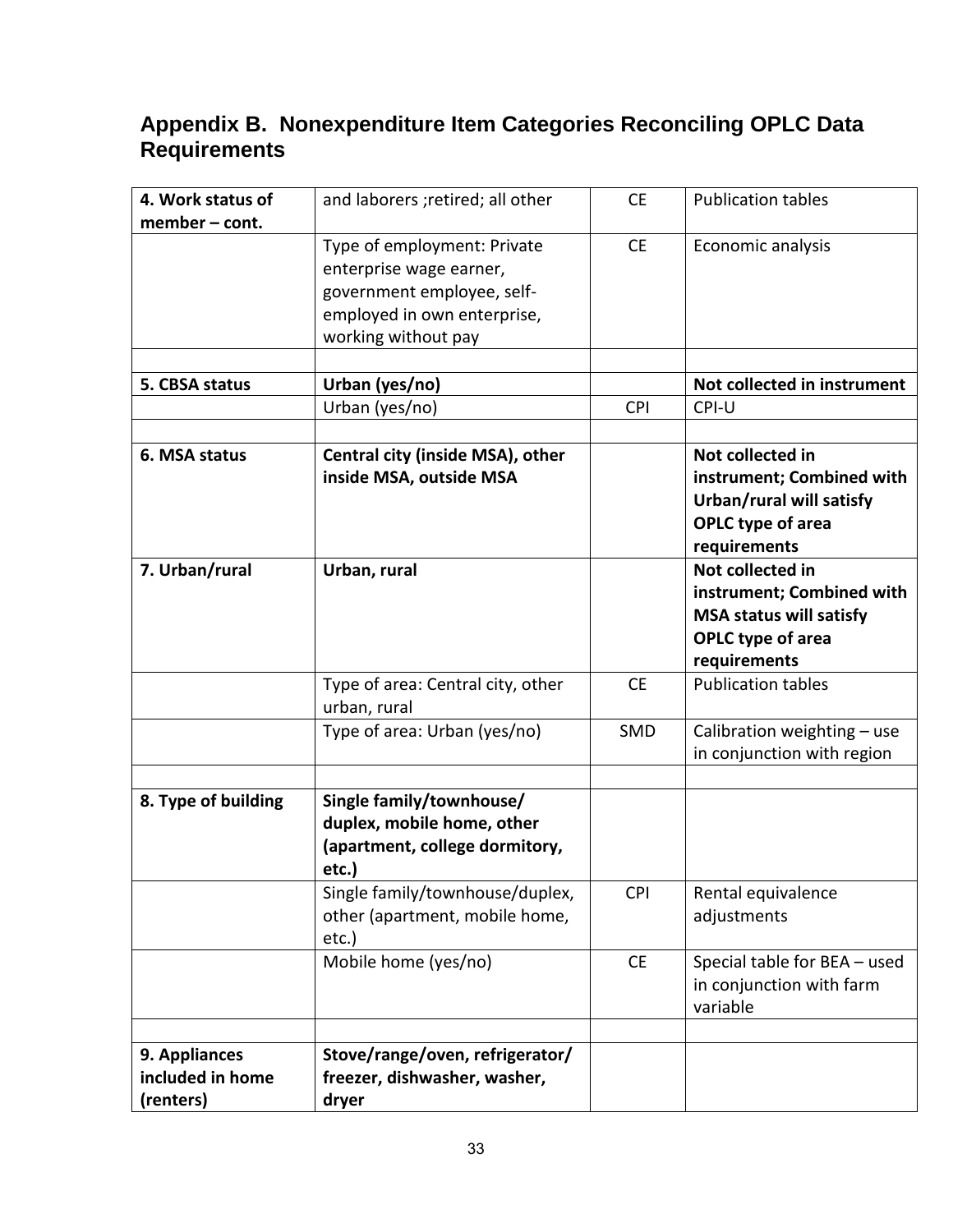| 9. Appliances      | Stove/range/oven, refrigerator/                | <b>CPI</b>  | Rental equivalence         |
|--------------------|------------------------------------------------|-------------|----------------------------|
| included in home   | freezer, dishwasher, washer,                   |             | adjustment of owner's      |
| (renters) - cont.  | dryer                                          |             | appliances - appliances in |
|                    |                                                |             | home when renter moved     |
|                    |                                                |             | in                         |
|                    |                                                |             |                            |
| 10. Number of      | <b>Continuous</b>                              |             |                            |
| bedrooms           |                                                |             |                            |
|                    | 0-1, 2-3, 4 or more                            | <b>CPI</b>  | Rental equivalence         |
|                    |                                                | <b>CE</b>   | adjustments                |
|                    |                                                |             |                            |
| 11. Farm           | Based on \$1,000 in farm sales <sup>15</sup> - |             |                            |
|                    | Yes, no                                        |             |                            |
|                    | Based on \$1,000 in farm sales -               | <b>CPI</b>  | CPI-U                      |
|                    | Yes, no                                        |             |                            |
|                    |                                                |             |                            |
| 12. CU size        | <b>Continuous</b>                              |             |                            |
|                    | 1 person, 2 persons, 3-4 persons,              | SMD         | Calibration weighting and  |
|                    | 5+ persons                                     |             | nonresponse adjustment     |
|                    | 1 person, 2 persons, 3 persons, 4              | <b>CE</b>   | <b>Publication tables</b>  |
|                    | persons, 5+ persons                            |             |                            |
|                    | Continuous                                     | <b>CE</b>   | Tax simulation program     |
| 13. Housing tenure | Owner with mortgage, owner                     |             |                            |
|                    | without mortgage, renter                       |             |                            |
|                    | Owner, renter                                  | SMD         | Calibration weighting and  |
|                    |                                                |             | nonresponse adjustment     |
|                    | Owner with mortgage, owner                     | <b>CE</b>   | <b>Publication tables</b>  |
|                    | without mortgage, renter                       | <b>PINR</b> | Economic research          |
|                    | Owner, renter                                  | <b>CPI</b>  | Weights for selected items |
|                    |                                                |             | are adjusted by tenure     |
|                    |                                                |             | status                     |
|                    |                                                |             |                            |
| 14. Race of member | Black, Asian, white and all other              |             | <b>Mandated by OMB</b>     |
|                    | Race of reference person: Black,               | <b>CE</b>   | <b>Publication tables</b>  |
|                    | Asian, white and all other                     |             |                            |
|                    | Race of reference person: Black,               | SMD         | Calibration weighting and  |

 $\overline{\phantom{a}}$  $15$  The Requirements Team agrees that this definition should be researched since it seems to be out of date.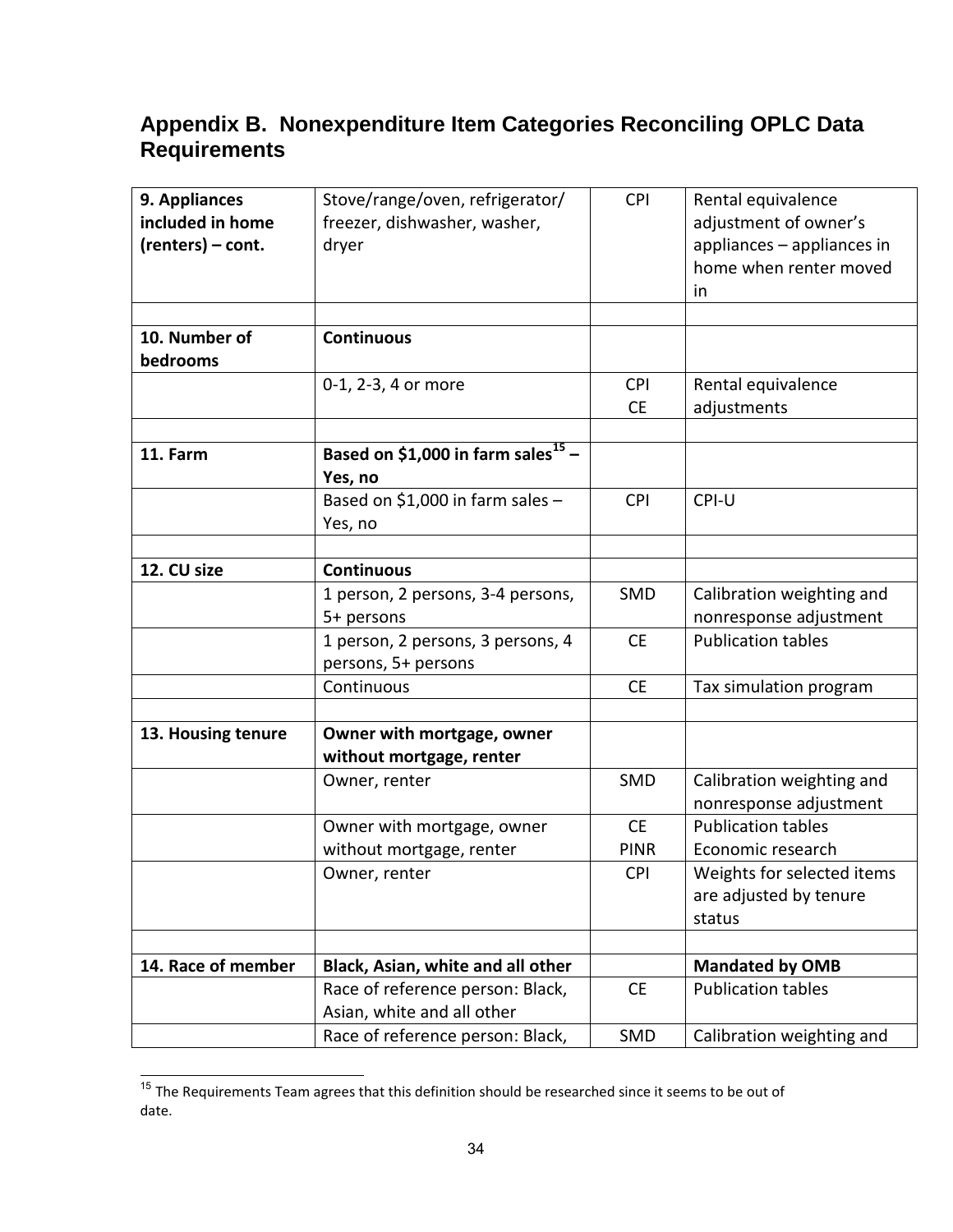| 14. Race of member<br>– cont. | nonblack                           | SMD       | nonresponse adjustment                                |
|-------------------------------|------------------------------------|-----------|-------------------------------------------------------|
|                               | Race of member: Black, nonblack    | SMD       | Calibration weighting                                 |
|                               |                                    |           |                                                       |
| 15. Region                    | <b>New Census subregions</b>       |           | Not collected in instrument                           |
|                               | Northeast, Midwest, South, West    | SMD       | Calibration weighting and                             |
|                               |                                    |           | nonresponse adjustment                                |
|                               |                                    | <b>CE</b> | <b>Publication tables</b>                             |
|                               |                                    |           |                                                       |
| 16. Weeks worked              | <b>Continuous</b>                  |           | <b>Combined with Age of</b><br>member and Work status |
|                               |                                    |           | of member will satisfy                                |
|                               |                                    |           | <b>OPLC earner requirements</b>                       |
|                               | Earner: 1) Member is 14 or over    | <b>CE</b> | <b>Publication tables</b>                             |
|                               | 2) Number of weeks worked > 0      |           |                                                       |
|                               | 3) Worked for pay (yes/no)         |           |                                                       |
|                               | $0 - 52$                           | <b>CE</b> | Economic analysis                                     |
|                               | Full-time worker: Worked 40 or     | <b>CE</b> | Economic analysis                                     |
|                               | more hours per week, worked        |           |                                                       |
|                               | less than 40 hours per week        |           |                                                       |
|                               |                                    |           |                                                       |
| 17. Reason for not            | Retired, taking care of            |           |                                                       |
| working                       | home/family, going to school, ill/ |           |                                                       |
|                               | disabled/unable to work, unable    |           |                                                       |
|                               | to find work, doing something      |           |                                                       |
|                               | else                               |           |                                                       |
|                               | Retired, taking care of            | <b>CE</b> | Economic analysis                                     |
|                               | home/family, going to school, ill/ |           |                                                       |
|                               | disabled/unable to work, unable    |           |                                                       |
|                               | to find work, doing something      |           |                                                       |
|                               | else                               |           |                                                       |
| 18. Sex of reference          | Male, female                       |           |                                                       |
| person                        |                                    |           |                                                       |
|                               | Male, female                       | <b>CE</b> | <b>Publication tables</b>                             |
|                               |                                    |           |                                                       |
| 19. Origin of                 | Hispanic, non-Hispanic             |           | <b>Mandated by OMB</b>                                |
| reference person              |                                    |           |                                                       |
|                               | Hispanic, non-Hispanic             | <b>CE</b> | <b>Publication tables</b>                             |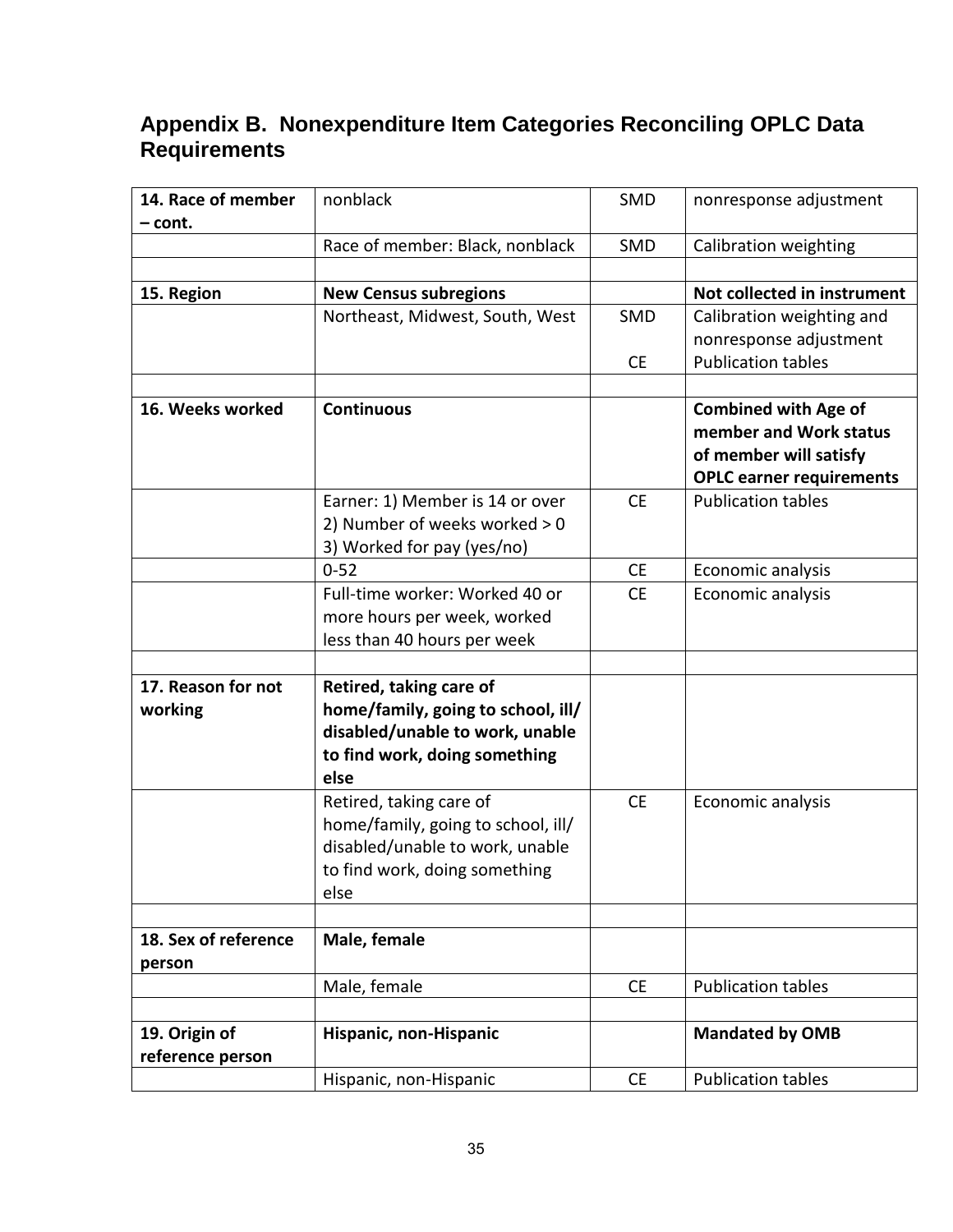| 20. Education of    | Elementary, less than high school        |             |                             |
|---------------------|------------------------------------------|-------------|-----------------------------|
| member              | graduate, high school graduate,          |             |                             |
|                     | some college, no degree,                 |             |                             |
|                     | associate's degree, bachelor's           |             |                             |
|                     | degree, master's/professional/           |             |                             |
|                     | doctorate, never attended/other          |             |                             |
|                     | Stub percent distribution (based         | <b>CE</b>   | <b>Publication tables</b>   |
|                     | on grade completed): Elementary          |             |                             |
|                     | $(1-8)$ , high school $(9-12)$ , college |             |                             |
|                     | (13 and over), never                     |             |                             |
|                     | attended/other (0)                       |             |                             |
|                     | Column header definition: Less           | <b>CE</b>   | <b>Publication tables</b>   |
|                     | than high school graduate, high          |             |                             |
|                     | school graduate, high school             |             |                             |
|                     | graduate with some college,              |             |                             |
|                     | associate's degree, bachelor's           |             |                             |
|                     | degree, master's/professional/           |             |                             |
|                     | doctoral degree                          |             |                             |
|                     |                                          |             |                             |
| 21. Population size | <b>Based on Census designation of</b>    |             | Not collected in instrument |
|                     | <b>Urbanized Area: Outside urban</b>     |             |                             |
|                     | area, less than 100,000, 100,000         |             |                             |
|                     | to 249,999, 250,000 to 999,999,          |             |                             |
|                     | 1,000,000 to 2,499,999,                  |             |                             |
|                     | 2,500,000 to 4,999,999,                  |             |                             |
|                     | 5,000,000 & over                         |             |                             |
|                     | Outside urban area, less than            | <b>CE</b>   | <b>Publication tables</b>   |
|                     | 100,000, 100,000 to 249,999,             |             |                             |
|                     | 250,000 to 999,999, 1,000,000 to         |             |                             |
|                     | 2,499,999, 2,500,000 to                  |             |                             |
|                     | 4,999,999, 5,000,000 & over              |             |                             |
|                     |                                          |             |                             |
| 22. State           | <b>FIPS state code</b>                   |             | Not collected in instrument |
|                     | FIPS state code                          | <b>CE</b>   | Tax simulation program      |
|                     |                                          |             | Not collected in instrument |
| 23. County          | <b>FIPS county code</b>                  | <b>PINR</b> |                             |
|                     | FIPS county code                         |             | Supplemental poverty        |
|                     |                                          |             | measure                     |
|                     |                                          |             |                             |
| 24. Zip Code        | 5-digit zip code                         |             | Not collected in instrument |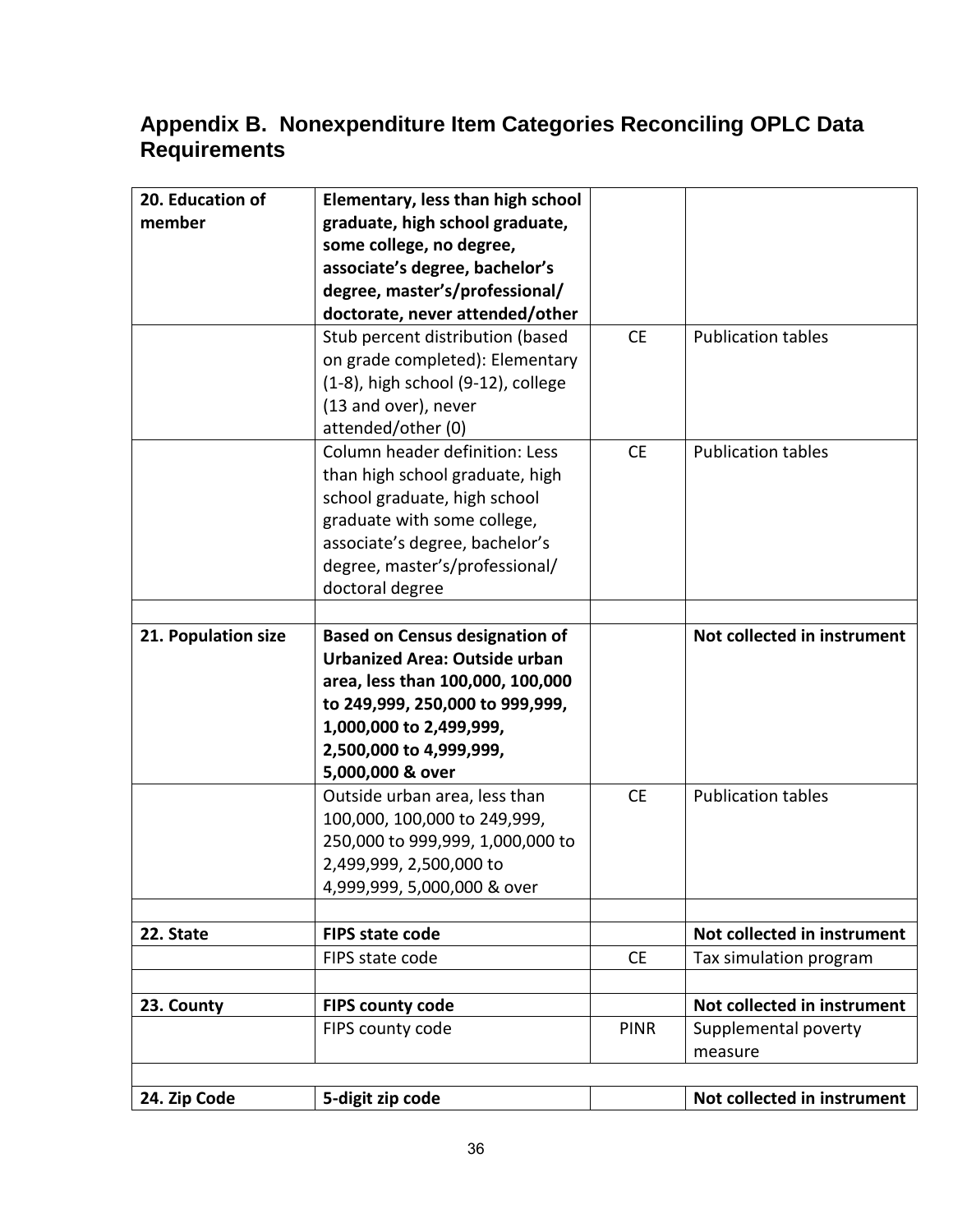| 24. Zip Code - cont.            | 5-digit zip code              | <b>CE</b>   | Nonresponse weighting            |
|---------------------------------|-------------------------------|-------------|----------------------------------|
|                                 |                               | <b>SMD</b>  | adjustment - obtained via        |
|                                 |                               | <b>PINR</b> | agreement with Census for        |
|                                 |                               |             | info                             |
|                                 |                               |             |                                  |
| 25. Marital status of<br>member | <b>Married, not married</b>   |             |                                  |
|                                 | Married, not married          | <b>CE</b>   | <b>Publication tables</b>        |
|                                 |                               |             | Tax simulation program           |
|                                 |                               |             |                                  |
| 26. Public housing              | Yes, no                       |             |                                  |
|                                 | Yes, no                       | <b>PINR</b> | Supplemental poverty<br>measure  |
|                                 |                               |             |                                  |
| 27. Rent subsidized             | Yes, no                       |             |                                  |
|                                 | Yes, no                       | <b>PINR</b> | Supplemental poverty<br>measure  |
|                                 |                               |             |                                  |
| 28. Property type               | Primary home, secondary home  |             |                                  |
|                                 | available for rent, secondary |             |                                  |
|                                 | home unavailable for rent,    |             |                                  |
|                                 | timeshare, other              |             |                                  |
|                                 | Primary home, secondary home  | <b>CPI</b>  | Rental equivalence               |
|                                 | available for rent, secondary |             | adjustment                       |
|                                 | home unavailable for rent,    |             |                                  |
|                                 | timeshare, other              |             |                                  |
|                                 | Vacation/second home: Yes, no | <b>CE</b>   | Special table for BEA            |
|                                 | Timeshare: Yes, no            | <b>CE</b>   | Special table for BEA            |
|                                 | <b>Continuous</b>             |             |                                  |
| 29. Percentage of               |                               |             |                                  |
| property owned                  | Continuous                    | <b>CPI</b>  |                                  |
|                                 |                               |             | Rental equivalence<br>adjustment |
|                                 |                               |             |                                  |
| 30. Number of weeks             | <b>Continuous</b>             |             |                                  |
| per year owner can              |                               |             |                                  |
| occupy timeshare                |                               |             |                                  |
|                                 | Continuous                    | <b>CPI</b>  | Rental equivalence               |
|                                 |                               |             | adjustment                       |
|                                 |                               |             |                                  |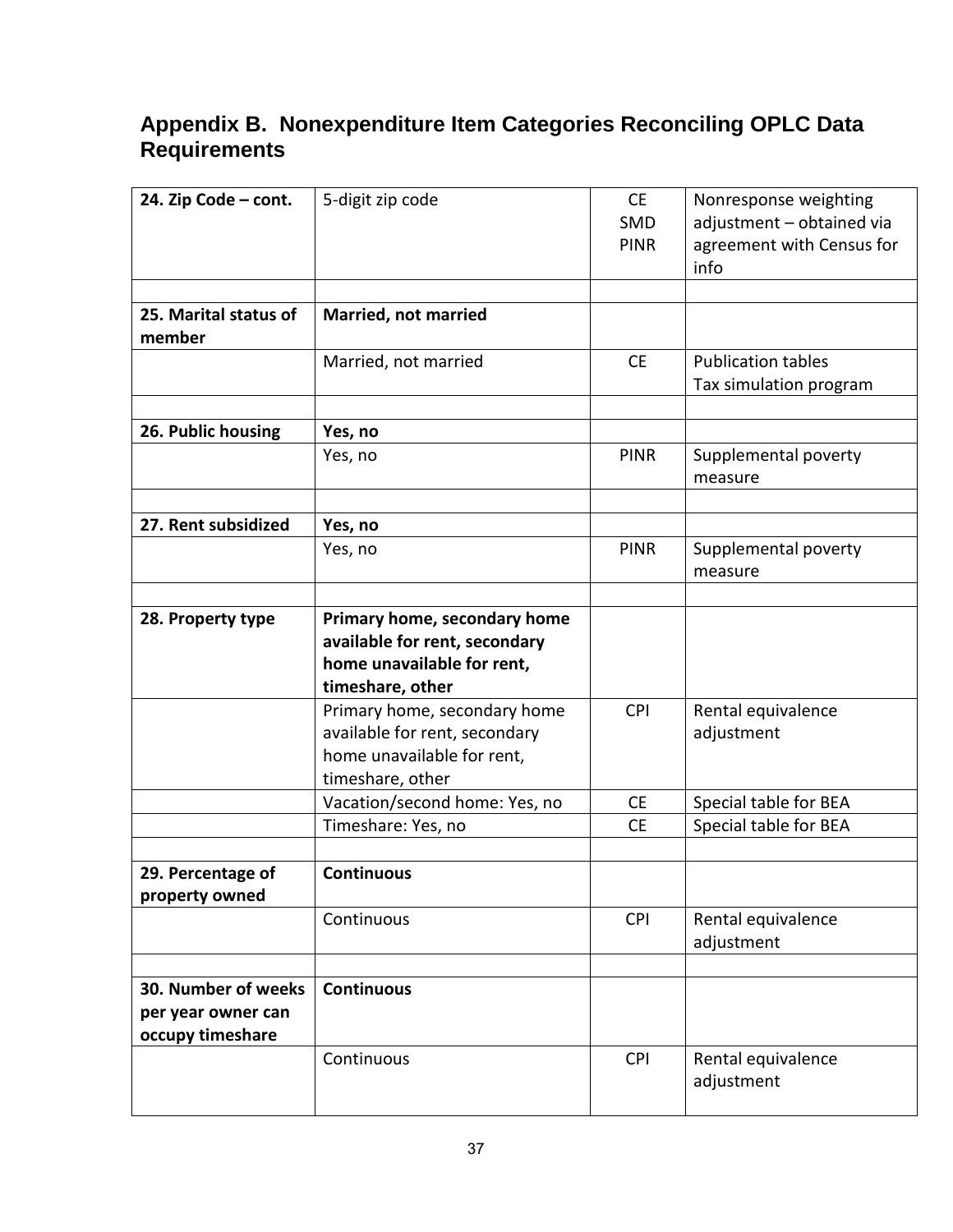| 31. Percent of time<br>property rented/                                        | <b>Continuous</b>                                                        |            |                                                             |
|--------------------------------------------------------------------------------|--------------------------------------------------------------------------|------------|-------------------------------------------------------------|
| available for rent to<br>outside members                                       |                                                                          |            |                                                             |
|                                                                                | Continuous                                                               | CPI        | Rental equivalence<br>adjustment                            |
|                                                                                |                                                                          |            |                                                             |
| 32. (Paradata<br>variables - TBD)                                              | Dependent on survey method                                               |            |                                                             |
| 33. Wages and                                                                  | <b>Continuous</b>                                                        |            |                                                             |
| salaries - member<br>level                                                     |                                                                          |            |                                                             |
|                                                                                | Wages and salaries - CU level:<br>Continuous                             | <b>CE</b>  | CE publication tables<br>Tax simulation model               |
|                                                                                | Wages and salaries - member<br>level: Continuous                         | <b>CPI</b> | CPI-W                                                       |
| 34. Self-employment<br>income - member<br>level                                | <b>Continuous</b>                                                        |            |                                                             |
|                                                                                | Self-employment income - CU<br>level: Continuous                         | <b>CE</b>  | CE publication tables<br>Tax simulation model <sup>16</sup> |
| 35. Social Security/<br><b>Railroad Retirement</b><br>income - member<br>level | <b>Continuous</b>                                                        |            |                                                             |
|                                                                                | Social Security/ Railroad<br>Retirement income - CU level:<br>Continuous | <b>CE</b>  | CE publication tables<br>Tax simulation model <sup>15</sup> |
| 36. Supplemental<br>Security income -<br>member level                          | <b>Continuous</b>                                                        |            |                                                             |

 $^{16}$  The tax simulation model uses earned income which consists of wages and salaries, and selfemployment income from nonfarm and farm businesses. Ideally income from each listed category would

be attributable to specific members to allow assignment to each tax unit.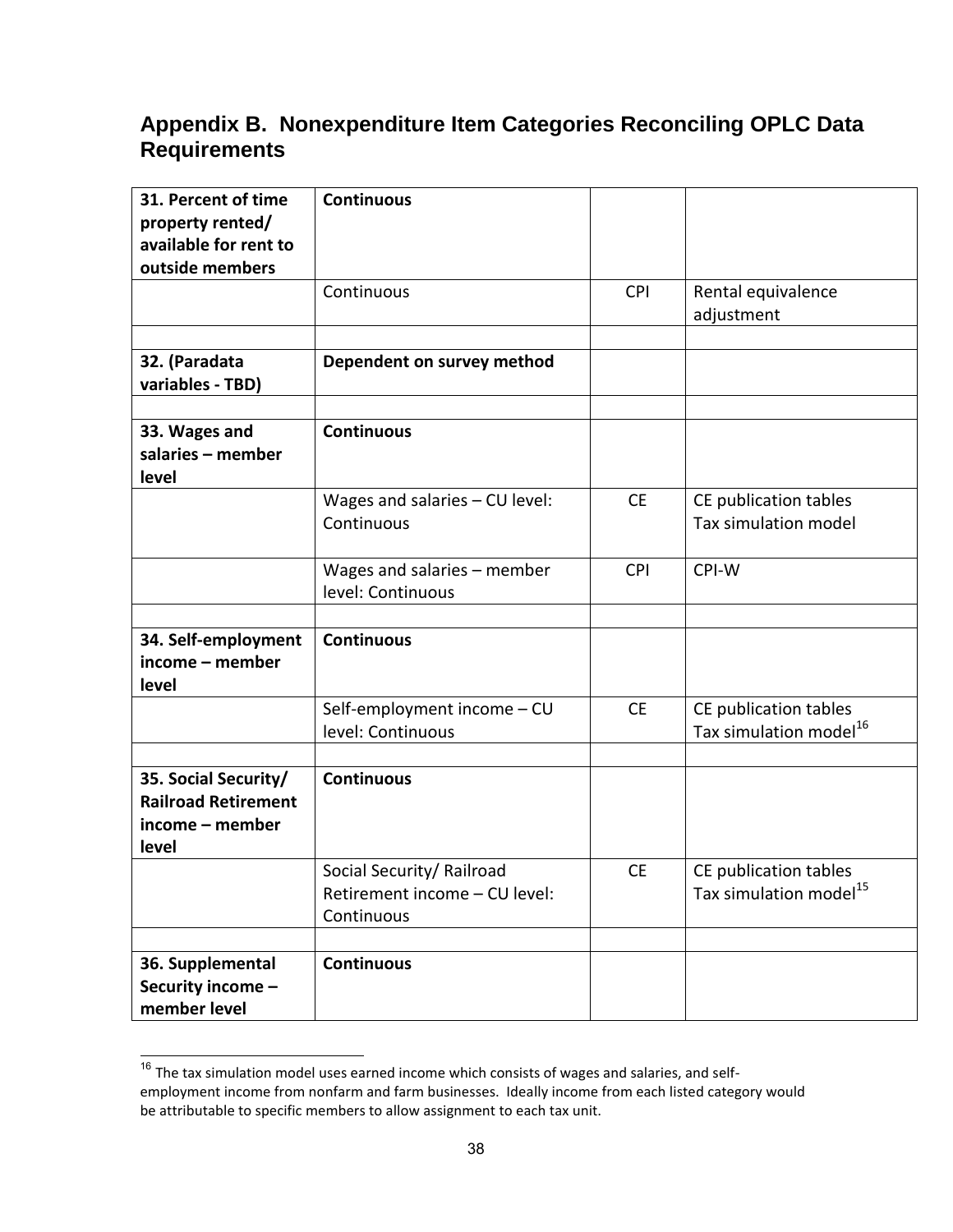| 36. Supplemental       | Supplemental Security income -     | <b>CE</b> | CE publication tables              |
|------------------------|------------------------------------|-----------|------------------------------------|
| Security income -      | <b>CU level: Continuous</b>        | <b>CE</b> | Tax simulation model <sup>15</sup> |
| member level - cont.   |                                    |           |                                    |
|                        |                                    |           |                                    |
| 37. Interest/dividend  | <b>Continuous</b>                  |           |                                    |
| income - member        |                                    |           |                                    |
| level                  |                                    |           |                                    |
|                        | Interest/dividend income - CU      | <b>CE</b> | CE publication tables              |
|                        | level: Continuous                  |           | Tax simulation model <sup>15</sup> |
|                        |                                    |           |                                    |
| 38. Net rental         | <b>Continuous</b>                  |           |                                    |
| income or loss - CU    |                                    |           |                                    |
| level                  |                                    |           |                                    |
|                        | Net rental income or loss - tax    | <b>CE</b> | CE publication tables              |
|                        | unit: Continuous                   |           | Tax simulation model <sup>15</sup> |
|                        |                                    |           |                                    |
| 39. Royalty income     | <b>Continuous</b>                  |           |                                    |
| and income from        |                                    |           |                                    |
| estates and trusts-    |                                    |           |                                    |
| <b>CU level</b>        |                                    |           |                                    |
|                        | Royalty income and income from     | <b>CE</b> | CE publication tables              |
|                        | estates and trusts - tax unit:     |           | Tax simulation model <sup>15</sup> |
|                        | Continuous                         |           |                                    |
|                        |                                    |           |                                    |
| 40. Retirement,        | <b>Continuous</b>                  |           |                                    |
| survivor or disability |                                    |           |                                    |
| pension income - CU    |                                    |           |                                    |
| level                  |                                    |           |                                    |
|                        | Retirement, survivor or disability | <b>CE</b> | CE publication tables              |
|                        | pension income - tax unit:         |           | Tax simulation model <sup>15</sup> |
|                        | Continuous                         |           |                                    |
|                        |                                    |           |                                    |
| 41. Welfare            | <b>Continuous</b>                  |           |                                    |
| payments or cash       |                                    |           |                                    |
| assistance from state  |                                    |           |                                    |
| or local welfare       |                                    |           |                                    |
| office - CU level      |                                    |           |                                    |
|                        | Welfare payments or cash           | <b>CE</b> | CE publication tables              |
|                        | assistance from state or local     |           | Tax simulation model <sup>15</sup> |
|                        | welfare office $-$ tax unit:       |           |                                    |
|                        | Continuous                         |           |                                    |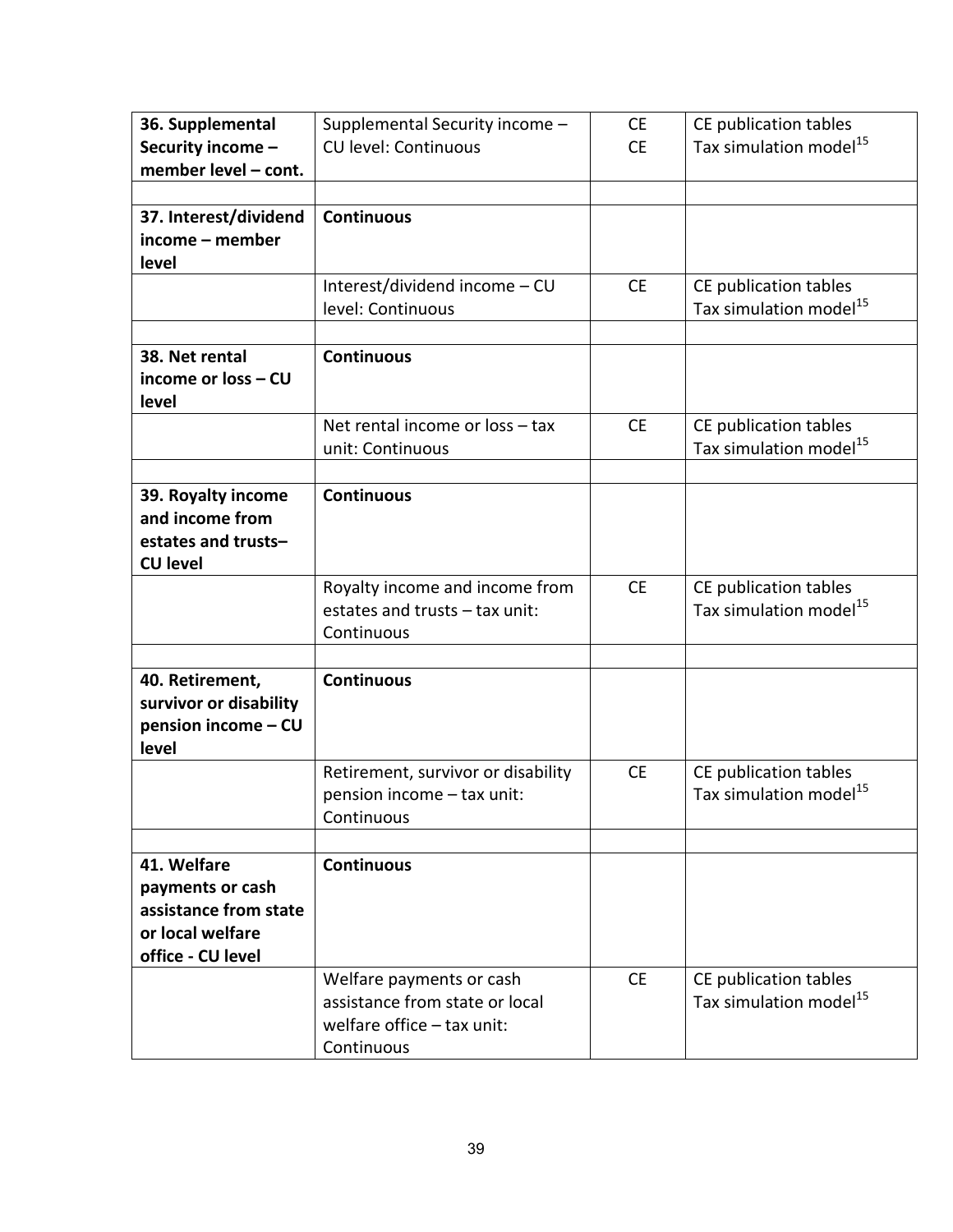| 42. Cash value of         | <b>Continuous</b>                  |           |                                    |
|---------------------------|------------------------------------|-----------|------------------------------------|
| <b>Food Stamps or</b>     |                                    |           |                                    |
| <b>Electronic Benefit</b> |                                    |           |                                    |
| <b>Transfers (EBT)</b>    |                                    |           |                                    |
| received - CU level       |                                    |           |                                    |
|                           | Cash value of Food Stamps or       | <b>CE</b> | CE publication tables              |
|                           | Electronic Benefit Transfers (EBT) | <b>CE</b> | Tax simulation model <sup>15</sup> |
|                           | received - tax unit: Continuous    |           |                                    |
|                           |                                    |           |                                    |
| 43. Regular income        | <b>Continuous</b>                  |           |                                    |
| from other sources,       |                                    |           |                                    |
| such as veterans'         |                                    |           |                                    |
| (VA) payments,            |                                    |           |                                    |
| unemployment              |                                    |           |                                    |
| compensation, child       |                                    |           |                                    |
| support, or alimony       |                                    |           |                                    |
| - CU level                |                                    |           |                                    |
|                           | Regular income from other          | <b>CE</b> | CE publication tables              |
|                           | sources, such as veterans' (VA)    |           | Tax simulation model <sup>15</sup> |
|                           | payments, unemployment             |           |                                    |
|                           | compensation, child support, or    |           |                                    |
|                           | alimony - tax unit: Continuous     |           |                                    |
|                           |                                    |           |                                    |
| 44. Lump-sum              | <b>Continuous</b>                  |           |                                    |
| payments from             |                                    |           |                                    |
| insurance, estates,       |                                    |           |                                    |
| trusts, royalties,        |                                    |           |                                    |
| child support,            |                                    |           |                                    |
| alimony, prize or         |                                    |           |                                    |
| games of chance, or       |                                    |           |                                    |
| from persons outside      |                                    |           |                                    |
| the CU - CU level         |                                    |           |                                    |
|                           | Lump-sum payments from             | <b>CE</b> | CE publication tables              |
|                           | insurance, estates, trusts,        |           | Tax simulation model <sup>15</sup> |
|                           | royalties, child support, alimony, |           |                                    |
|                           | prize or games of chance, or from  |           |                                    |
|                           | persons outside the CU - tax unit: |           |                                    |
|                           | Continuous                         |           |                                    |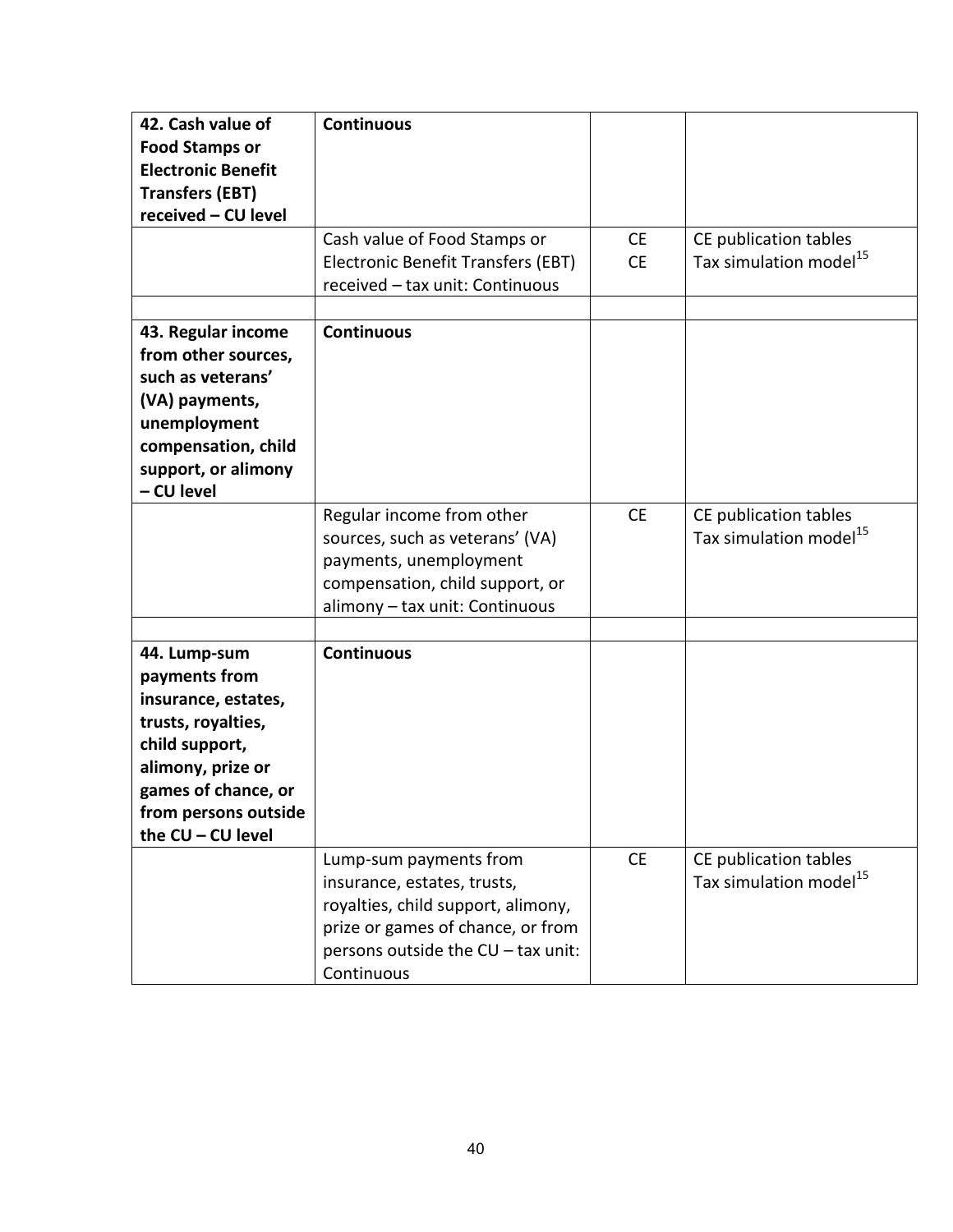| 45. Other money      | <b>Continuous</b>                  |             |                                    |
|----------------------|------------------------------------|-------------|------------------------------------|
| income, including    |                                    |             |                                    |
| from cash scholar-   |                                    |             |                                    |
| ships and fellow-    |                                    |             |                                    |
| ships, stipends not  |                                    |             |                                    |
| based on working     |                                    |             |                                    |
| and the care of      |                                    |             |                                    |
| foster children - CU |                                    |             |                                    |
| level                |                                    |             |                                    |
|                      | Other money income, including      | <b>CE</b>   | CE publication tables              |
|                      | from cash scholarships and         |             | Tax simulation model <sup>15</sup> |
|                      | fellowships, stipends not based    |             |                                    |
|                      | on working and the care of foster  |             |                                    |
|                      | children - tax unit: Continuous    |             |                                    |
| 46. Assets and       |                                    |             |                                    |
|                      | <b>Continuous</b>                  |             |                                    |
| liabilities - total  |                                    |             |                                    |
|                      | Continuous                         | <b>CE</b>   | CE publication tables              |
| 47. Assets and       | <b>Continuous</b>                  |             |                                    |
| liabilities - net    |                                    |             |                                    |
| change from          |                                    |             |                                    |
| previous year        |                                    |             |                                    |
|                      | Continuous                         | <b>CE</b>   | CE publication tables              |
|                      |                                    |             |                                    |
| 48. Inventory of     | Cooking range, stove or oven;      |             |                                    |
| household durables   | refrigerator; home freezer; built- |             |                                    |
|                      | in dishwasher; portable            |             |                                    |
|                      | dishwasher; clothes washer;        |             |                                    |
|                      | clothes dryer                      |             |                                    |
|                      | Household durables listed above    | <b>CE</b>   | Economic analyses                  |
|                      | to be collected in 2013 Interview  | <b>PINR</b> |                                    |
|                      | Survey questionnaire               |             |                                    |
|                      |                                    |             |                                    |
| 49. Inventory of     | All owned/leased vehicles          |             |                                    |
| vehicles             |                                    |             |                                    |
|                      | All owned/leased vehicles          | <b>CE</b>   | CE publication tables              |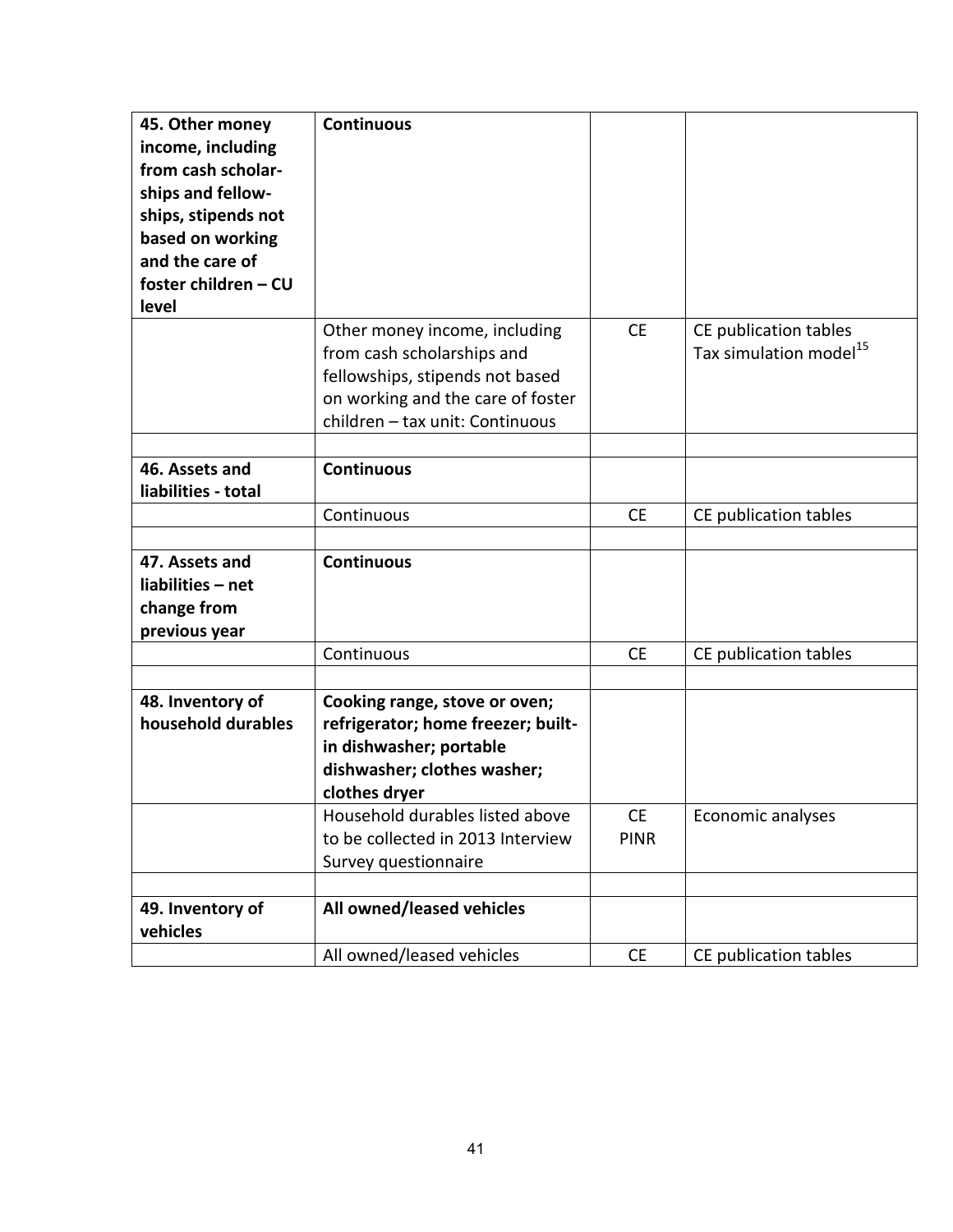| <b>Expenditure category</b>                                              |
|--------------------------------------------------------------------------|
| Average annual expenditures                                              |
| Food                                                                     |
| Food at home                                                             |
| Cereals, grains, and bakery products                                     |
| Beef, pork & other meats                                                 |
| Poultry, fish and seafood, and eggs                                      |
| Dairy products                                                           |
| Fresh fruits and vegetables                                              |
| Processed fruits and vegetables                                          |
| Prepared foods, chips, nuts and other snacks, condiments &<br>seasonings |
| Sugar and other sweets                                                   |
| Fats and oils                                                            |
| Nonalcoholic beverages                                                   |
| Food away from home                                                      |
| Lunch                                                                    |
| Dinner                                                                   |
| Breakfast, brunch, snacks and nonalcoholic beverages                     |
| Other food away from home                                                |
| Alcoholic beverages                                                      |
| At home                                                                  |
| Away from home                                                           |
| <b>Housing</b>                                                           |
| Shelter                                                                  |
| Owned dwellings                                                          |
| Mortgage interest and charges                                            |
| Property taxes                                                           |
| Homeowners insurance                                                     |
| Maintenance and repair                                                   |
| Other owner's expenses                                                   |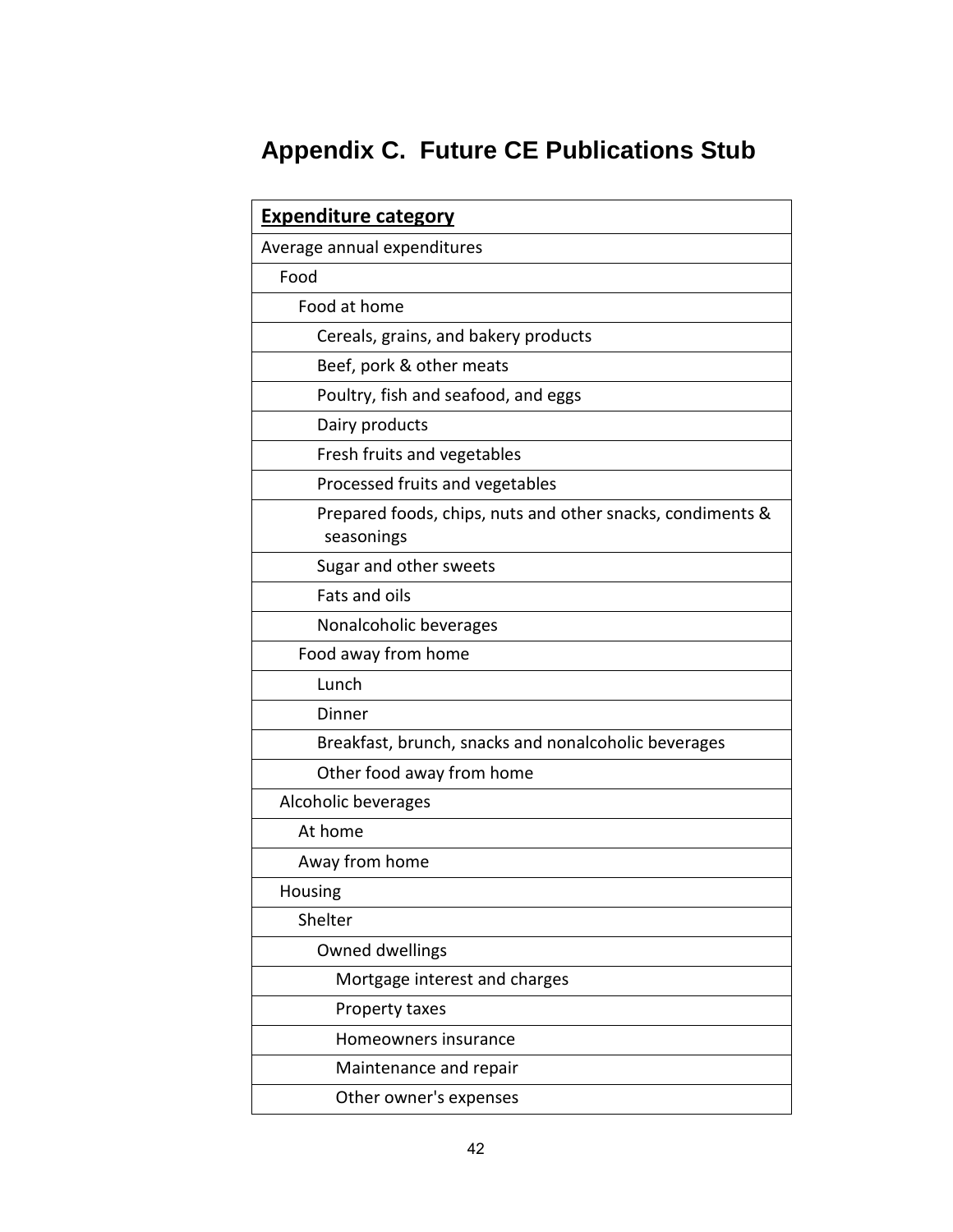| <b>Expenditure category</b>                        |
|----------------------------------------------------|
| Rented dwellings                                   |
| Rent                                               |
| Other renter's expenses                            |
| Owned vacation homes and other properties          |
| Lodging on out-of-town trips                       |
| Utilities, fuels, and public services              |
| Natural gas                                        |
| Electricity                                        |
| Fuel oil and other fuels                           |
| Telephone services                                 |
| Water and other public services                    |
| Household operations                               |
| <b>Personal services</b>                           |
| Child care                                         |
| Adult care                                         |
| Other household operations                         |
| Computer information services                      |
| Other household expenses                           |
| Housekeeping supplies                              |
| Household furnishings and equipment                |
| <b>Household textiles</b>                          |
| Furniture, floor & window coverings                |
| Appliances                                         |
| Miscellaneous household equipment                  |
| Housewares & household decorative items            |
| Information processing and communication equipment |
| Other household equipment                          |
| Apparel and services                               |
| Men's apparel                                      |
| Women's apparel                                    |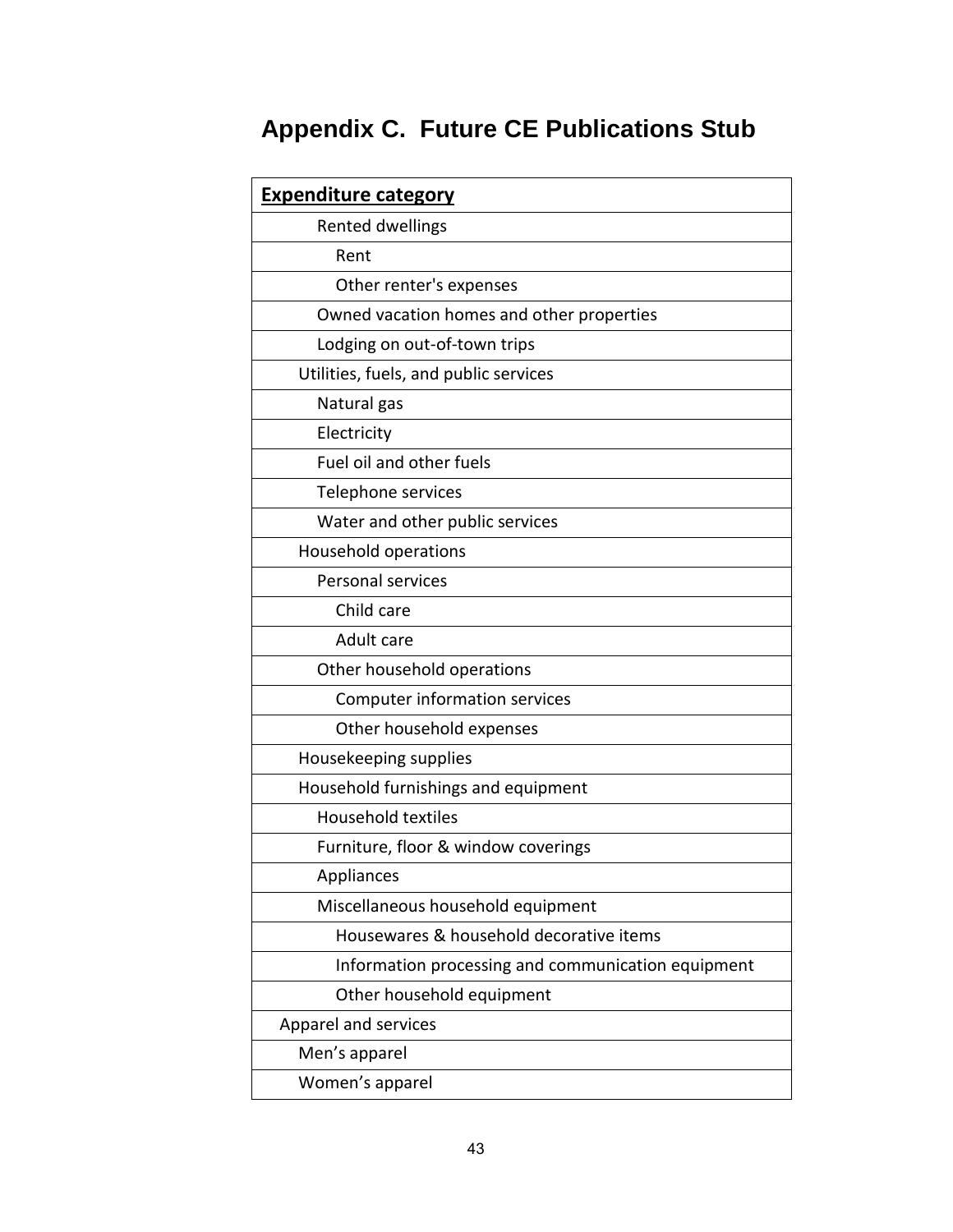| <b>Expenditure category</b>                                                                     |  |  |
|-------------------------------------------------------------------------------------------------|--|--|
| Apparel for children, 2 to 15                                                                   |  |  |
| Footwear                                                                                        |  |  |
| Children under 2                                                                                |  |  |
| Other apparel products and services                                                             |  |  |
| Transportation                                                                                  |  |  |
| Vehicle purchases (net outlay)                                                                  |  |  |
| Cars and trucks, new                                                                            |  |  |
| Cars and trucks, used                                                                           |  |  |
| Motorcycles (alternatively incl. with rec. vehic.)                                              |  |  |
| Gasoline and motor oil                                                                          |  |  |
| Other vehicle expenses                                                                          |  |  |
| Vehicle finance charges                                                                         |  |  |
| Maintenance and repairs                                                                         |  |  |
| Vehicle insurance                                                                               |  |  |
| Vehicle rental, leases, licenses, and other charges                                             |  |  |
| Leased and rented vehicles                                                                      |  |  |
| Miscellaneous vehicle expenses                                                                  |  |  |
| Public transportation                                                                           |  |  |
| Airline fares                                                                                   |  |  |
| Other public transportation expenses                                                            |  |  |
| Healthcare                                                                                      |  |  |
| Health insurance                                                                                |  |  |
| Medicare payments                                                                               |  |  |
| Medicare prescription drug, Medicare supplements, long term<br>care, and other health insurance |  |  |
| <b>Medical services</b>                                                                         |  |  |
| Professional medical services                                                                   |  |  |
| Hospital and related services                                                                   |  |  |
| <b>Drugs</b>                                                                                    |  |  |
| <b>Medical supplies</b>                                                                         |  |  |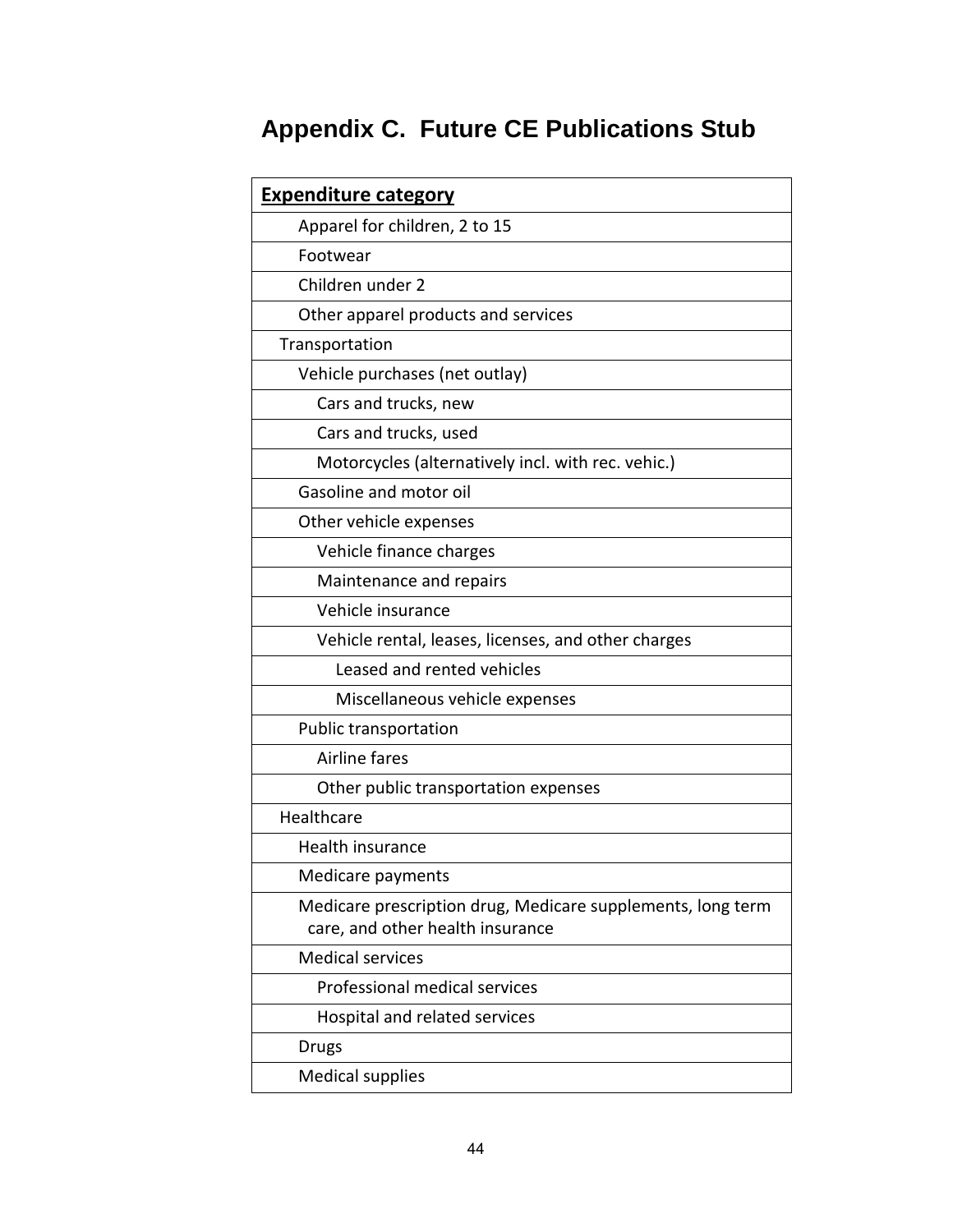| <b>Expenditure category</b>                                                       |  |  |
|-----------------------------------------------------------------------------------|--|--|
| Entertainment                                                                     |  |  |
| Movie, theater, sporting event and other admissions                               |  |  |
| Audio and visual equipment and services                                           |  |  |
| Pets, toys, hobbies, and playground equipment                                     |  |  |
| Pets                                                                              |  |  |
| Toys, games, hobbies, incl. photography                                           |  |  |
| Other entertainment supplies, equipment, and services                             |  |  |
| Boats, RV's, and other recreational vehicles                                      |  |  |
| Sports, recreation and exercise equipment                                         |  |  |
| <b>Recreation services</b>                                                        |  |  |
| Personal care products and services                                               |  |  |
| Personal care products                                                            |  |  |
| Personal care services                                                            |  |  |
| Reading                                                                           |  |  |
| Education                                                                         |  |  |
| College tuition                                                                   |  |  |
| Other school tuition, tutoring and test preparation                               |  |  |
| School books, supplies, and other expenses                                        |  |  |
| Tobacco products and smoking supplies                                             |  |  |
| Miscellaneous                                                                     |  |  |
| Finance charges excluding mortgage and vehicle                                    |  |  |
| Legal fees and financial expenses                                                 |  |  |
| <b>Funeral expenses</b>                                                           |  |  |
| Other miscellaneous expenses                                                      |  |  |
| Cash contributions                                                                |  |  |
| Alimony, child support and support for college students                           |  |  |
| Cash contributions to churches, charities, educational and<br>other organizations |  |  |
| Other cash and non-cash gifts                                                     |  |  |
| Personal insurance and pensions                                                   |  |  |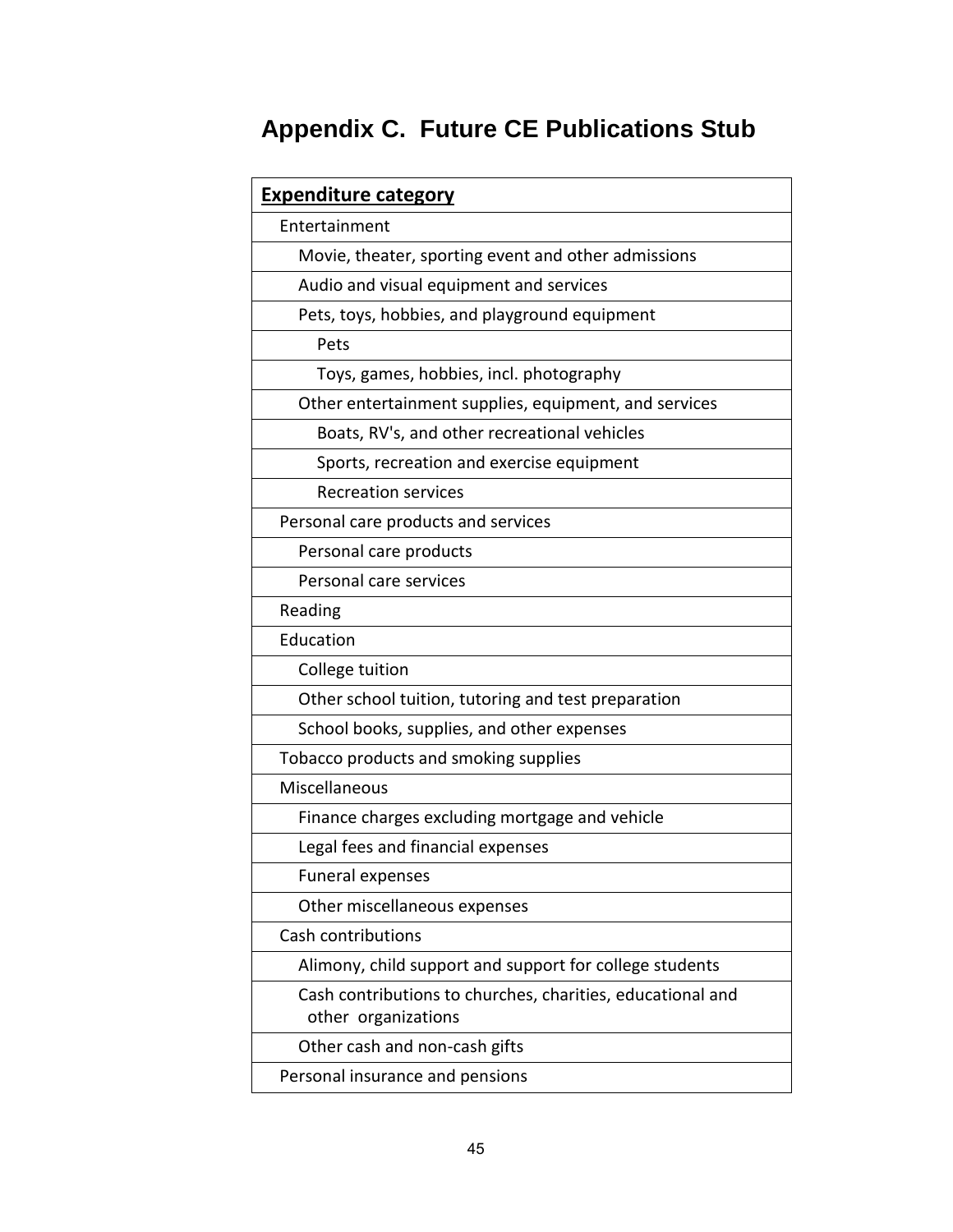| <b>Expenditure category</b>                     |  |  |  |
|-------------------------------------------------|--|--|--|
| Life and other personal insurance               |  |  |  |
| Pensions and Social Security                    |  |  |  |
| Deductions for Social Security                  |  |  |  |
| Payroll deductions to retirement plans          |  |  |  |
| Non-payroll deposit to retirement plans         |  |  |  |
| Addenda                                         |  |  |  |
| Gifts of goods and services                     |  |  |  |
| Estimated monthly rental value of owned home    |  |  |  |
| Estimated monthly rental value of vacation home |  |  |  |
| Sale/reimbursement of cars and trucks           |  |  |  |
| Sale/reimbursement of other vehicles            |  |  |  |
| Personal property taxes                         |  |  |  |
|                                                 |  |  |  |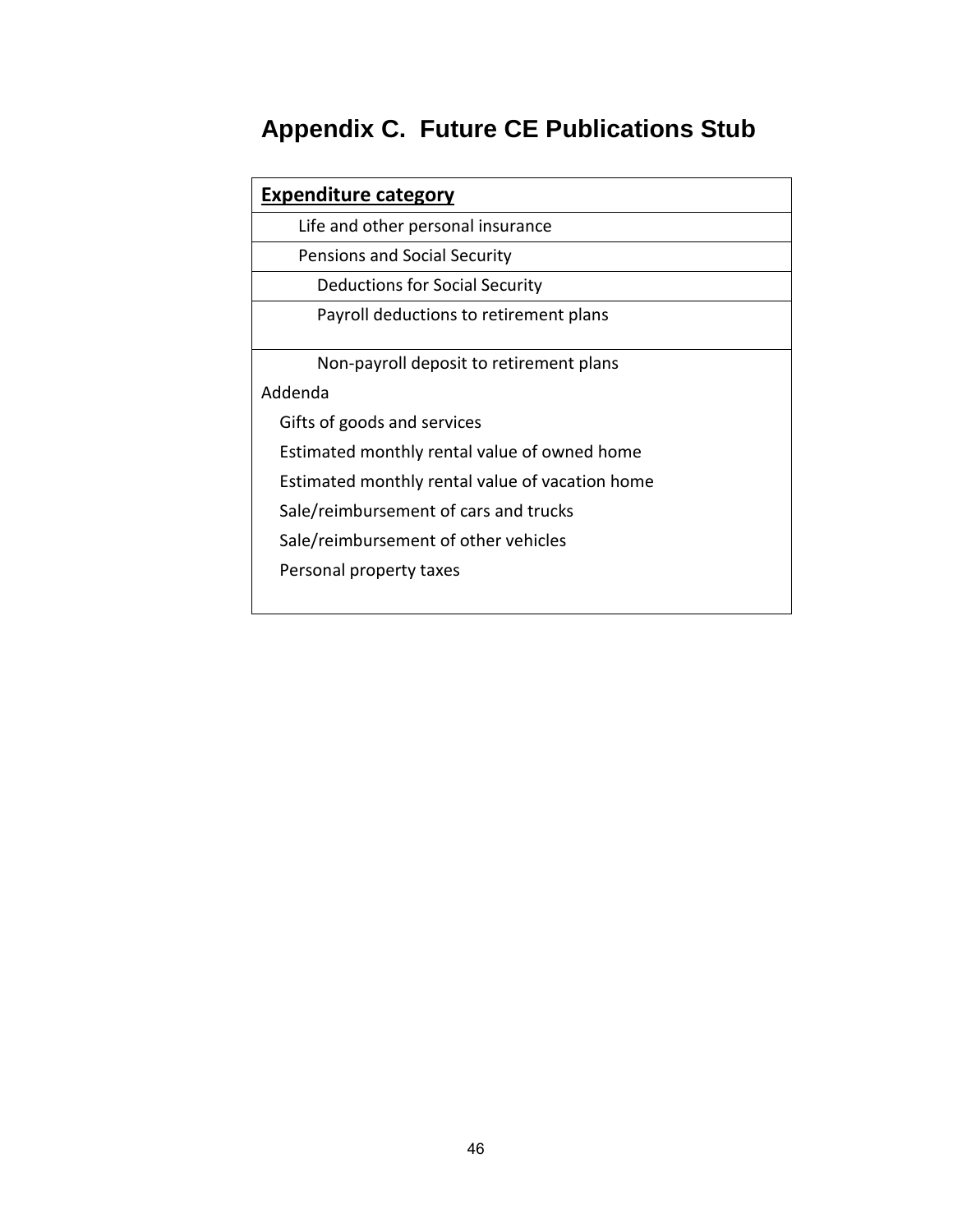## **Appendix D. Summary of the requirements**

| Category |                                          | <b>Requirement</b>                                                                                                                                                                                                                                                                                                                                                                                                                                                                                                                                                                                           |
|----------|------------------------------------------|--------------------------------------------------------------------------------------------------------------------------------------------------------------------------------------------------------------------------------------------------------------------------------------------------------------------------------------------------------------------------------------------------------------------------------------------------------------------------------------------------------------------------------------------------------------------------------------------------------------|
|          | 1. Expenditures                          | A minimum set of 126 expenditure item categories has been<br>assembled that will satisfy the current needs of the three<br>divisions. The new survey should collect data that can<br>produce estimates for these categories.                                                                                                                                                                                                                                                                                                                                                                                 |
|          | 2. Non-expenditure items                 | A minimum set of 49 demographic and socioeconomic<br>variables that function as classification variables for<br>publication tables, qualifying variables for eligibility in CPI<br>indexes, explanatory variables common in economic analysis,<br>and processing variables for weighting and nonresponse<br>adjustment. They include geographic detail, income, assets<br>and liabilities, and inventories of vehicles and household<br>durables.                                                                                                                                                            |
|          | 3. Population                            | Sufficient coverage data for the national, civilian, non-<br>institutional population including data for urban and rural<br>areas is required. No change to current requirements                                                                                                                                                                                                                                                                                                                                                                                                                             |
|          | 4. Collection unit                       | An individual or group of persons that behave as an organized<br>unit in making expenditure decisions. It is embodied by the<br>current survey entity, "consumer unit" or "CU".                                                                                                                                                                                                                                                                                                                                                                                                                              |
|          | 5. Sample size                           | The sample size should be sufficient: 1) to produce reliable<br>monthly expenditure estimates as needed for the C-CPI-U, 2)<br>to allow the CPI to replace its cost weights every two years for<br>national and subnational indexes, 3) to allow the CE to<br>produce reliable annual estimates for the required level of<br>expenditure detail both nationally and for standard one-way<br>tables currently produced, and 4) to allow the CE to produce<br>microdata that meets Census's confidentiality requirements.                                                                                      |
|          | 6. Time period and periodicity           | The production of annual, quarterly, and monthly data is<br>necessary to satisfy CE and CPI needs.                                                                                                                                                                                                                                                                                                                                                                                                                                                                                                           |
|          | 7. Panel component                       | The ability to measure the change in spending over a 12-<br>month period for a CU is required. If monthly data are not<br>collected, the 12-month change must be based on estimates<br>over a minimum 3-month reference period that are one year<br>apart. Supporting data (demographics, income, assets/<br>liabilities) must cover same 12 month period as expenditures.<br>Income and assets/liabilities should be collected at endpoints<br>of survey. (12-month period for spending and supporting data<br>need not match calendar year.) Information on CU members<br>should be updated at each visit. |
| 8.       | Full profile of spending in<br>microdata | Capability of producing microdata files where a full profile of<br>expenditures is available for each sampled unit                                                                                                                                                                                                                                                                                                                                                                                                                                                                                           |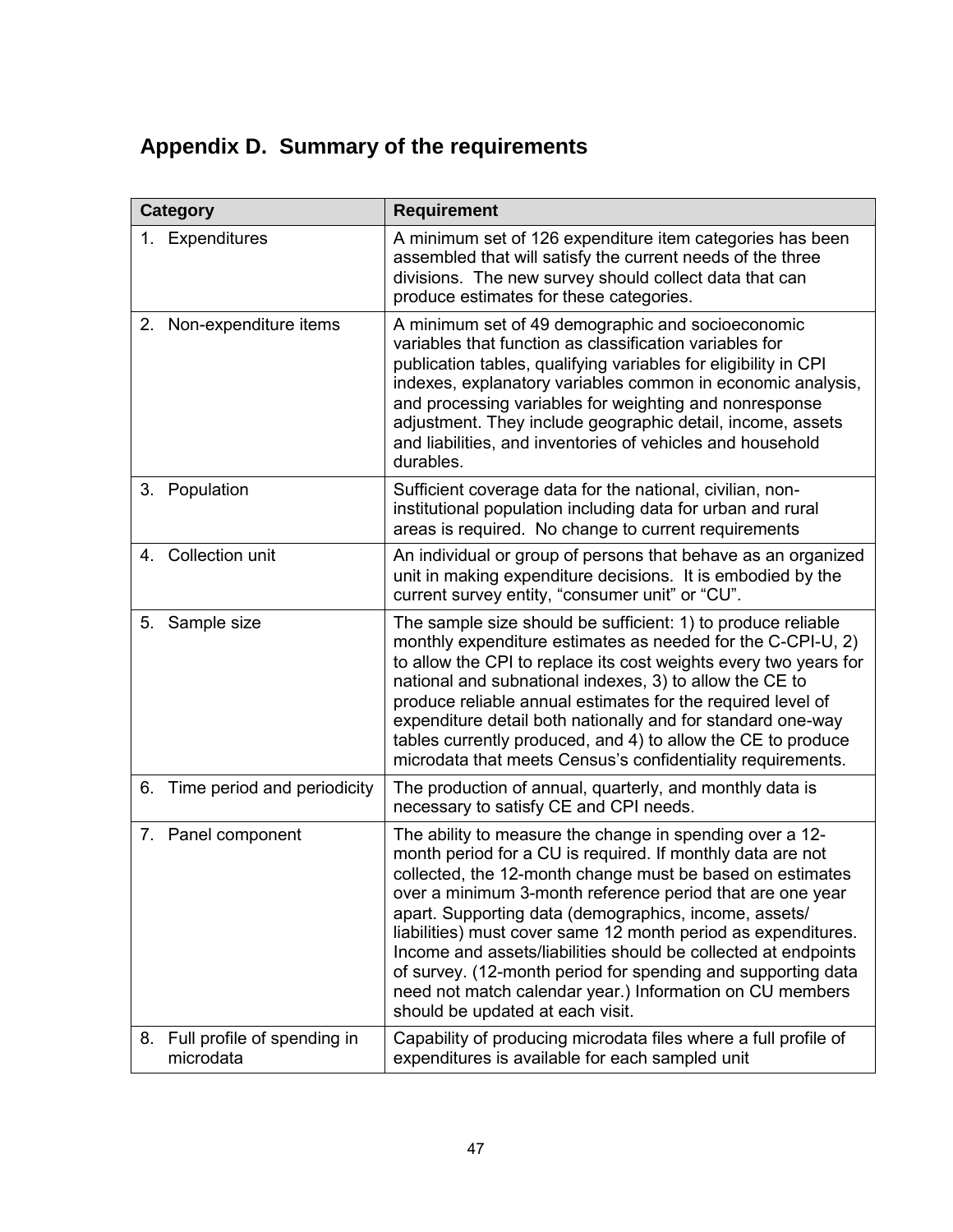#### **Appendix E. Enhancements for the Redesigned CE Survey**

This report describes the minimum set of requirements that the redesigned CE survey should incorporate to satisfy the needs of the CE, CPI and PINR Divisions. Were resources available, these are a number of additional features that could be added to the survey that would enhance its utility in meeting the mission of the survey. Following is a brief description of some of these potential enhancements.

Additional variables for the production of the Supplemental Poverty Measure (SPM): There are a number of variables in the current CE design that are used in the production of the SPM, some of which are carried over into the requirements for the redesigned CE survey. However, there are other variables not currently collected that would enhance the production of the SPM. They have not been made part of the requirements, due to the uncertainty of future funding for the SPM.

Following is an exhaustive list of additional variables: total value of SNAP benefits, SNAP benefits used to purchase food (yes/no), value of SNAP benefits actually used; number of children in school lunch (breakfast) (milk) program, school lunch (breakfast) (milk) purchased at full price, reduced price or free, how often is school lunch (breakfast) (milk) purchased; who receives WIC benefits, how often are benefits received, value of the benefit, received via check or debit card; for CU's receiving rent subsidies: public housing or voucher housing, rent for a similar non-subsidized unit; for CU's receiving owner subsidies: owner purchased unit at lower price due to participation in government housing program (yes/no), price of subsidized unit, price of non-subsidized unit; participation in energy assistance program (yes/no), how often did CU participate, amount of subsidy; participation in any other subsidy program (particularly, food, clothing, shelter, and utilities) (yes/no), how often did CU participate; value of subsidy; non-work related travel expenses; value of home-produced food, clothing, shelter and utilities.

Ideally, expenditures would be collected for a 12-month period. Longitudinal weights would also be needed to correct for attrition.